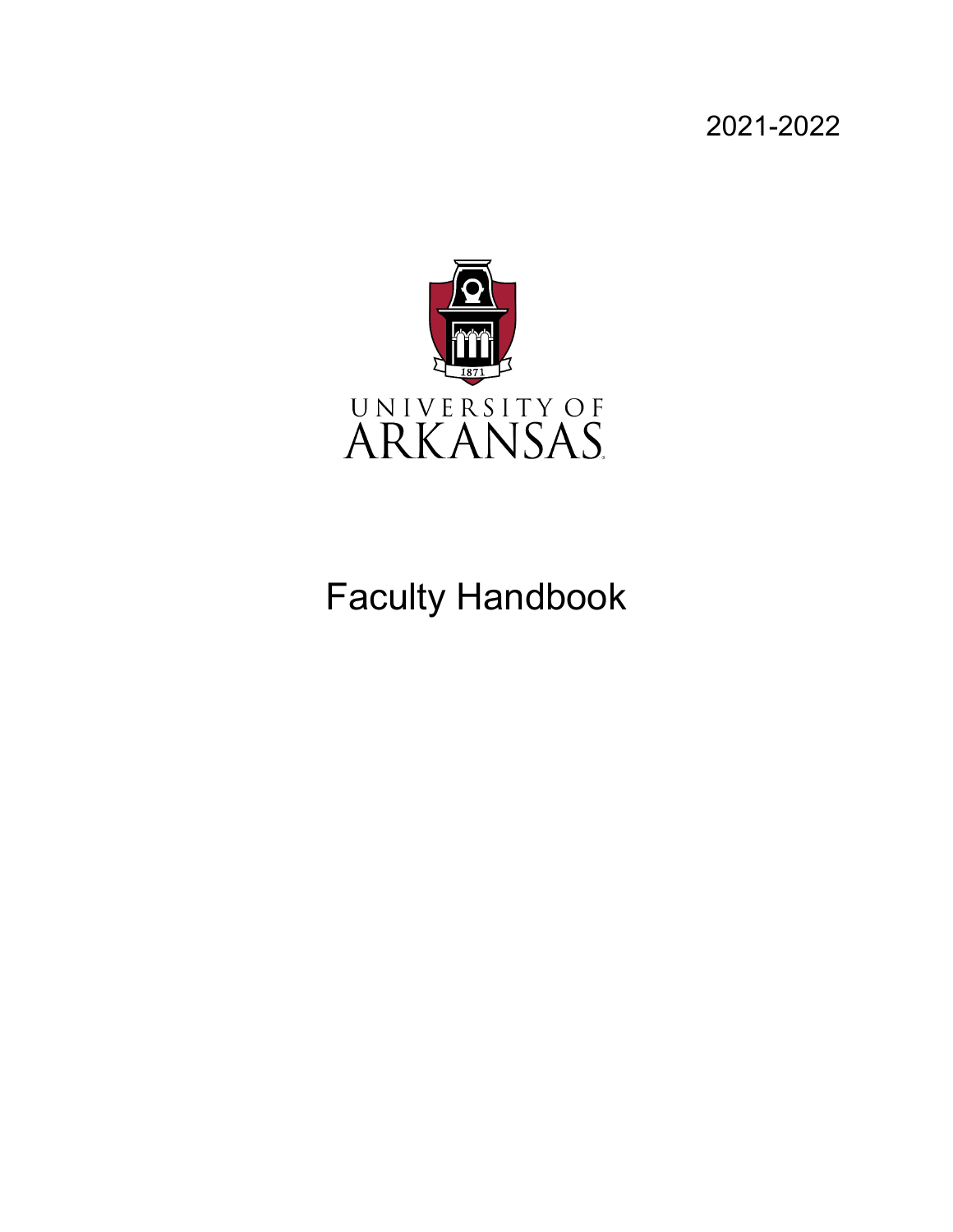## **Table of Contents**

#### Introduction

|      | 1. University of Arkansas: Administration and Governance |  |
|------|----------------------------------------------------------|--|
| 1.1  |                                                          |  |
| 1.2  |                                                          |  |
| 1.3  |                                                          |  |
| 1.4  |                                                          |  |
| 1.5  |                                                          |  |
|      | 2. Academic Responsibilities of Faculty                  |  |
| 2.1  |                                                          |  |
| 2.2  |                                                          |  |
| 2.3  |                                                          |  |
| 2.4  |                                                          |  |
| 2.5  |                                                          |  |
| 2.6  |                                                          |  |
| 2.7  |                                                          |  |
| 2.8  |                                                          |  |
| 2.9  |                                                          |  |
| 2.10 |                                                          |  |
| 2.11 |                                                          |  |
| 2.12 |                                                          |  |
| 2.13 |                                                          |  |
| 2.14 |                                                          |  |
| 2.15 |                                                          |  |
| 2.16 |                                                          |  |
| 2.17 |                                                          |  |
| 2.18 |                                                          |  |
| 2.19 |                                                          |  |
| 2.20 |                                                          |  |
| 2.21 |                                                          |  |
| 2.22 |                                                          |  |
| 2.23 |                                                          |  |
| 2.24 |                                                          |  |
| 2.25 |                                                          |  |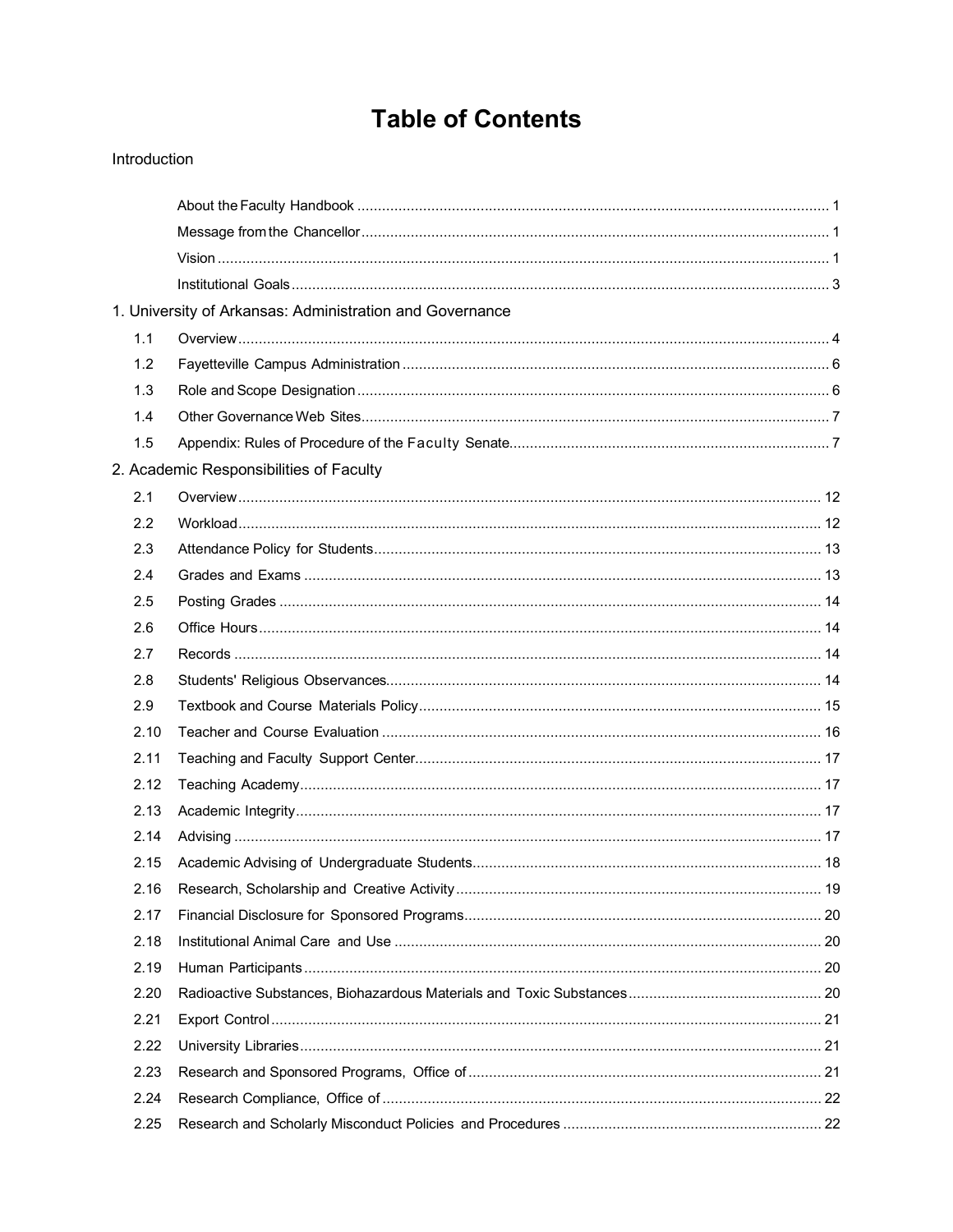| 2.26 |                                               |  |
|------|-----------------------------------------------|--|
| 2.27 |                                               |  |
| 2.28 |                                               |  |
| 2.29 |                                               |  |
| 2.30 |                                               |  |
| 2.31 |                                               |  |
| 2.32 |                                               |  |
| 2.33 |                                               |  |
|      | 3. Policies Governing Faculty Service         |  |
| 3.1  |                                               |  |
| 3.2  |                                               |  |
| 3.3  |                                               |  |
| 3.4  |                                               |  |
| 3.5  |                                               |  |
| 3.6  |                                               |  |
| 3.7  |                                               |  |
| 3.8  |                                               |  |
| 3.9  |                                               |  |
| 3.10 |                                               |  |
| 3.11 |                                               |  |
| 3.12 |                                               |  |
| 3.13 |                                               |  |
| 3.14 |                                               |  |
| 3.15 |                                               |  |
| 3.16 |                                               |  |
| 3.17 |                                               |  |
| 3.18 |                                               |  |
| 3.19 |                                               |  |
|      | 4. General Policies, Procedures, and Services |  |
| 4.1  |                                               |  |
|      | 4.2. Benefits and Employment                  |  |
|      | 4.2.A                                         |  |
|      | 4.2.B                                         |  |
|      | 4.2.C                                         |  |
|      | 4.2.D                                         |  |
|      | 4.2.E                                         |  |
|      | 4.2.F                                         |  |
|      | 4.2.G                                         |  |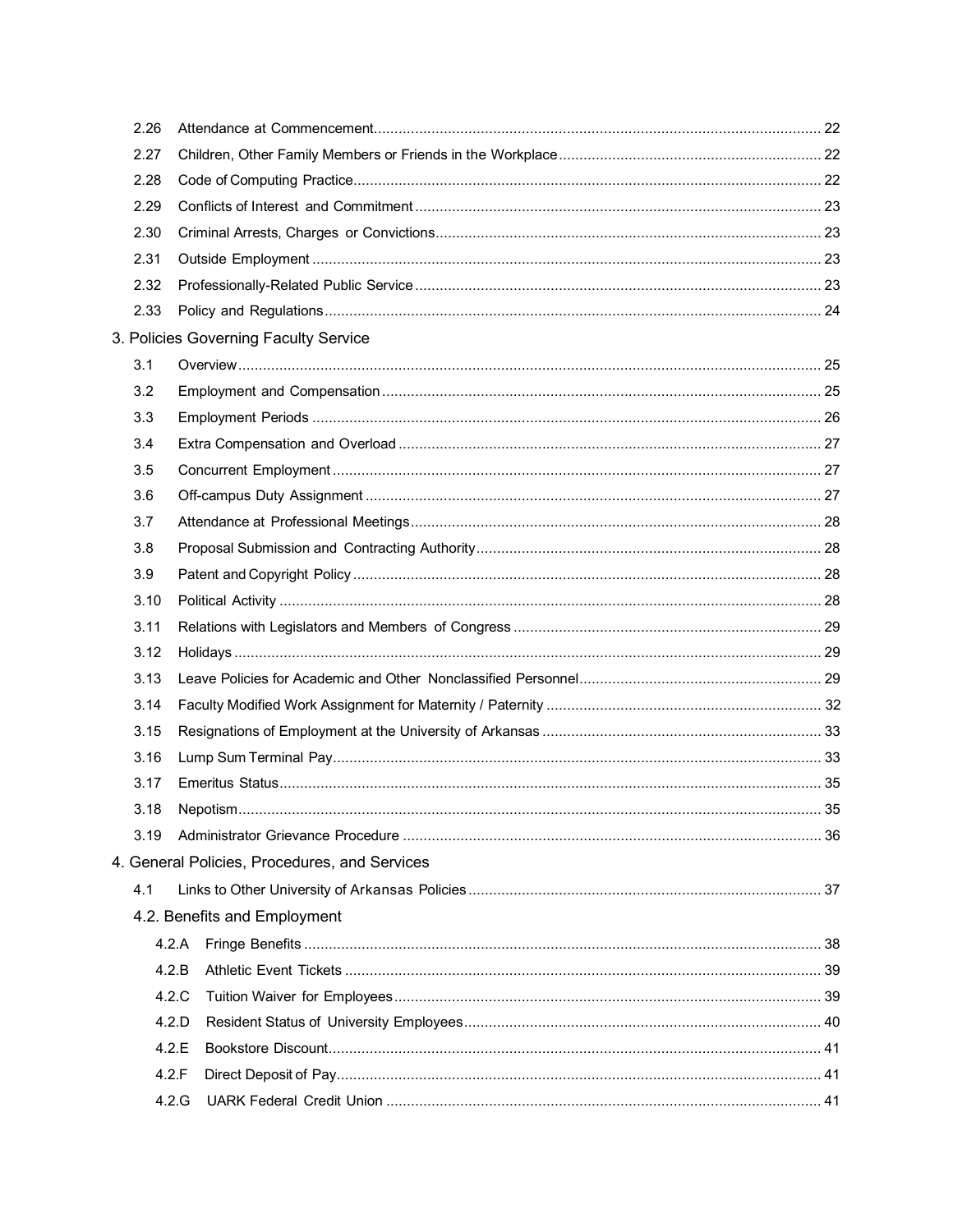| 4.2.H           |                                                                                           |  |
|-----------------|-------------------------------------------------------------------------------------------|--|
| 4.2.1           | Authorization to Offset Amounts due University by an Employee against Amounts Owed by the |  |
| 4.2J            |                                                                                           |  |
|                 | 4.3. Business Affairs Regulations                                                         |  |
| 4.3.A           |                                                                                           |  |
| 4.3.B           |                                                                                           |  |
| 4.3.C           |                                                                                           |  |
| 4.3.D           |                                                                                           |  |
| 4.3.E           |                                                                                           |  |
| 4.3.F           |                                                                                           |  |
| 4.3.G           |                                                                                           |  |
| 4.3.H           |                                                                                           |  |
| 4.3.1           |                                                                                           |  |
| 4.3J            |                                                                                           |  |
| 4.4. Facilities |                                                                                           |  |
| 4.4.A           |                                                                                           |  |
| 4.4.B           |                                                                                           |  |
| 4.4.C           |                                                                                           |  |
| 4.4.D           |                                                                                           |  |
|                 | 4.5. Workplace Policies                                                                   |  |
| 4.5.A           |                                                                                           |  |
| 4.5.B           |                                                                                           |  |
| 4.5.C           |                                                                                           |  |
| 4.5.D           |                                                                                           |  |
| 4.5.E           |                                                                                           |  |
| 4.5.F           |                                                                                           |  |
| 4.5.G           |                                                                                           |  |
| 4.5.H           |                                                                                           |  |
|                 | 4.6. Campus Services                                                                      |  |
| 4.6.A           |                                                                                           |  |
| 4.6.B           |                                                                                           |  |
| 4.6.C           |                                                                                           |  |
| 4.6.D           |                                                                                           |  |
| 4.6.E           |                                                                                           |  |
| 4.6.F           |                                                                                           |  |
| 4.6.G           |                                                                                           |  |
| 4.6.H           |                                                                                           |  |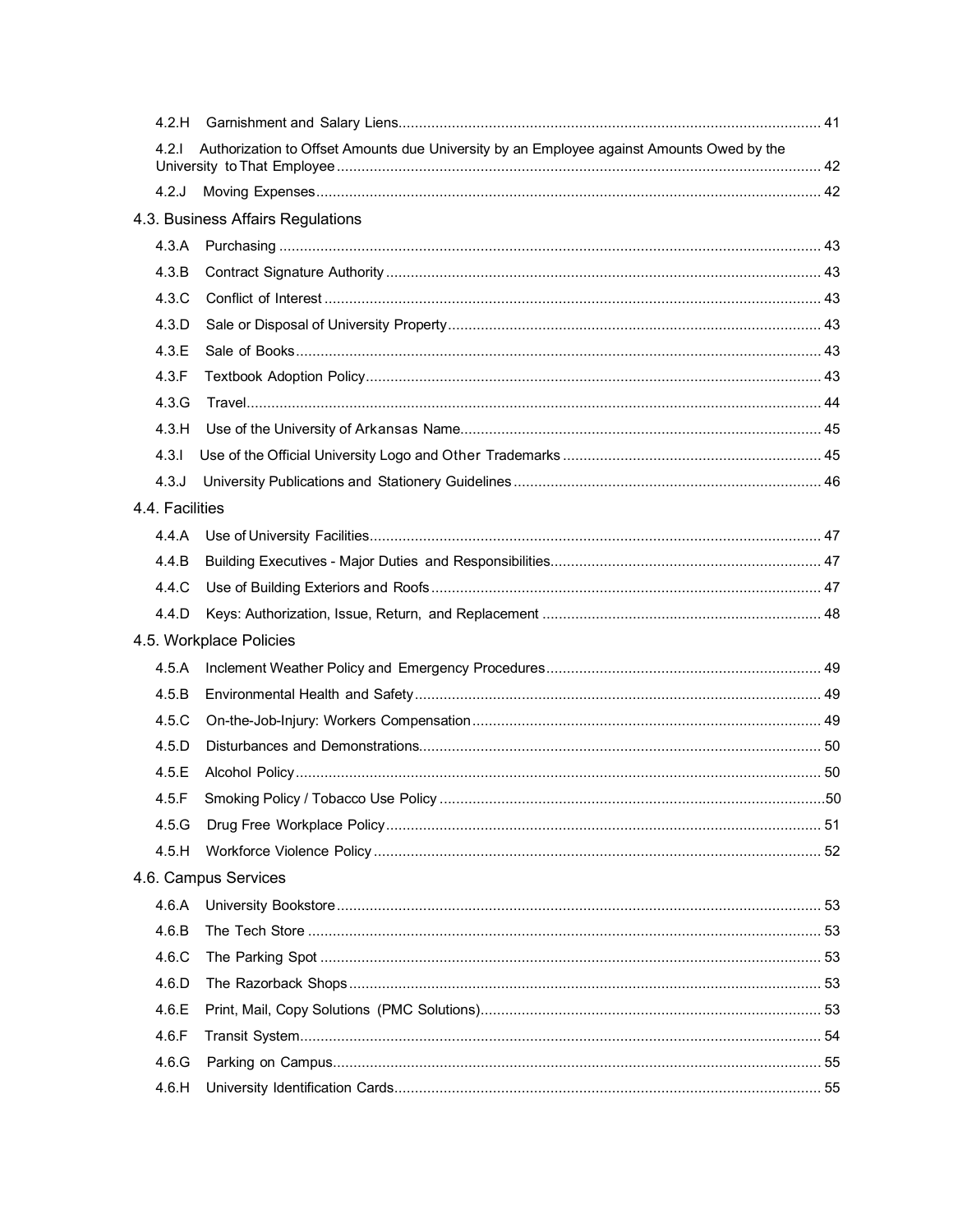|     | 5. Policies on Employment, Student Records, Sexual Assault and Sexual Harassment |  |
|-----|----------------------------------------------------------------------------------|--|
| 5.1 |                                                                                  |  |
| 5.2 |                                                                                  |  |
| 5.3 |                                                                                  |  |
| 5.4 |                                                                                  |  |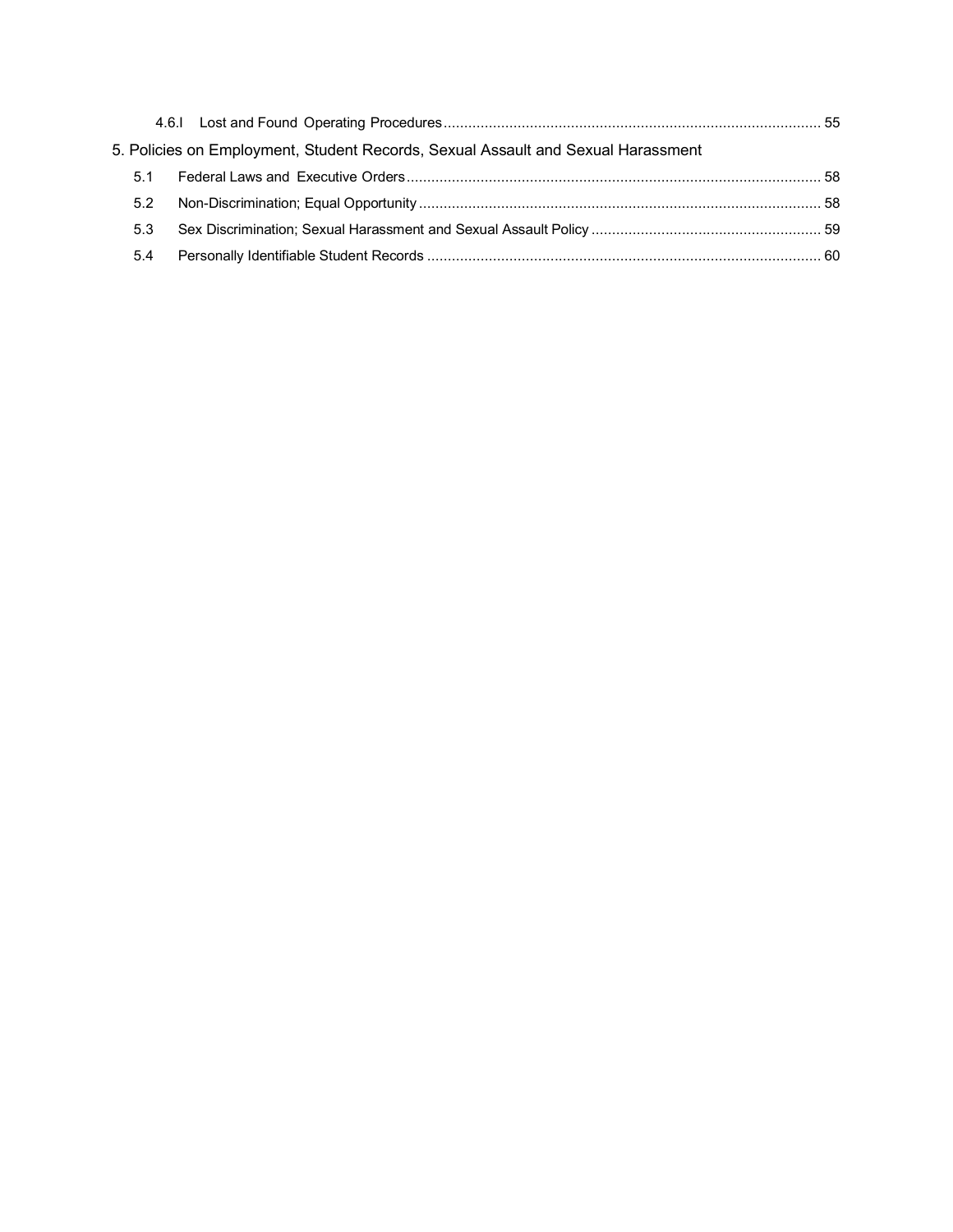### <span id="page-5-0"></span>About the Faculty Handbook

The University of Arkansas *Faculty Handbook* is maintained online. The handbook is a collection of information about the university from many sources including Board of Trustees policy statements, Fayetteville Policies and Procedures, and Academic Policies, among others. Material unique to the handbook is contained primarily in section II, [Academic Responsibilities of Faculty.](https://provost.uark.edu/faculty-handbook/index.php) The *Faculty Handbook* is reviewed annually to update unique material and connect to their primary web-based sources all major policy statements duplicated in the handbook, summarized there, or identified there. The University of Arkansas reserves the right to revise, modify, or repeal any of its policies or procedures at any time.

Questions or comments about the *Faculty Handbook* may be sent to the Office of the Provost at [provost@uark.edu.](mailto:provost@uark.edu)

#### <span id="page-5-1"></span>Message from the Chancellor

Dear Faculty:

Welcome to the University of Arkansas. Our core mission as a land-grant and flagship university is nothing short of providing educational opportunity and transforming lives through teaching, discovery, and service. That mission begins with you and with your dedication to your chosen field and to the students you guide. Indeed, our success as a campus is a direct result of your professional and personal commitment to the university and for that I am very grateful.

The policies and procedures outlined in the Faculty Handbook will acquaint you with the administration and governance of the University of Arkansas. As you become familiar with the university, I encourage you to pursue academic excellence and preserve academic freedom through participation in university governance. Faculty leadership is indispensable to maintaining and improving the quality of this institution, and I hope you will share in that responsibility. We depend on your informed input and look forward to hearing from you.

Thank you for all you do.

Sincerely,

Charles F. Robinson

Interim Chancellor

#### <span id="page-5-2"></span>Our Vision and Values

The University of Arkansas is a flagship university for the integration of student engagement, scholarship and research, and innovation that collectively transforms lives and inspires leadership for a global society.

We are guided by our mission to advance Arkansas while building a better world. Our *core values* help frame a desired culture that best supports that mission. We value:

#### **Curiosity**

Curiosity drives progress-the need to know more, understand better, ask questions and find answers. We embrace the challenges that come with exploring the unknown and seeking solutions to problems shared by all. This intellectual curiosity feeds our determination to improve lives through discovery, innovation and the expansion of knowledge.

#### **Creativity**

We are inspired by the art, music, literature, architecture and other creative works that enrich our lives. But creativity is not limited to the arts and humanities; it is no less important to the sciences, driving innovation and new technologies. A creative environment stimulates original thought, varied perspectives and new ways of looking at things. Creative people and approaches lead to new ideas, improved outcomes and other valuable contributions that make our lives better.

#### **Character**

We value personal integrity and the related behaviors that make us better people, collectively strengthening our community and society. We strive to be trustworthy, to lead by example, to get better every day and to have a positive impact on others. We cultivate a culture of honesty, fairness, respect and understanding. We are accountable to ourselves, each other and the publics we serve.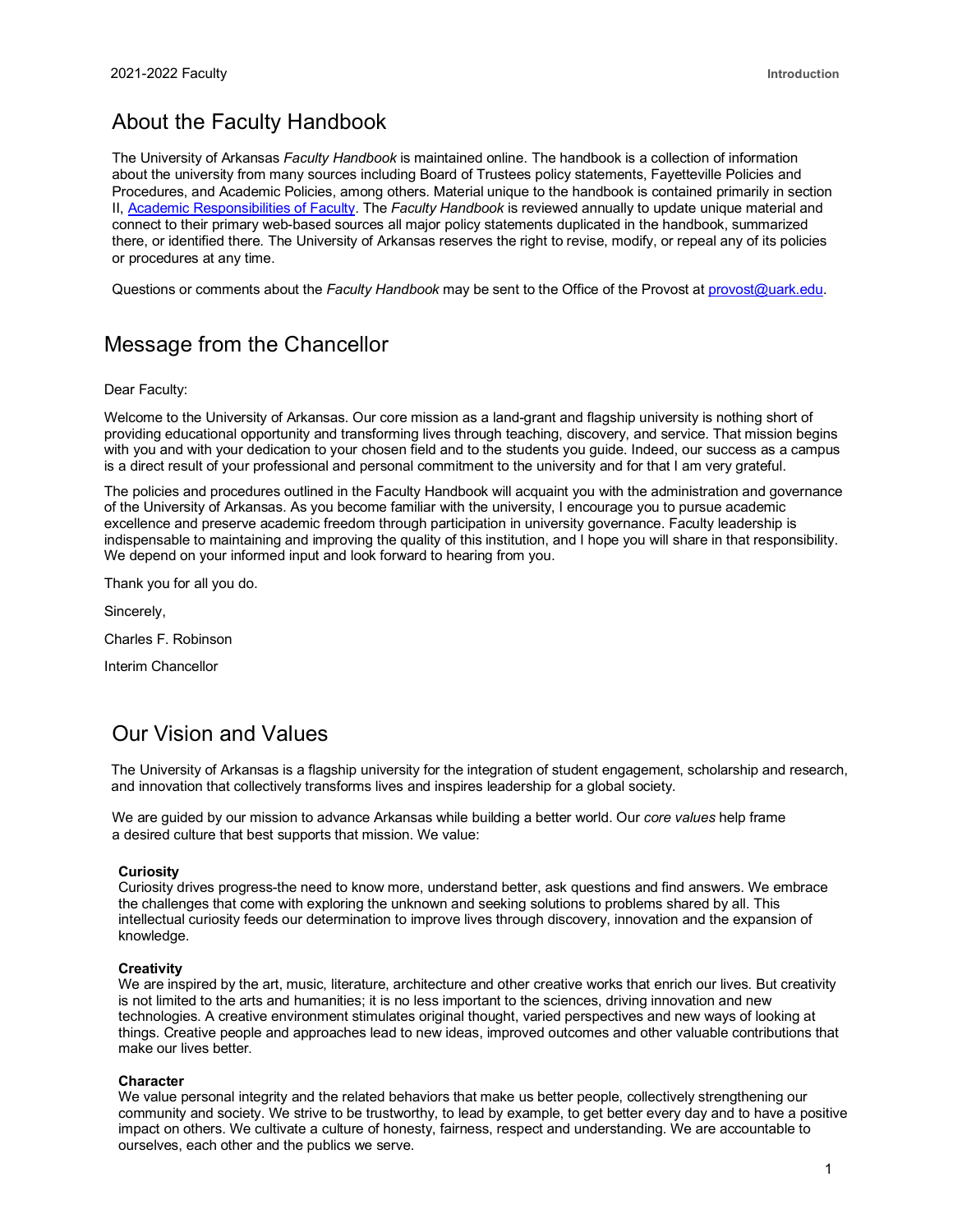#### **Our Shared Humanity**

We care about the safety, health and well-being of those around us. We support an open exchange of ideas and respect the unique perspectives and contributions that each of us provides. As a community of individuals, our diversity is our strength. We help nourish an inclusive environment where equity, opportunity, representation and civility are valued. Respecting our differences creates better understanding of our shared humanity, the foundation of our mission to build a better world.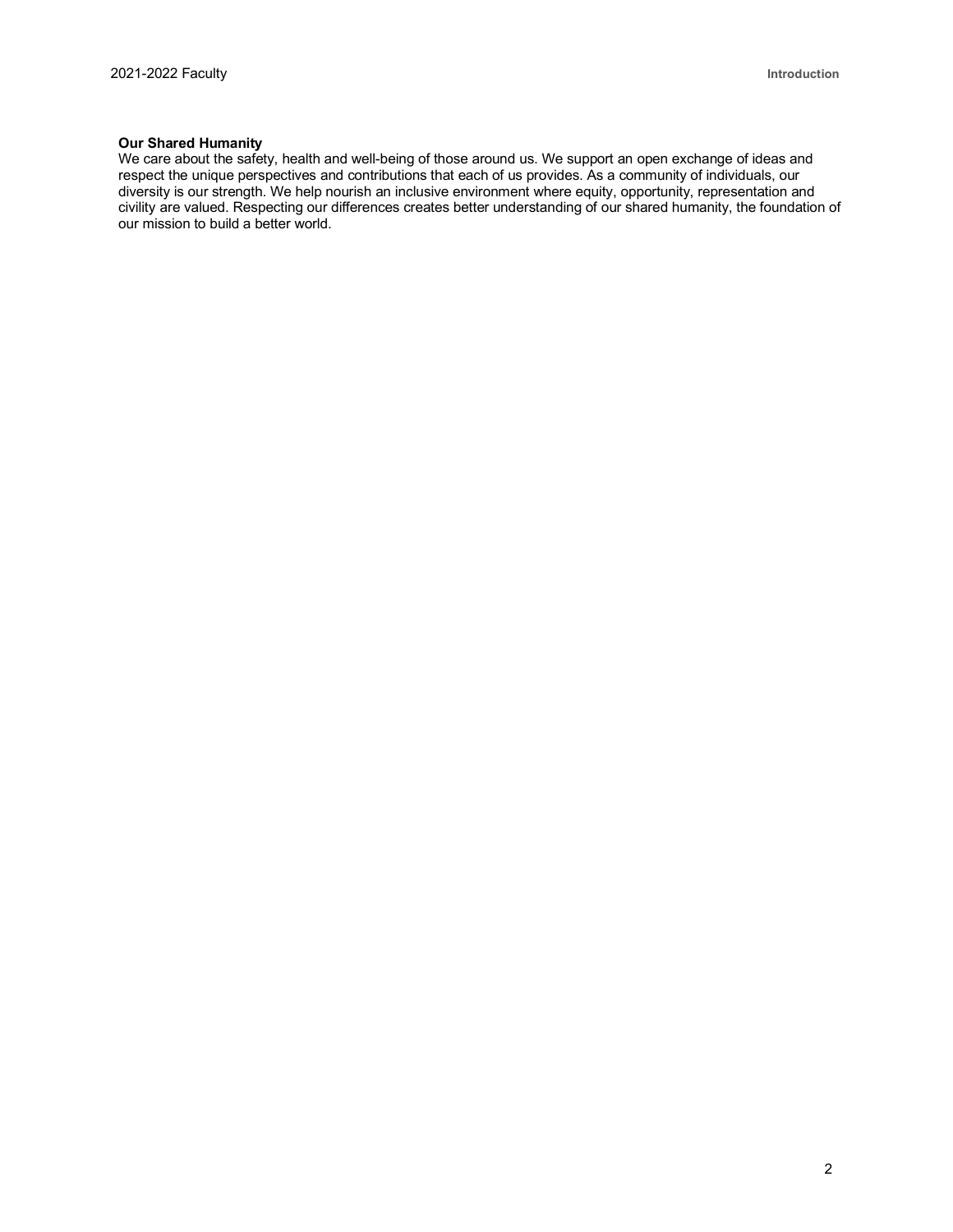#### <span id="page-7-0"></span>Institutional Goals

As Arkansas's flagship public research university, the University of Arkansas will:

- Put students first by enhancing academic programs, creating an engaging campus life, keeping costs as low as possible and reducing obstacles to student success.
- Be transparent and accountable to the people of Arkansas in all decision-making.
- Increase overall enrollment while remaining the school of choice for the state's most gifted students; provide a concomitant increase in faculty and staff.
- Enhance diversity by attracting more students, faculty and staff from underrepresented groups and by nurturing intercultural understanding inside and outside the classroom.
- Improve graduation rates and degree-completion times.
- Provide highly competitive compensation packages for the purpose of recruiting and retaining the very best faculty, staff and graduate students.
- Increase funding in both research awards and federal research expenditures.
- Marshal the university's expertise, programs, faculty, staff and students to grow the state's knowledge-based economy and to address major issues confronting Arkansas and the world.
- Provide a superior campus landscape and environment by planning for and carrying out the continuous renewal and renovation of existing facilities and the designing and building of new world-class facilities.
- Pursue a consistent and aggressive program for the maintenance and improvement of the institution's libraries and technology resources.
- Promote environmental sustainability.
- Establish and market a quality brand reputation for the university statewide, nationally and internationally.
- Foster the arts on campus and throughout the region.
- Expand outreach through distance education and partnerships with other institutions.
- Grow public support and the endowment through enhanced relationships with constituents and sound investment strategies.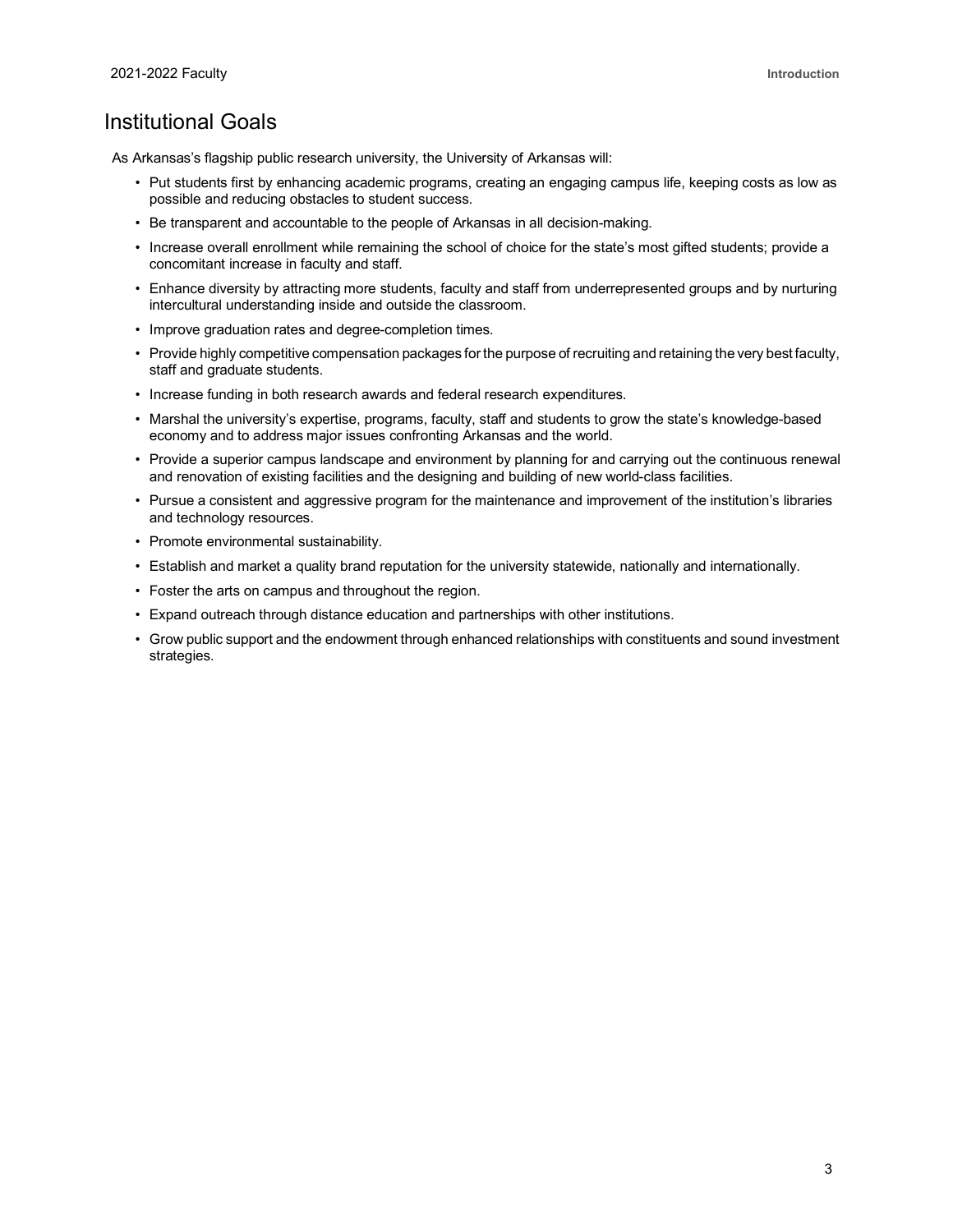### <span id="page-8-0"></span>1. University of Arkansas: Administration and Governance

#### <span id="page-8-1"></span>1.1 Overview

The University of Arkansas is the original campus and flagship institution of the University of Arkansas System. A 10-member Board of Trustees, each member appointed by the governor to a 10-year term, makes policy for the 18 principal campus units, divisions, and administrative units of the system.

Board of Trustees Policy 100.4 specifies general governance and administrative rules and regulations for the Board of Trustees, its committees, and campuses and units of the system. Excerpts from Chapter III, Administration, are provided below.

Board of Trustees Policy 810.1, Articles of Local Campus Government for the University of Arkansas, Fayetteville contains information on the Faculty, Faculty Senate, College and School at-Large Faculties, the Students, the Student Senate, the Staff, the Staff Senate, and the Campus Council. The complete texts of the policies are available at the web sites provided below:

Board of Trustees Policy 100.4 Rules and Regulations of the Board of Trustees of the University of Arkansas for the Governance and Administration of the University of Arkansas, [http://www.uasys.edu/wp-content/](http://www.uasys.edu/wp-content/uploads/2012/01/0100_4.pdf) [uploads/2012/01/0100\\_4.pdf](http://www.uasys.edu/wp-content/uploads/2012/01/0100_4.pdf)

Board of Trustees Policy 810.1 Articles of Local Campus Government for the University of Arkansas, Fayetteville (Effective July 1, 1995; Revised March 30, 2012), [http://www.uasys.edu/wp-content/uploads/2012/01/810.1-Articles](http://www.uasys.edu/wp-content/uploads/2012/01/810.1-Articles-of-Local-Campus-Government-for-the-University-of-Arkansas-Fayetteville-3.30.2012-.pdf)[of-Local-Campus-Government-for-the-University-of-Arkansas-Fayetteville-3.30.2012-.pdf](http://www.uasys.edu/wp-content/uploads/2012/01/810.1-Articles-of-Local-Campus-Government-for-the-University-of-Arkansas-Fayetteville-3.30.2012-.pdf)

[Board of Trustees Policy 100.4,](http://www.uasys.edu/wp-content/uploads/2012/01/0100_4.pdf) Chapter III, Administration (excerpt):

#### *1. General Provisions*

*The administration of the University of Arkansas, under the authority of the Board of Trustees, is unified in the office of the President.*

#### *2. The President*

*The President shall be the Chief Executive Officer of the University of Arkansas and shall be appointed by and responsible to the Board of Trustees. The President shall have a discussion annually with the Board of Trustees concerning an evaluation of their performance. Subject to the direction and control of the Board of Trustees and the laws applicable to the University of Arkansas, the President shall be responsible for the management of the affairs and execution of the policies of the University of Arkansas and all of its campuses, divisions, and units of administration. The President shall have broad discretionary authority to effect these functions and meet these responsibilities of the office. The President shall attend and shall participate in, without the privilege of voting, all of the meetings of the Board of Trustees and of its committees, except as excused by the Board.*

*The President and the Chief Fiscal Officer, as provided in Board Policy 300.1, shall have the authority to contract on behalf of the Board of Trustees and the University of Arkansas. As chief executive, the President shall be the official administrative spokesperson for the University of Arkansas and the officer responsible for liaison with the General Assembly, the Governor, state offices and governmental bodies, and the federal government. The President shall be responsible to the Board of Trustees for the prompt and effective enforcement of all laws relating to the University and of all resolutions, policies and procedures, budgets, and rules and regulations adopted by the Board for the operation of the University and all of its campuses, divisions and units of administration. It shall be the President's duty to bring to the attention of the Board all matters which, in their opinion, affect the University and require consideration by the Board. There shall be appropriate materials provided to the Board members and sufficient time for thoughtful discussion before decisions are required. The President shall make recommendations to the Board* for securing the necessary personnel and the fiscal resources required for the operation of the University and shall *make recommendations with respect to the adoption, modification or rescission of policies, budgets, and regulations applicable to the University and all of its campuses, divisions, and units of administration.*

*The President shall prepare and submit to the Board of Trustees an annual report to correspond with the fiscal year of the University and, in addition, any other reports he or she may deem wise or as the Board may require.*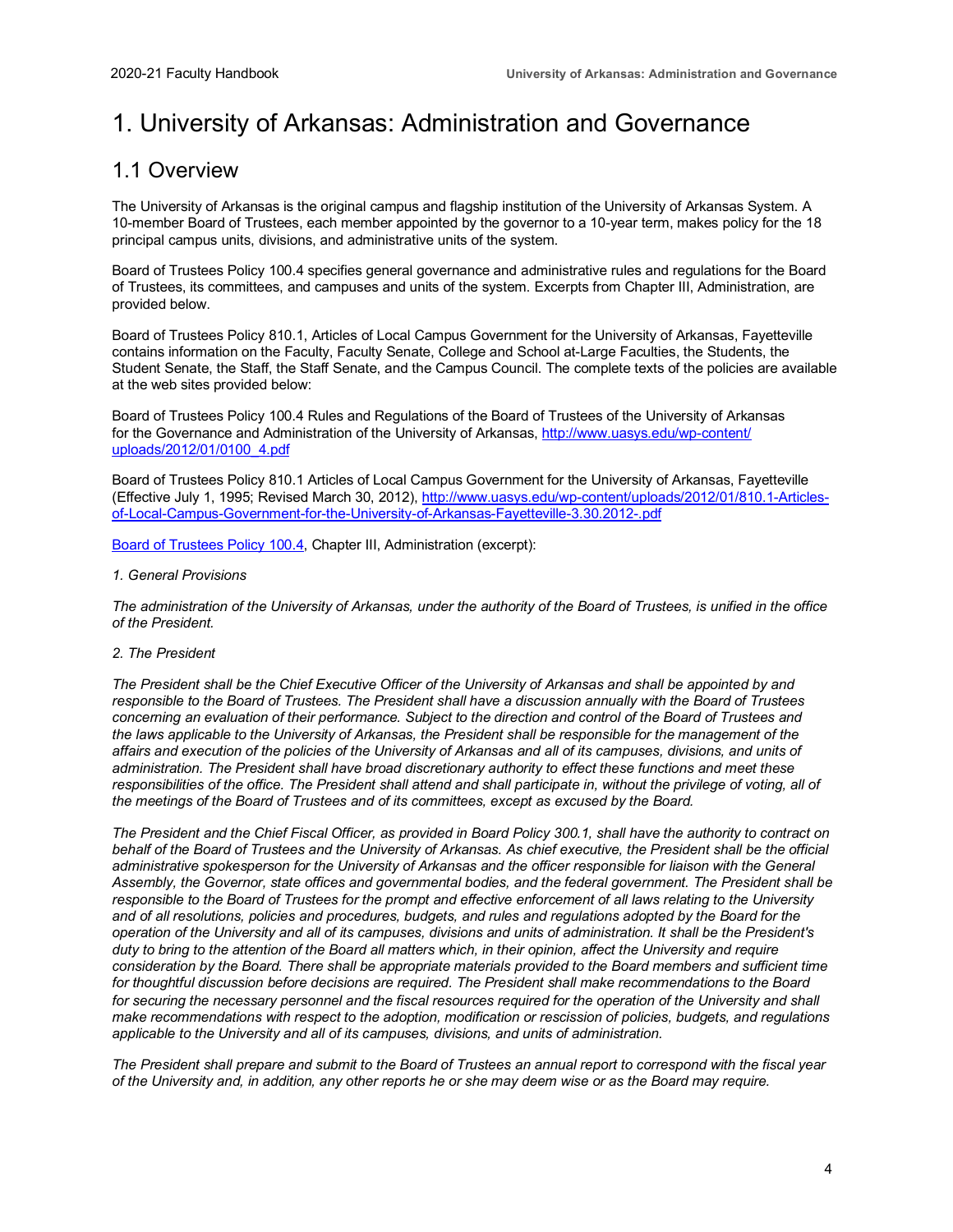*The President shall coordinate the activities of the University and all of its constituent campuses and units in accordance with the principles prescribed by the Board of Trustees. The President shall adjudicate all issues of jurisdiction and all issues in dispute between or among the constituent campuses and administrative units of the University. The President shall be a member of all faculties on all campuses of the University and shall have the responsibilities of facilitating the promotion of goals, programs, and needs of each campus after consultation with the Chancellor. The President shall establish administrative organizations to assist in the execution of the policies of the University of Arkansas. The President shall be assisted by Vice Presidents and other staff officers and by Chancellors of the several campuses of the University. The President shall prescribe the duties and assignments of the Vice Presidents and other staff officers. Furthermore, the President shall, in consultation with the Chancellors, establish and define the duties of university wide councils, committees, or other bodies organized to advise and assist him or her. All official communications from faculty, staff, and students on a particular campus or unit shall emanate through the appropriate Chancellor or Director to the President.*

*The President's duties and responsibilities as defined herein expressly exclude any duties on behalf of or in connection with The University of Arkansas Foundation, Inc. ("Foundation"). It is expressly contemplated by the Board that the President may, if he or she so desires, and with the advice and consent of the Board of Trustees, enter into a consulting contract or other arrangement with the Foundation in regard to fund raising and other activities for the Foundation. Such consulting agreement shall not include any of the duties defined above.*

#### *4. The Chancellors*

*The Board of Trustees shall appoint the Chancellor of any campus upon recommendation of the President. The Chancellor of a campus shall exercise complete executive authority thereon, subject to the policies established by the Board of Trustees and the President. The Chancellor shall be the leader of and the official spokesperson for the campus and shall promote the educational excellence and general development and welfare of the campus. The Chancellor shall define the authority of administrative committees and officers of that campus, and all projects, programs, and institutional reports to be undertaken on behalf of that campus shall be subject to authorization and approval of the Chancellor.*

*The Chancellor shall be responsible to the President for enforcement of the policies and procedures, budgets, regulations, and decisions of the Board of Trustees concerning that campus. It shall be their duty to keep the President, and through the President, the Board of Trustees fully informed concerning the operations and needs of that campus. The Chancellor shall make an annual report to the President corresponding to the fiscal year of the University of Arkansas, which report shall also be provided to the Board of Trustees. The Chancellor shall further provide any other reports that may be required.*

*At the meeting of the Board a designated Chancellor or Director shall give a report on the state of the campus or unit. Further, each Chancellor and Director shall be prepared to report to the Board on the status of their campus at any meeting upon request of the President or any member of the Board.*

*The Chancellor shall make recommendations for the development of the educational programs of the campus and shall serve as the general advisor to the President, and through the President, the Board of Trustees with respect*  to all programs and activities of the campus. The Chancellor shall present to the President all matters concerning *the campus which are to be considered by the Board of Trustees or any of its committees. The Chancellor shall be expected to attend all meetings of the Board of Trustees when an agenda item for the campus is to be presented unless excused by the President.*

*Subject to the policies prescribed by the Board of Trustees and the President, the Chancellor shall make recommendations to the President with respect to the budget and the appointment of full-time academic personnel.*

*The Chancellor shall be the official medium of communication between the President and all deans, heads of departments and department chairs and all other administrative officers, faculty, staff, and students of the campus*

*The Chancellor shall be a member of all faculties and other academic bodies of the campus and shall be a member of the campus governing body.* [end of excerpt].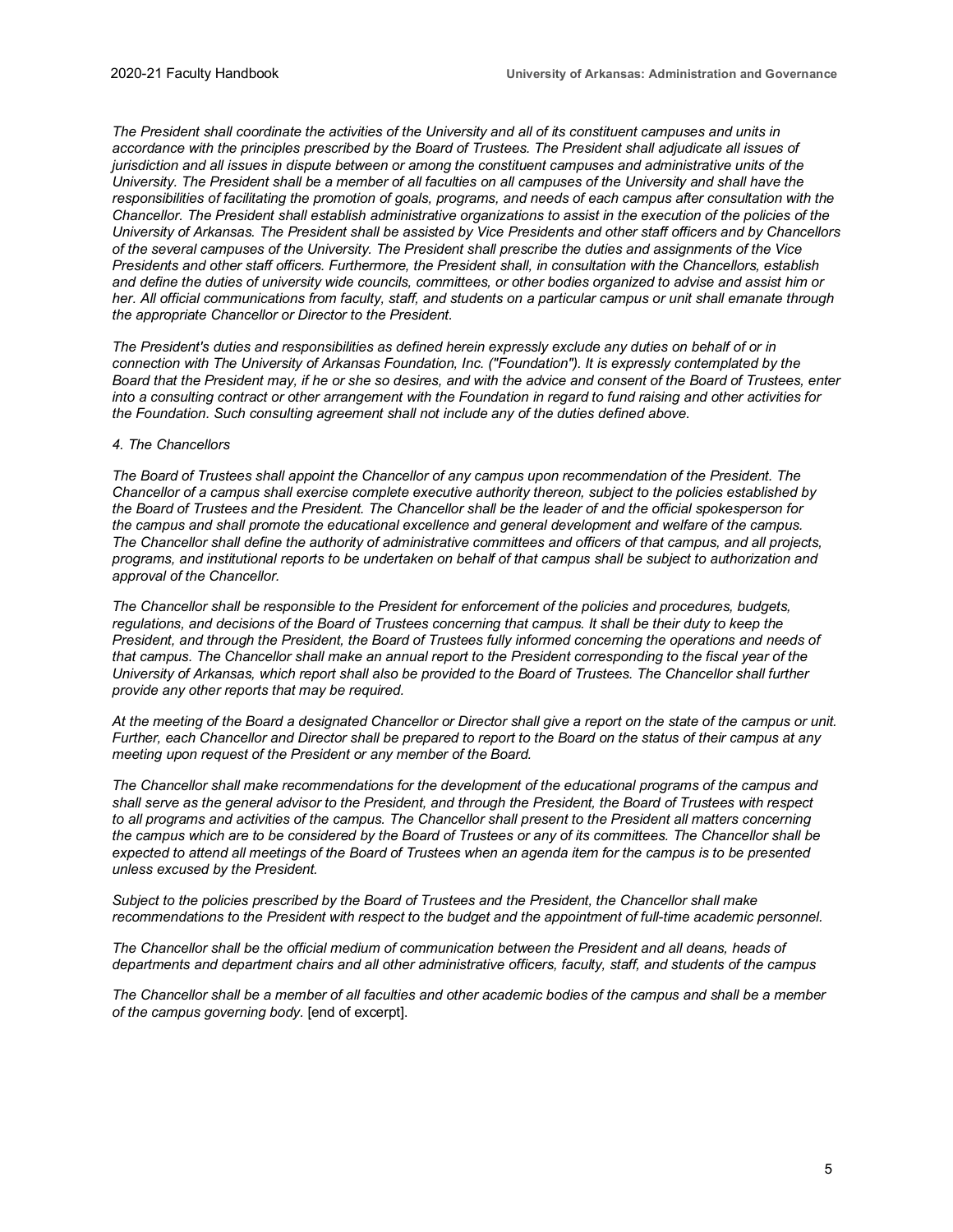### <span id="page-10-0"></span>1.2 Fayetteville Campus Administration

Directly responsible to the Chancellor of the University of Arkansas, Fayetteville, are the Provost and Vice Chancellor for Academic and Student Affairs, the Vice Chancellor for Finance and Administration, the Vice Chancellor for University Advancement, the Vice Chancellor for Government and Community Relations, Vice Chancellor for Intercollegiate Athletics and Director of Athletics, and the Vice Chancellor for Diversity and Inclusion. Other members of the Chancellor's Executive Committee are the Vice Chancellor for Research and Innovation, the Vice Chancellor for Economic Development, the Vice Provost for Student Affairs and Dean of Students, and the Associate Vice Chancellor.

Deans are the chief administrative officials of the colleges and schools. Deans, directors, and other administrative officials or units are responsible to the Provost/vice chancellors to whom they report, or, under certain circumstances, directly to the Chancellor, for the discharge of the duties and responsibilities placed upon them.

The general areas of administrative or academic responsibilities of each of these officials are indicated by the official titles that the individuals bear. Written charges, or memoranda of understanding, pertaining to specific areas of responsibility are prepared whenever such actions are considered necessary or appropriate.

The Academic Affairs Executive Group includes deans, vice provosts, and directors who report to the provost (and other officials as may be designated) and advises the Provost and Vice Chancellor for Academic and Student Affairs. The dean or director of each college, school, or other division is the executive head of the division. Such offices are responsible for and are empowered to execute university policies applicable to the school or college. They may require such reports from members of their faculty and staff as may be needed in the administrative work of their unit. They are responsible for recommending appointments, promotions, and other personnel changes to the provost and vice chancellor for academic affairs after consultation with appropriate members of the department concerned, other related department heads, and the deans of other areas which may be affected. Deans and directors are authorized to determine the workload and assignments of the individual members of their faculty and staff.

The chairperson (or head) of a department is responsible for the general conduct of the affairs of the department. At least once in each semester he or she shall call a meeting of the departmental faculty for the purpose of discussing departmental affairs. The Chancellor appoints the head of a department on recommendation of the dean. On recommendation of the dean, following his consultation with all members of the departmental faculty and such departmental faculty concurrence as is appropriate, the Chancellor may appoint a departmental chairperson, in lieu of a head of a department, for a specified time.

### <span id="page-10-1"></span>1.3 Role and Scope Designation

(Approved by the Arkansas Higher Education Coordinating Board in July 2008)

#### **University of Arkansas, Fayetteville**

1. Audiences

The University of Arkansas, Fayetteville (UAF) has a statewide mission. As such, its audiences are:

- Residents from throughout Arkansas who have excelled in high school studies and are seeking to complete baccalaureate degrees.
- Individuals seeking graduate and professional degrees.
- Employers, both public and private, seeking not only well-educated employees but technical assistance and applied research.
- Economic development interests and entrepreneurs throughout the state.
- Academic disciplines and the research community.
- The community and area by providing a broad range of academic and cultural activities and public events.
- Two-year college transfer students.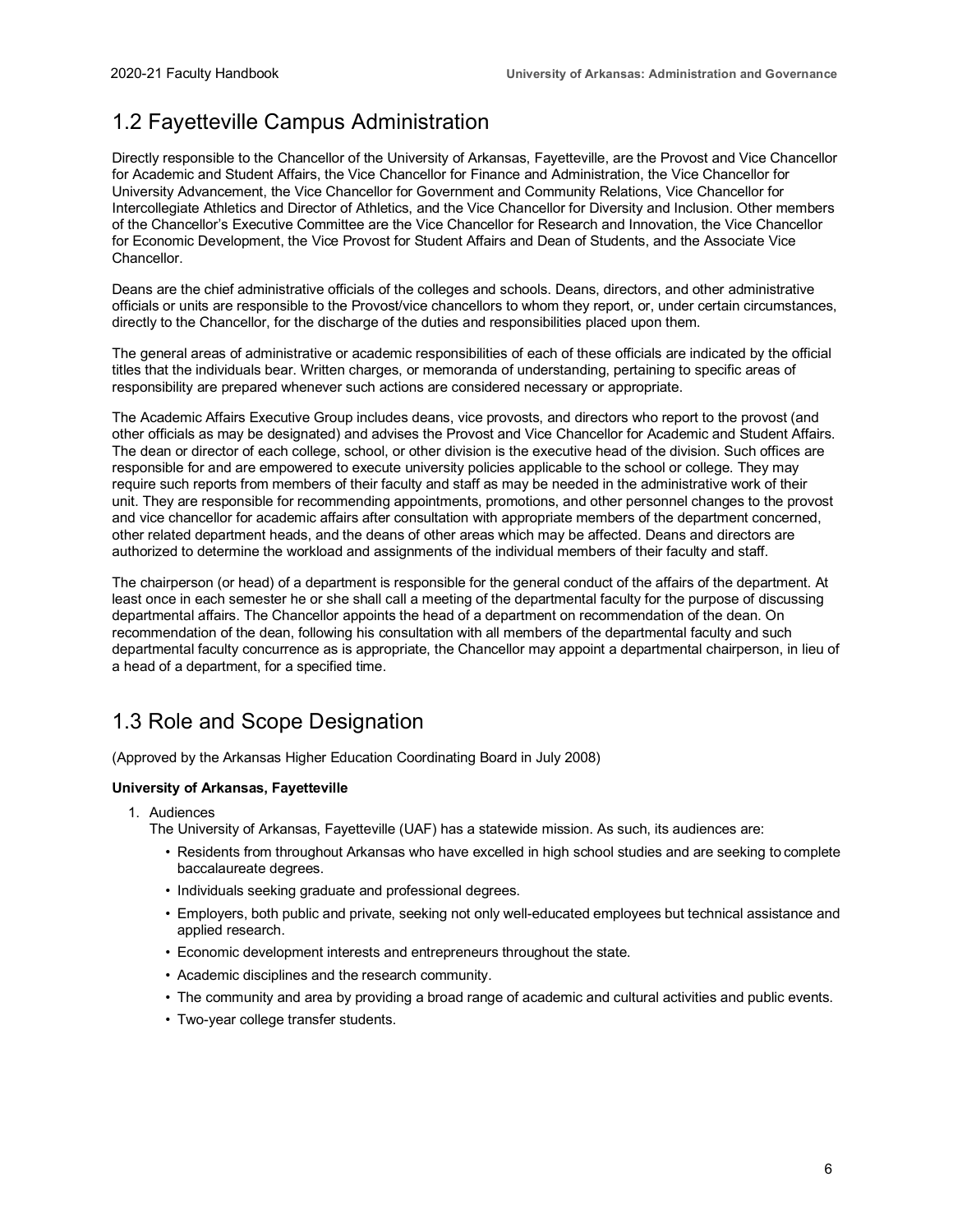#### 2. Array of Programs and Services

UAF offers:

- A broad range of baccalaureate, masters, doctoral and professional programs that include core arts and sciences, agriculture, architecture, journalism, information sciences, education, engineering, law, public administration, nursing, allied health, and business.
- Basic and applied research
- Services specifically designed to meet the needs of statewide economic development—continuing professional education, technical and professional services, support of small businesses and entrepreneurs, and technology transfer.
- 3. Special Features
	- UAF is the state's 1862 land-grant institution and is classified as a Carnegie very high research activity university.
	- Nationally competitive research and economic development activity in emerging areas such as nanotechnology, laser technology, biotechnology, and sustainability.
	- Library resources and special holdings such as the Fulbright papers made available through on-site and electronic access to student and faculty scholars and citizens throughout the state.

#### <span id="page-11-0"></span>1.4 Other Governance Web Sites

The Rules of Procedure of the Faculty Senate document is provided below as Appendix A.

For current information regarding campus governance groups, including agendas, minutes, committees, membership, and annual reports, consult the Governance website maintained by the secretary of the Faculty Senate at [http://](https://provost.uark.edu/campus-governance/faculty.php) [provost.uark.edu/faculty-senate.php.](https://provost.uark.edu/campus-governance/faculty.php)

For current information regarding the Graduate Council, the governance body of the Graduate School, see the website [https://graduate-and-international.uark.edu/graduate/faculty-staff/committees-councils/graduate](https://graduate-and-international.uark.edu/graduate/faculty-staff/committees-councils/graduate-council/index.php)[council/index.php](https://graduate-and-international.uark.edu/graduate/faculty-staff/committees-councils/graduate-council/index.php)

For the UA organizational structure, se[e http://www.uark.edu/about/organizational-chart.pdf](http://www.uark.edu/about/organizational-chart.pdf)

For brief descriptions of University Centers and Research Units, see the listing maintained in the Catalog of Studies, <http://catalog.uark.edu/generalinfo/universitycentersandresearchunits/>

For more information about University of Arkansas campus, se[e http://campusmaps.uark.edu/](http://campusmaps.uark.edu/)

For memorable moments in the history of the institution, see the Historic Markers information at the Alumni website, <https://www.uark.edu/about/historical-markers.php>

#### <span id="page-11-1"></span>1.5 Appendix: Rules of Procedure of the Faculty Senate

(Faculty Senate, adopted April 3, 1997; revised April 17, 2002; most recently revised February 15, 2006)

The Faculty Senate has adopted its own rules of procedure to supplement the Board of Trustees policy 810.1 which establishes the Senate and its authority and organizational structure. The text is provided below.

- I. Parliamentary procedure: The Faculty Senate shall be governed by the current edition of The Standard Code of Parliamentary Procedure by Alice Sturgis.
- II. Campus-wide elections:
	- A. During the spring semester of each year, the Faculty Chair, Faculty Vice Chair, and the campus-wide representatives on the Faculty Senate shall be elected by the following members of the faculty: those holding a halftime (or greater) faculty appointment who are tenured or on the tenure track or have been declared eligible to vote by the Faculty Senate, and those in their third (or greater) consecutive year of full-time appointment who are instructors or lecturers.
	- B. During the spring semester of each year, the members of the Committee on Appointment, Promotion and Tenure shall be elected by tenured and tenure-track members of the faculty.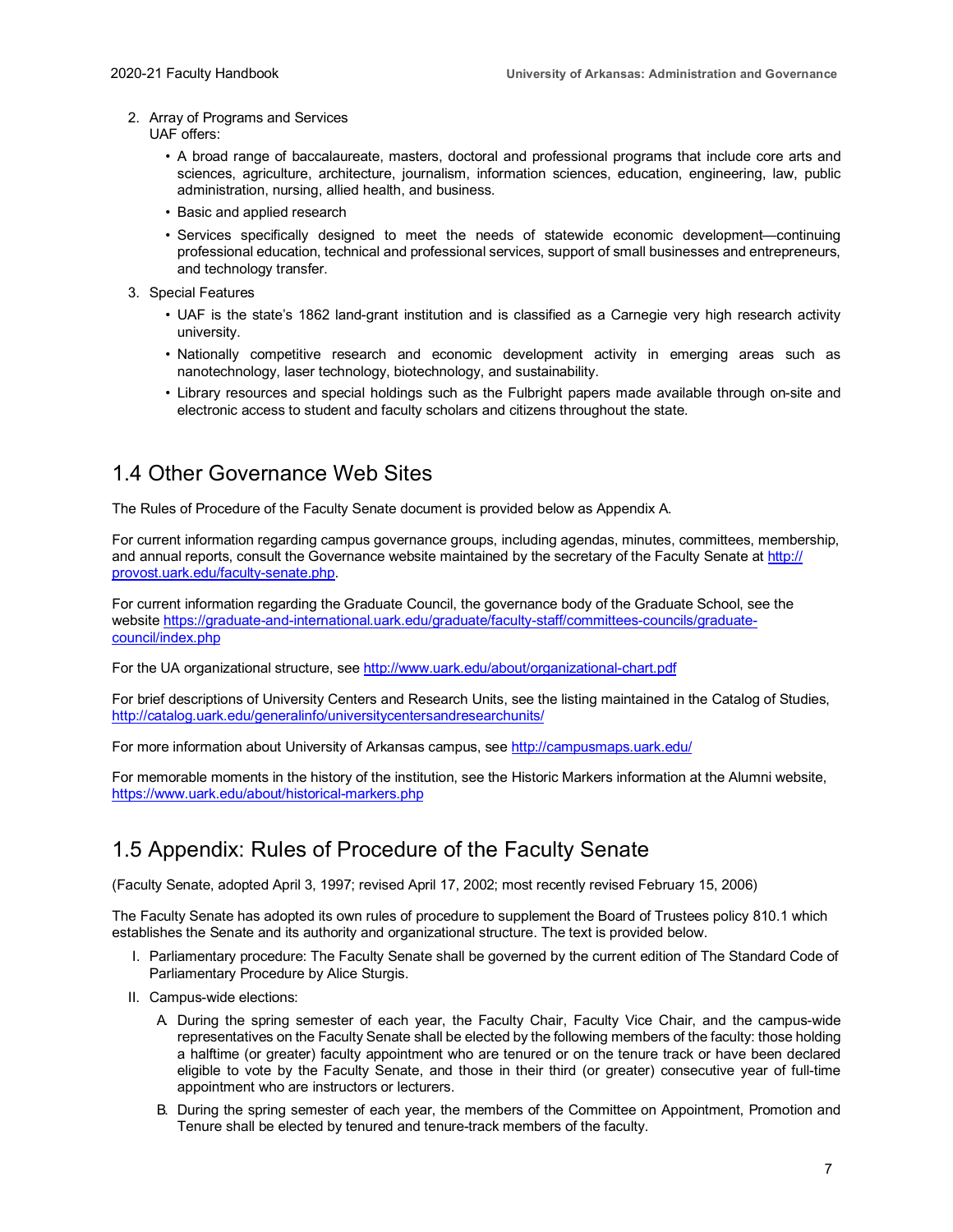- C. The elections described in Sections A and B hereof shall be conducted by the Nominating and Election Coordinating Committee ("The Committee" herein) pursuant to these rules and any additional rulesadopted by the Committee that are consistent with these rules. The Committee is hereby given the authority to resolve any questions concerning the elections or elective procedures. By the end of the first week of classes in the spring term, the Committee shall distribute a call for nominations for the following offices: Faculty Chair, Campus-wide representatives to the Faculty Senate, and members of the Committee on appointment, Promotion, and Tenure.
- D. On or before the end of the first week of classes in the Spring semester, the Committee shall issue a call for nominations for Faculty Chair, At-Large Faculty Senator, and Committee on Appointment, Promotion, and Tenure to be elected. The committee shall accept additional nominees for any of the offices if each such nomination is (a) made by a petition signed by ten or more members of the faculty eligible to vote in the election for the office in question, (b) submitted to the Committee within one week after the call is given, and (c) accompanied by a brief biographical sketch for the nominee.
- E. The nomination of any one person to more than one of the positions described in Section D hereof is not precluded.
- F. On or before March 1 of each year, the Committee shall distribute the following to all eligible voters:
	- 1. A ballot shall list the nominees for the primary election of each of the following:
		- a. a list of at least three nominees for the position of Faculty Chair;
		- b. a list of nominees for the position of campus-wide representatives on the Faculty Senate. The number of individuals on the list shall be at least 25% more than the number of vacancies;
		- c. a list of nominees for the Committee on Appointment, Promotion and Tenure. The number of individuals on the list shall be at least twice the number of members of the Committee on Tenure to be elected. Each list shall include all nominees nominated either by the Committee or by valid petition.
	- 2. A brief biographical sketch for each nominee.
	- 3. A call for the return of the completed ballots, specifying that valid ballots must be received by the Secretary of the Committee within 12 days after the call is mailed. The call shall be accompanied by appropriate instructions regarding proper voting procedures under the provisions of Sections I, J, and K hereof.
- G. On or before March 15 of each year, having counted the primary ballots in accordance with the provisions of sections I, J, and K hereof, the Committee shall announce the results of the primary elections.
- H. By April 1 of each year, the Committee shall have completed any run-off elections required under the provisions of sections I, J, and K hereof, and shall announce the results of such run-off elections. Except for the reduction in the number of candidates as provided therein, the procedures set forth in sections F and G hereof shall apply to any such run-off election. If there are more than three nominees, then the following actions shall be placed into action.
- I. The Faculty Chair and Faculty Vice Chair shall be elected from a common list of nominees for the office of Faculty Chair.
	- 1. In the primary election, each eligible voter shall be entitled to vote for two of the nominees.
	- 2. The candidates receiving the most number of votes equal to a majority of the ballots cast shall be elected Faculty Chair. The candidate receiving the second highest number of votes will be elected Faculty Vice-Chair. If not, candidate receives a majority of votes, then the three candidates receiving the most votes shall stand for a run-off election where each voter shall be entitled to vote for two of the three candidates. The winner of the run-off election shall be elected Faculty Chair and the runner-up shall be elected Faculty Vice chair.
	- 3. In the event that only three candidates are nominated, the candidate receiving the most votes will be elected Chair and the candidate receiving the second highest number of votes will be elected Vice Chair.
- J. Campus-wide representatives on the Faculty Senate shall be elected as follows:
	- 1. In both the primary election and any run-off election, each eligible voter shall be entitled to cast as many unit votes as there are campus-wide representatives to be elected, and to distribute these votes among the several nominees in any way, except that no more than half of these votes may be cast for any single nominee.
	- 2. The nominee shall be declared elected in order of decreasing number of votes received until all positions have been filled. ion shall be declared elected.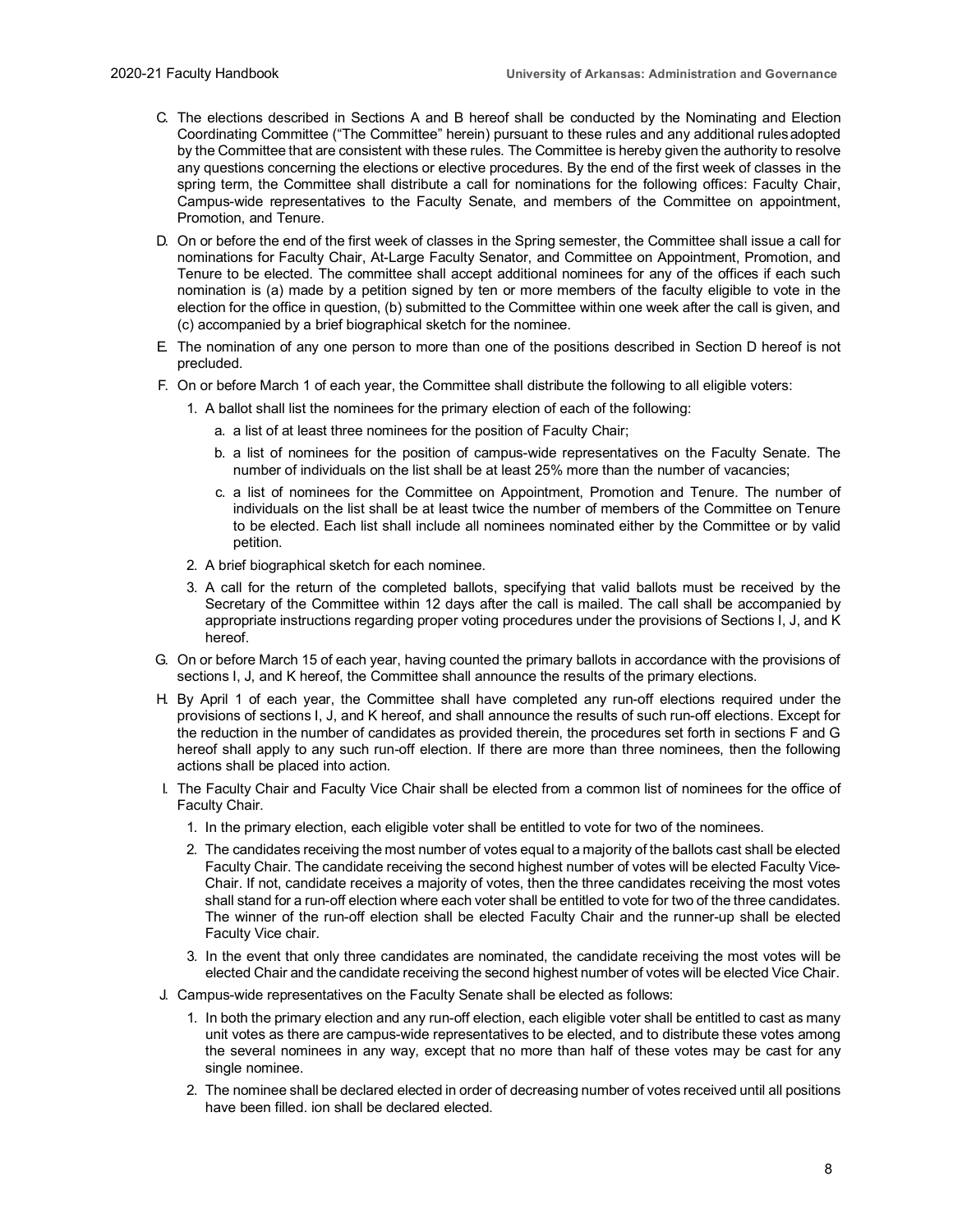- 3. Should a campus wide representative elected to the Faculty Senate be unable to complete their term of office, the vacancy shall be filled referring to the results of the same election in which that representative was elected. Among the remaining candidates, the individual who received the most votes and who is able to fill the vacancy shall be a campus-wide representative in the Faculty Senate for the remainder of the unexpired term.
- K. Members of the Committee on Appointment, Promotion and Tenure shall be elected as follows:
	- 1. Each eligible voter shall be entitled to cast as many unit votes as there are members of the Committee on Appointment, Promotion and Tenure to be elected, and to distribute these votes among the several nominees in any way, except that no more than half of these votes may be cast for any single nominee.
	- 2. In the primary election, each nominee shall be declared elected in order of decreasing number of votes received until all positions have been filled.

#### III. Vacancy in the office of Faculty Vice Chair

Should the office of Faculty Vice Chair become vacant during the term of office, a new Faculty Vice Chair shall be elected for the unexpired term by the Faculty Senate. In such election, no one shall be declared elected until he or she has received at least twenty-four votes.

#### IV. Election of faculty representatives on the Campus Council

At the Faculty Senate's first meeting of each academic year, the Senate shall elect 16 senators from among its voting members (other than its Chair and Vice Chair to be faculty representatives on the Campus Council. The Senate shall be governed by the following procedures for the election of these senators:

- A. Before any voting occurs, nominations for filling all of the representative positions shall be made from the floor.
- B. In case there are more nominations than positions to be filled, voting shall be each senator shall be entitled to cast as many unit votes as there are positions to be filled, and to distribute these votes among the several nominees for the positions in any way, except that no more than half of these votes may be cast for any single candidate.
- C. In the first round of voting, each nominee shall be declared elected upon receiving a number of votes equal to a majority of the valid ballots cast, unless the number In the latter event, the nominees shall be declared elected in order of decreasing number of votes received, until all positions have been filled.
- D. Should the number of nominees elected in the first round of voting be less than the number of positions to be filled, there shall be a run-off election among the runner-up nominees who received the greatest number of votes, the number of such candidates in the run-off election to be equal to the number of positions to be filled, plus three (or the number of remaining candidates, if fewer than three). The candidates receiving the most votes in the run-off election shall be declared elected.
- E. Should a faculty representative elected to the Campus Council be unable to complete their term of office, the vacancy shall be filled by referring to the results of the Senate's election in which that representative was elected. Among the candidates who were eliminated in that election, the senator who received the most votes and who is able to fill the vacancy shall be a faculty representative on the Campus Council for the remainder of the unexpired term.
- V. Campus representative on the Arkansas Higher Education Faculty Council The Faculty Chair shall serve as the representative-elect to the Arkansas Higher Education Faculty Council, and the Chair of the Faculty Senate shall serve as the representative on the Council.
- VI. Action on legislation of a separate faculty or the Graduate School Faculty When the Faculty Senate receives legislation from a separate faculty or the Graduate School Faculty concerning its own academic affairs ("the legislation" herein), the Senate's action on the legislation shall be governed bythe following procedures:
	- A. The presiding officer shall first call for a motion to approve the legislation.
		- 1. If a motion to approve is made and is passed, the Senate shall take no other action on the legislation (unless, of course, it reconsiders or rescinds the motion). After approval of the legislation, if the Senate has sole legislative jurisdiction over the legislation, the Chair of the Senate shall advise the Chancellor of the Senate's approval of the legislation; if the Senate does not have sole legislative jurisdiction over the legislation and it directly affects students or staff, it shall be referred to the Campus Council forfinal action.
		- 2. If a motion to approve is not made or if a motion to approve is made and is defeated, the presiding officer shall call for a motion to negate the legislation.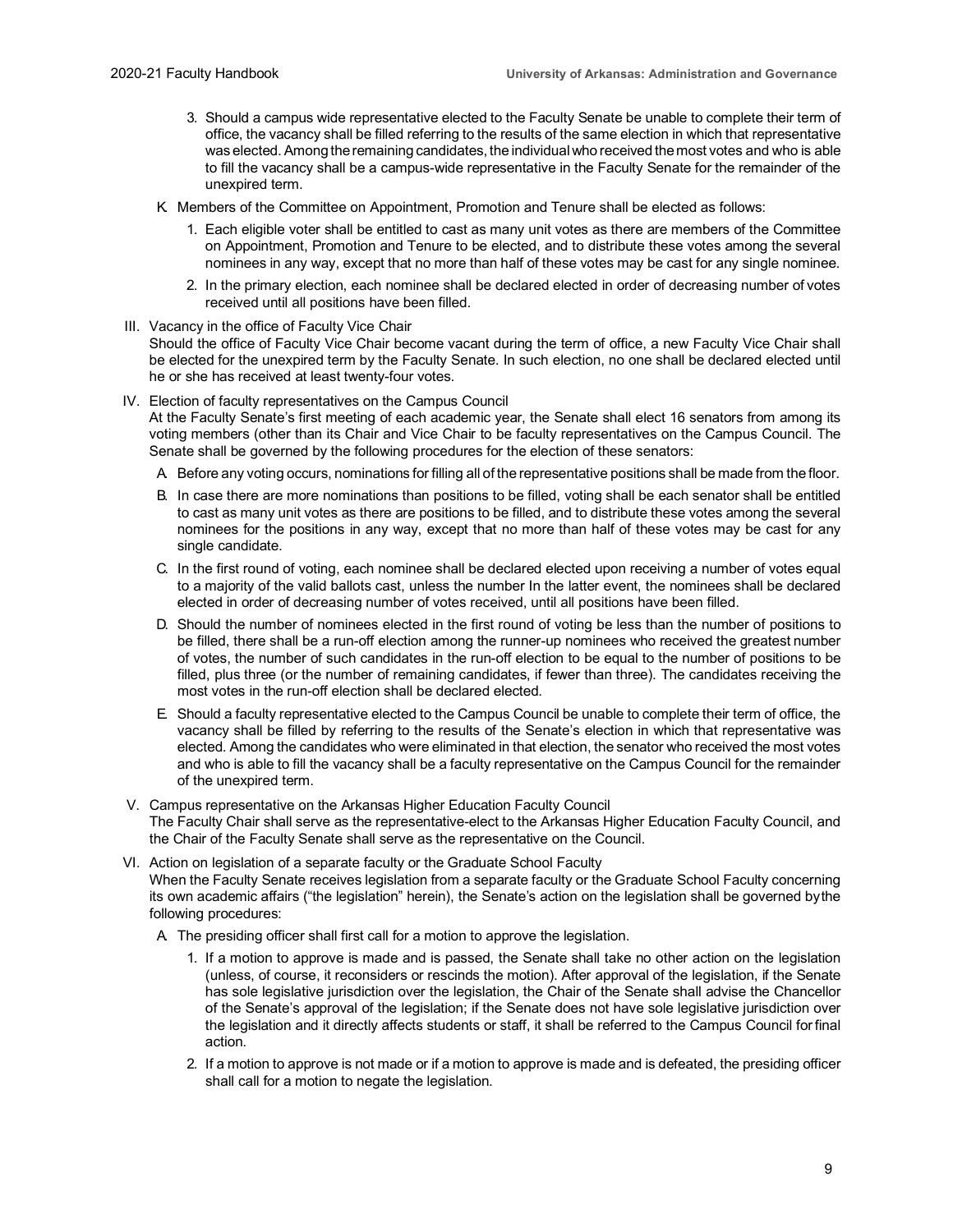- 3. If a motion to negate is made and is passed, the Senate shall take no other action on the legislation (unless, of course, it reconsiders or rescinds the motion). After approval of the legislation, if the Senate has sole legislative jurisdiction over the legislation, the Chair of the Senate shall advise the Chancellor of the Senate's negation of the legislation; if the Senate does not have sole legislative jurisdiction over the legislation and it directly affects students or staff, it shall be referred to the Campus Council forfinal action.
- 4. If a motion to negate is not made or if a motion to negate is made and is defeated, the presiding officer shall announce that, in the absence of an objection from the floor, the legislation will be filed. After filing of the legislation, if the Senate has sole legislative jurisdiction over the legislation, the Chair of the Senate shall advise the Chancellor of the Senate's filing of the legislation; if the Senate does not have sole jurisdiction over the legislation and it directly affects students or staff, it shall be referred to theCampus Council for final action. If a senator objects to filing the legislation, the presiding officer shall entertain a motion to file the legislation. When a motion to file is made, if the Senate has sole legislative jurisdiction over the legislation, the Chair of the Senate shall advise the Chancellor of the Senate's action on the motion to file the legislation; if the Senate does not have sole legislative jurisdiction over the legislation and it directly affects students or staff, it shall be referred to the Campus Council for final action.
- VII. Notices and minutes
	- A. In any year, the distributions to faculty members required by Subsection D.2 and D.4 of Article II of Board Policy 810.1 may be complied with by (a) sending the required information by e-mail to all faculty members who receive e-mail, and (b) placing the required information on a website dedicated to faculty governance, provided however that early in the fall semester all faculty members are notified by campus mail of theWeb site's address and of the times tentatively scheduled for the six regular meetings of the Faculty Senate that year.
	- B. Even if minutes of Faculty Senate meetings are distributed to them by e-mail, hard copies shall be distributed to the chairpersons of the Student Senate and the Staff Senate, to the Chair of the Campus Council, to the Chair of the Agenda Committee of the Campus Council, to all chairs of academic departments, to all directors of units, to all vice chancellors and deans, and to the Chancellor. The office of the Provost and Vice Chancellor for Academic Affairs shall send to the President and to the Board of Trustees all actions involving approval by, or notification to, the Board of Trustees. These postings, which shall be done in a timely manner, will be accompanied with explicit information in the required format.
	- C. Although supporting information shall be distributed with each tentative agenda when it is feasible to do so, Subsection D.2 or Article II of Board Policy 810.1 shall be complied with whenever the agenda lists by item all of the business known by the one preparing the agenda to be scheduled for the meeting in question.
- VIII. "Prefiling" of motions

When any main motion (except to reconsider, rescind, or resume consideration) is made at a meeting, it shall not be voted upon at that meeting unless its language has been distributed to all members of the Faculty Senate at least 24 hours before the meeting; such distribution may be made by e-mail to all Senators who receive e-mail.

IX. Committee reports

When the Faculty Senate asks a committee to act, the committee's report shall be addressed to the Faculty Senate. The original of the report shall be filed with the Chair of the Faculty Senate, and a copy of the report shall also be sent to the Faculty Chair. When a committee addresses a report to the Campus Faculty, a copy shall also be sent to the Chair of the Faculty Senate. All committee reports received by the Chair of the Senate shall be distributed to members of the Senate; such distribution may be made by e-mail to all senators who receive e-mail.

X. Faculty Senate Curriculum Review (Faculty Senate 11-14-96)

Curriculum review is the responsibility of the Faculty Senate and is exercised as described herein. The University Committee on Courses and Programs and the University Committee on Program Review are committees jointly of the Graduate Council and the Faculty Senate.

- A. University Committee on Courses and Programs
	- 1. The University Committee on Courses and Programs reviews and makes recommendations to the Graduate Council and Faculty Senate for actions on proposals approved by a college or school for the following: 1) new courses; 2) changes in title, description, number, prerequisites, etc. of courses; 3) new undergraduate and graduate degree programs; and 4) modifications to degree programs. The committee is responsible for resolving questions concerning course numbering, course or program duplication, completeness of course or program revision forms, and other questions pertaining to course and program changes, including compliance with administrative guidelines implementing Board Policy.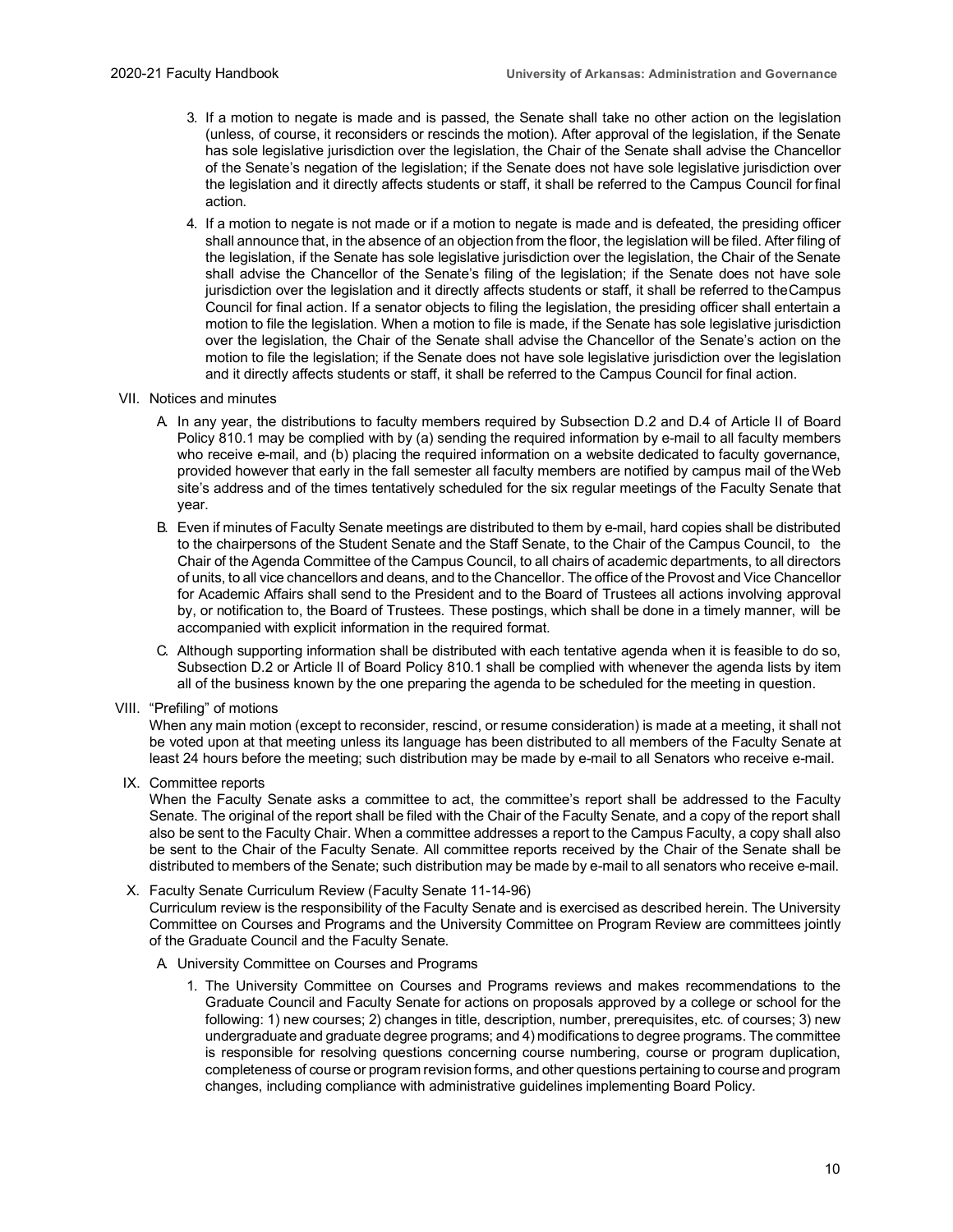- 2. Proposals made to this Committee will be collected by the Graduate School and distributed to the members prior to each meeting. A summary sheet listing all recommendations from the committee is distributed with the agenda to the Graduate Council and the Faculty Senate prior to the meetings at which they are reported. Proposals which affect graduate courses or programs will be approved by the Graduate Council prior to consideration by the Faculty Senate.
- 3. Voting committee membership consists of a representative with graduate faculty rank to be appointed by the dean of each undergraduate college or school, a representative with graduate faculty rank from each undergraduate college and school to be chosen from the voting membership of the Faculty Senate, a representative of the Graduate Council, a representative of the university libraries appointed by the Dean of Libraries, a representative of the School of Law chosen by the Dean of Law, a student member selected by the ASG and a student member selected by the Graduate Dean's Student Advisory Board, the chair of the Campus Faculty, the Vice Chair of the Faculty Senate, and the chair of the Graduate Council. In addition, one non-voting representative appointed by the Vice Provost of Global Campus will serve on the committee, and a representative from the Registrar's Office will meet with the committee to provide technical support. The committee elects its own chair.
- B. The University Committee on Program Review. The University Committee on Program Review has the responsibility for initiating, participating in, or evaluating the results of undergraduate and graduateprogram reviews consistent with University guidelines and the review schedule as set forth in Academic Policy 1620.10 and 1620.11 requiring that each program be reviewed at least once every 10 years by this process or external reviewers. Revisions to the guidelines and the schedule for reviews may be developed by the committee and recommended by the Faculty Senate, consistent with Board of Trustees policy 620.1, Arkansas code 6-61- 214, and policy of the Arkansas Higher Education Coordinating Board including the provision that changes to program review guidelines and schedule must be approved by the AHECB. Reviews of graduate programs will be presented to the Graduate Council before being presented to the Faculty Senate.

Voting committee membership consists of a voting member of the Faculty Senate and a voting member of the Graduate Council from each academic college, the chair of the Graduate Council, and the Vice Chair of the Faculty Senate or his/her representative. The committee elects its own chair.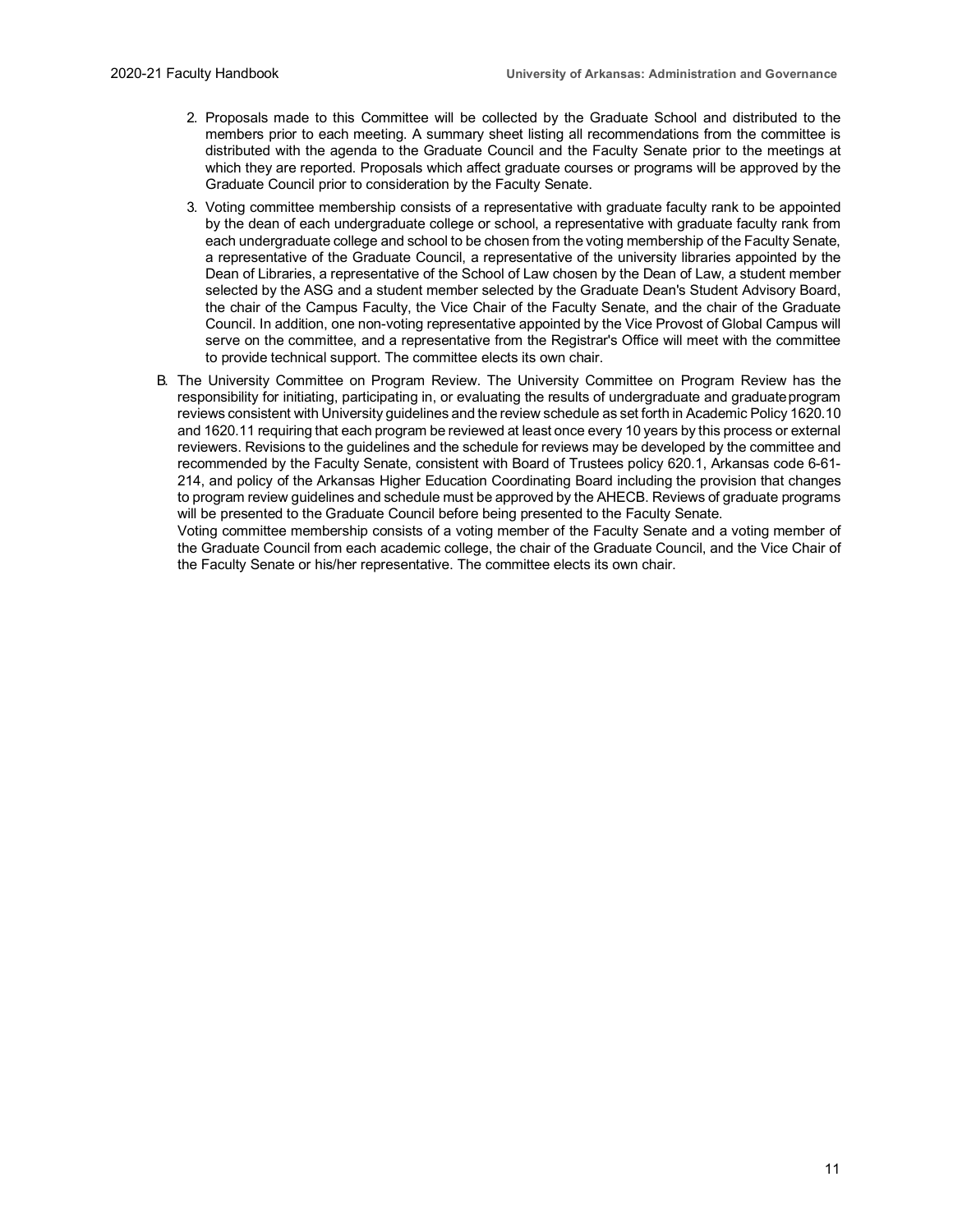### <span id="page-16-0"></span>2. Academic Responsibilities of Faculty

#### <span id="page-16-1"></span>2.1 Overview

The orderly conduct of academic affairs in an educational institution requires that faculty members accept and discharge responsibilities related to their workload assignment and carry out the traditional duties associated with their positions consistent with professional good practice. Policy statements on specific activities and areas of responsibility are provided in the Faculty Handbook.

### <span id="page-16-2"></span>2.2 Workload

The work of the university faculty in teaching, research and creative activity, administration, and service is professional in character and does not, therefore, conform to an exact pattern such as the eight-hour day or the forty-hour week. However, so that there may be consistency, equity, and some basis for judgment of workloads and assignments and for comparison with other institutions and state agencies, the standards summarized here will be used. The basic element of faculty work assignments is a work unit, which is based on the contact and preparation time for one class hour (50 minutes) per week for a semester or an equivalent amount of time for other kinds of scheduled activity. Included for each of these work units is the classroom contact time, the time for class preparation, grading, office hours and other work with students outside class. A minimum of twelve work units per semester constitutes the typical work assignment of a full-time faculty member. However, individual work units will vary considerably in nature (if not, theoretically, in number). Work assignments typically include assigned teaching and advising, research/scholarly/creative activities, and service or administration, in varying proportions.

Tenure track and tenured faculty members are typically expected, as part of their university service as full-time faculty members, not only to teach, to take part in research/scholarly and/or creative endeavors, and to perform academically related and public service, but also to take part in advising students and prospective students, serving on committees, and maintaining currency in their teaching and research disciplines through professional development activities. Non-tenure track faculty have a range of workload expectations that may or may not include research or creative activity. Other non-tenure faculty may be on 100% research appointments. Faculty are also responsible for maintaining program currency, viability, and quality. Such activities are considered a normal part of the duties of fulltime faculty, along with those activities directly linked to a particular class and constitute a necessary part of such a work assignment. However, work units may be earned for work done beyond the minimum in any of these areas, as well as for instruction and administration. Work units are only earned for assigned responsibilities, not for work and activities undertaken at the initiative of the faculty member. A position on the staff of the university is considered to be a full-time undertaking unless it is specifically designated as part-time, and each person is expected to perform adequately the duties assigned to him or her. Any departure from a work schedule normal for the tasks assigned should receive approval from the appropriate department head and dean in advance.

Faculty members assigned to teach classes are responsible for determining that the content of their classes is appropriate to each course, as officially described in the catalog (or proposing changes to the description through the campus process), and achieves the coverage indicated by that description. Faculty members are responsible for confining classroom discussion to subjects related to the topics of concern in the course and for conducting the class so as to facilitate learning for all students, consistent with good teaching practices. They are also responsible for choosing appropriate texts and other teaching materials in a timely way. They are responsible for holding the classes and giving final exams at the times and places approved for them, except as changes are authorized by the appropriate department head and dean. They are responsible for providing reasonable accommodation to students with documented disabilities, consistent with policies and procedures of the Center for Educational Access (CEA, telephone 5-3104; [http://cea.uark.edu\)](http://cea.uark.edu/). Faculty members are expected to provide a syllabus for each course they teach to inform students of the learning objectives for the course, the course coverage/topics, the required texts and materials, how the final grade will be determined, the policy on making up work, requirements for class attendance, and how the students may contact the teacher. It is also the responsibility of the faculty member to include in the course syllabus and class web site instructions on how students can learn prior to class time whether a class is canceled because of weather conditions or for other reasons. See [http://provost.uark.edu/policies/185810.php.](https://provost.uark.edu/policies/185810.php)

Faculty members who develop or teach courses off campus through global campus, online instruction, and/or courses with some or all of the course activity conducted outside the U.S.A. are required to comply with all the university policies applying to such activity. Sources of information for regulation and policy include the Academic Policy Series, the Office of Study Abroad, and the Global Campus.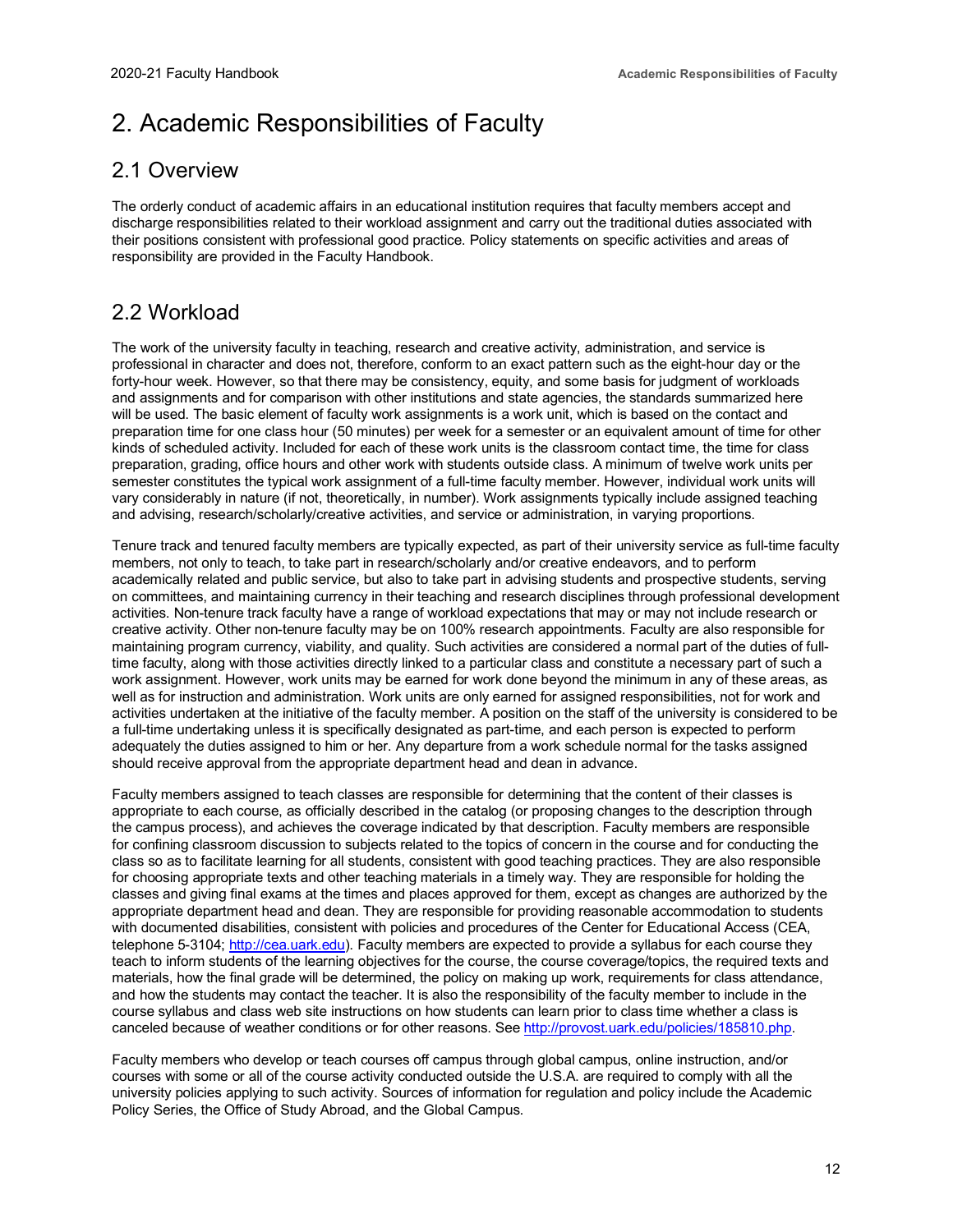Faculty members are responsible for maintaining in the classroom and laboratory an environment appropriate to academic endeavor and complying with the university statement on discrimination, adopted in 1983 and amended in the Fall of 1991: The University of Arkansas, Fayetteville, does not condone discriminatory treatment of students or staff on the basis of age, disability, ethnic origin, marital or parental status, race, religious commitment, sex, sexual orientation or veteran's status in any of the activities conducted upon this campus. Members of the faculty are requested to be sensitive to this issue when, for example, presenting lecture material, assigning seating within the classroom, selecting groups for laboratory experiments, and assigning student work. The university faculty, administration, and staff are committed to providing an equal educational opportunity to all students.

#### <span id="page-17-0"></span>2.3 Attendance Policy for Students

#### (Faculty Senate, May 26, 1999)

Education at the university level requires active involvement in the learning process. Therefore, students have the responsibility to attend classes and to actively engage in all learning assignments or opportunities provided in their classes. Instructors have the responsibility to provide a written policy on student attendance that is tied to course objectives and included in a course syllabus. There may be times, however, when illness, family crisis, or universitysponsored activities make full attendance or participation impossible. In these situations, students are responsible for making timely arrangements with the instructor to make up work missed. Such arrangements should be made in writing and prior to the absence when possible.

Examples of absences that should be considered excusable include those resulting from the following: 1) illness of the student, 2) serious illness or death of a member of the student's immediate family or other family crisis, 3) University-sponsored activities for which the student's attendance is required by virtue of scholarship or leadership/ participation responsibilities, 4) religious observances (see Students' Religious Observances policy below), 5) jury duty or subpoena for court appearance, and 6) military duty. The instructor has the right to require that the student provide appropriate documentation for any absence for which the student wishes to be excused.

#### <span id="page-17-1"></span>2.4 Grades and Exams

The grading system in general use at the university is stated in the current catalog under the headin[g Grades and](https://registrar.uark.edu/faculty-staff/grading.php) [Marks.](https://registrar.uark.edu/faculty-staff/grading.php) The Law School, the E. Fay Jones School of Architecture and the Dale M. Bumpers College of Agricultural, Food and Life Sciences may evaluate on a plus and minus grading system.

The Faculty Senate has gone on record as affirming the fundamental responsibility of instructors to inform students of their progress in courses as accurately and completely as possible. In meeting this responsibility, early progress grades are entered into the student information system by faculty by the end of six weeks for students in 1000- and 2000-level courses. Early progress grade reports are issued to students in the seventh week, as soon as possible following submission by instructors, with the reports made available to deans' offices for advisors.

Each faculty member is expected to select appropriate times for the periodic examinations that are necessary or desirable during the course of the semester, but if examinations are to be given at times other than the regular class period, these times must be published in the Schedule of Classes, included in the syllabus, and announced at the first class meeting.

Faculty members are advised to note the terms of the ["Grade Appeal Structure for Undergraduate Students"](http://catalog.uark.edu/undergraduatecatalog/academicregulations/studentacademicappeals/) in which is implicit the assumption that instructors will include grading and make-up policies in the syllabus for the course or at the course web site, and/or announce such policies at the beginning of class meetings for each course. See the [Student Grade Appeal Procedures](https://catalog.uark.edu/undergraduatecatalog/academicregulations/studentacademicappeals/) for undergraduate students and the [Academic Grievance Procedure](https://catalog.uark.edu/graduatecatalog/objectivesandregulations/#grievanceprocedurestext) for graduate students.

All final examinations must be given at times specified in the [final exam schedule.](http://registrar.uark.edu/registration/final-exam-schedule/index.php) An exception exists when faculty members must reschedule a final exam when a student is scheduled for more than two exams on the same days if so requested. Typically, the class with the smallest enrollment is the one rescheduled for the student. Whenever extreme circumstances make necessary a deviation from the announced schedule for final examinations, clearance for such deviation must be obtained in advance from the appropriate college dean and the Provost and Vice Chancellor for Academic Affairs. Consistent with Campus Council policy of 1989, it is the policy of the university to minimize student participation in extracurricular activities during the final examination period. No meetings, social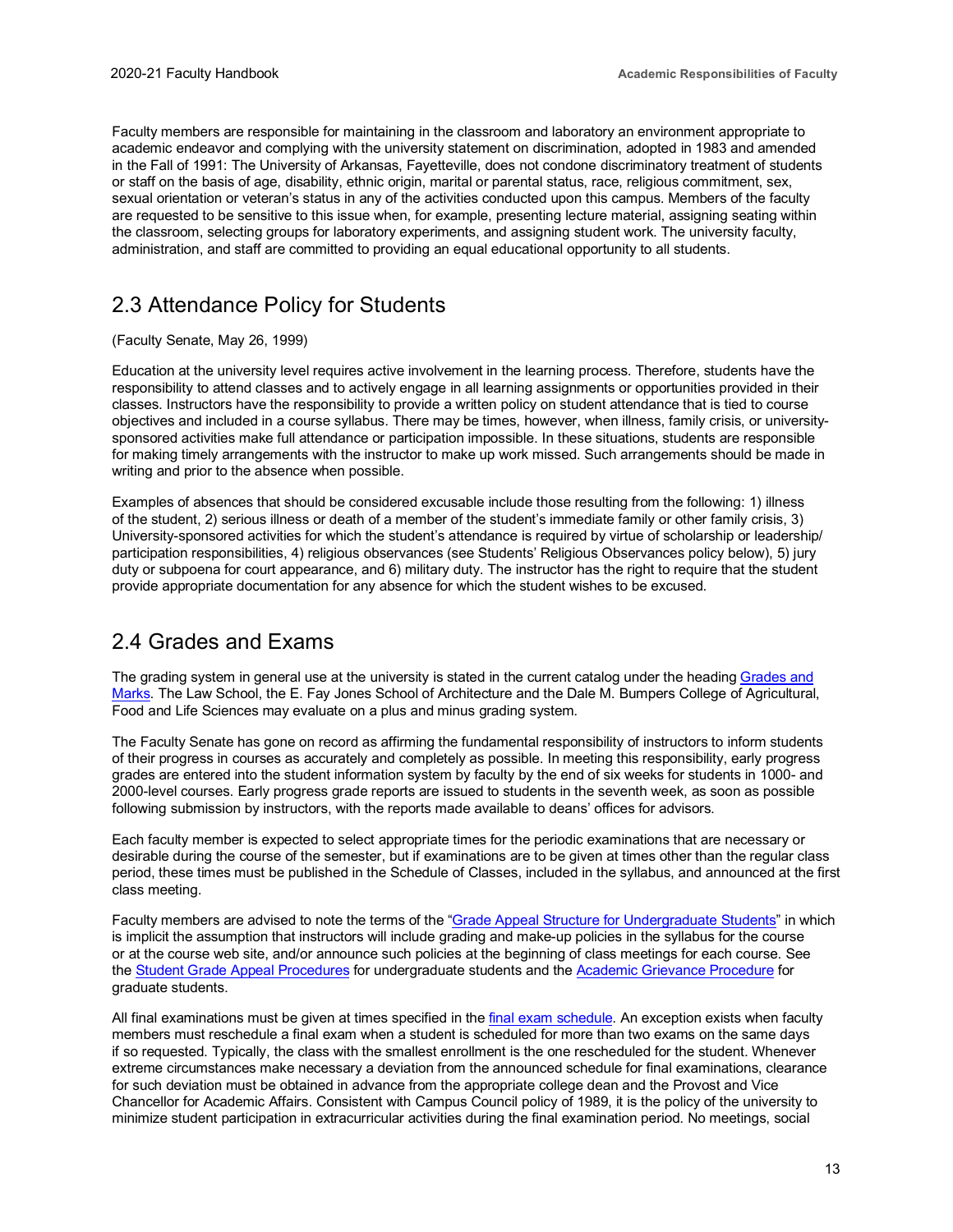activities, athletic events, or other extracurricular activities, which require student participation, will be scheduled on Dead Day or during the final examination period. Any exceptions to this policy must receive prior approval from the Provost and Vice Chancellor for Academic Affairs.

Final examinations in the summer term and intersessions courses are to be given at the final scheduled class session.

Faculty members are responsible for entering final grades into the student information system as directed by the Office of the Registrar. See the [grading system statement](https://catalog.uark.edu/undergraduatecatalog/academicregulations/#gradesandmarkstext) for more information.

Campus Council policy (1978) provides that instructors are to report final grades as soon as possible and no later than two working days following the end of the final exam period.

#### <span id="page-18-0"></span>2.5 Posting Grades

The Family Rights and Privacy Act of 1974, as amended, prohibits disclosure of personally identifiable education records to a third party without prior written consent. Accordingly, faculty should ensure that grade information posted or made available through graded papers left for collection in public places (such as offices or hallways) is not "personally identifiable." The Department of Education Regulations for the Act define "personally identifiable" information as that data or information which includes (1) the name of the student, the student's parent, or other family members; (2) the student's address; (3) a personal identifier (such as a social security number or student number); or (4) a list of personal characteristics, or other information which would make the student's identity easily traceable.

#### <span id="page-18-1"></span>2.6 Office Hours

Faculty members are expected to keep regularly scheduled office (or laboratory) hours each week during which time students may confer with them. The number of hours scheduled should reflect the teaching load and class enrollment of the faculty member. Office hours should be flexible enough to provide reasonable access to students who may have class conflicts. For example, office hours scheduled only for M-W-F, 9:30 to 10:20 a.m. eliminates access for those students who have class during that hour.

#### <span id="page-18-2"></span>2.7 Records

Consistent wit[h Academic Policy 1480.10,](https://provost.uark.edu/policies/148010.php) records and materials made and collected by faculty as evidence of student performance and learning are the primary source of data for the evaluation of students for grades. Members of the faculty are responsible for maintaining such records as part of their teaching responsibilities. Such records should be retained for two years following the assignment of final grades for all coursework, either by the faculty member or by the department in which the faculty member is appointed, in the event of the faculty member's leaving the employment of the institution.

#### <span id="page-18-3"></span>2.8 Students' Religious Observances

(Campus Faculty, revised November 15, 1995)

Although Christian religious holidays are reflected to some extent in the academic calendar of the university, holidays of other religious groups are not. When members of other religions seek to be excused from class for religious reasons, they are expected to provide their instructors with a schedule of religious holidays that they intend to observe, in writing, before the completion of the first week of classes. The Schedule of Classes should inform students of the university calendar of events, including class meeting and final examination dates, so that before they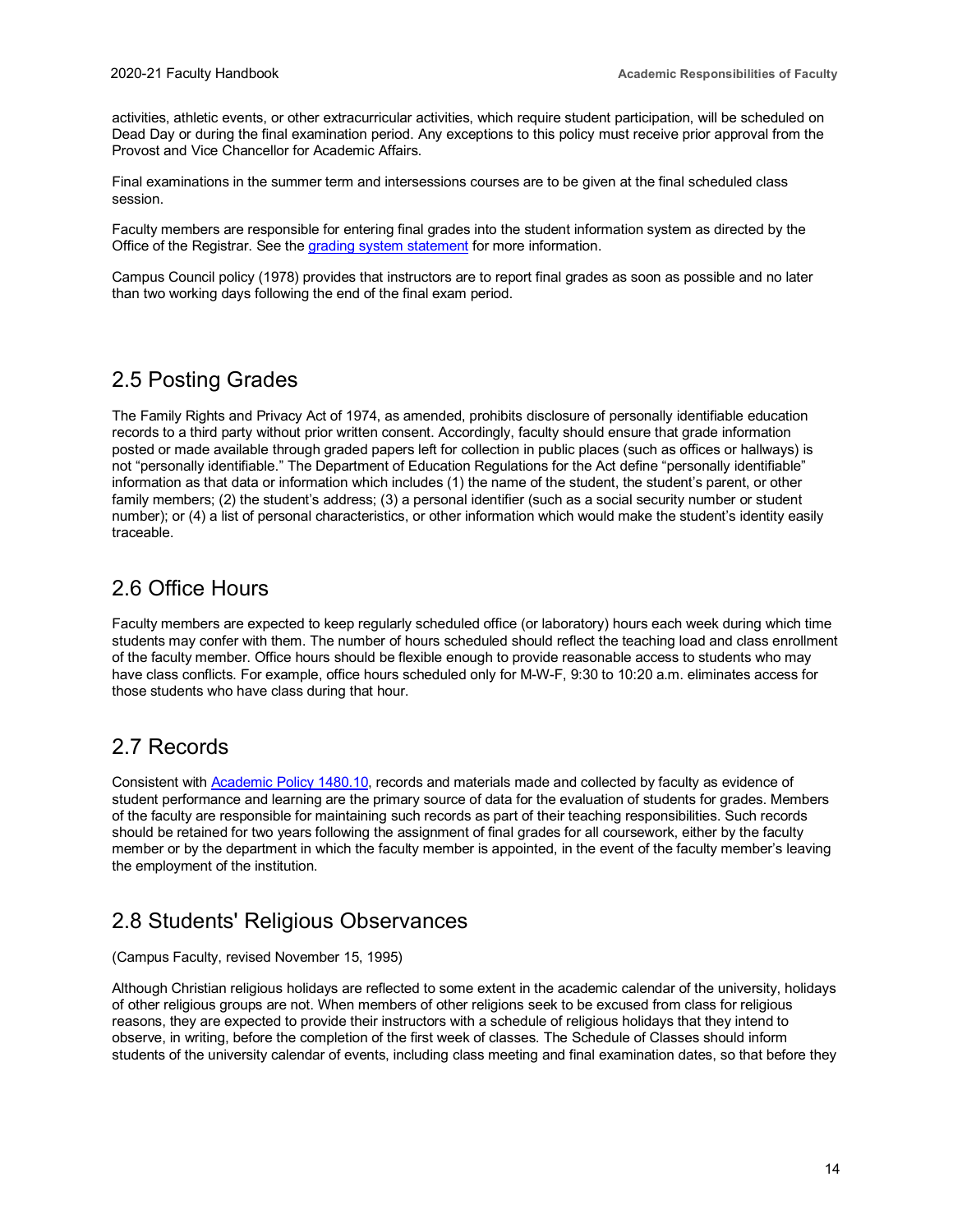enroll they can take into account their calendar of religious observances. Scheduling should be done with recognition of religious observances where possible. However, faculty members are expected to allow students to make up work scheduled for dates during which the student's religious observances are scheduled, to the extent possible.

#### <span id="page-19-0"></span>2.9 Textbook and Course Materials Policy

Each year with the beginning of a new appointment period, deans and chairpersons should notify or remind faculty members of the policies and procedures for compliance with Arkansas legislation relating to textbooks and course materials (Acts 105, 106, 175, and 277 of 2007).

#### **1) Inducements (Act 105)**

Acceptance of inducements (such as a gift, payment, loan, subscription, advance, deposit of money, or services) to require specific textbooks is prohibited by this legislation. Not included as inducements are the following: sample copies, instructor's copies, or instructional materials for a textbook or royalties or other compensation from the sale or publication of a textbook that includes the employee's own writing or work.

A violation of this policy shall be reported within ten business days of discovery to the chief academic officer and the chief legal counsel of the University and to the Legislative Council. A violation may be reported to these same parties by any business or consumer.

#### **2) Deadlines for Textbook and Course Material (Undergraduate) Adoption (Act 175)**

This legislation requires that for each full semester and collectively for summer sessions and intersessions, the University shall distribute a list of all textbooks and course materials required or assigned for an undergraduate course (regardless of circumstances used for obtaining, purchasing or distribution methods) by publication on its website and posting at its bookstore. The University of Arkansas Bookstore located in the Garland Center, will be the central repository for all textbook and course material adoption information and for compliance with the legislation. This information will be shared with competing local bookstores and placed on the University website. Faculty members are required by this legislation to choose and report their choices of textbooks and course materials to the Bookstore no later than noon on April 1 for summer, May/August Intersessions, and fall semester courses and no later than noon on November 1 for January Intersession and spring semester courses. For each textbook or course material on the list provided to the bookstore, the faculty member shall include the following: a brief description of the textbook or course material; the author or authors; the title and edition; and any special instructions or circumstances for the purchase or use of the textbook or course material.

A textbook or course material for an undergraduate course may be adopted after the time specified above if the adoption is approved by the department chair and the dean or division head of the affected college; and the dean or division head of the college forwards to the chief academic officer of the institution the following information: a list of late adoptions; the names of the person or persons responsible for each late adoption; and a written statement explaining why each adoption was late.

#### **3) Prohibition of Referrals (Act 277)**

Consistent with this legislation, the University may not place or permit to be placed on its website or its bookstore's website a link to the website of a retailer of textbooks or other educational materials if the retailer of textbooks or other educational materials is not required to report and pay Arkansas sales and use taxes and does not obtain a use tax permit from the Department of Finance and Administration and report and pay Arkansas sales and use taxes on sales of textbooks and other educational materials to residents of this state. Nothing in this section prevents a faculty member from referring students to any source for required or suggested textbooks or course materials.

#### **4) Regulation of the Use of Royalties from the Sale of Textbooks and Educational Materials (Act 106)**

Consistent with University of Arkansas Board of Trustees policy 450.1, full-time faculty and non-classified administrative staff members may engage in limited and specifically approved outside employment for compensation provided this employment does not interfere with the employee's duties (such as by creating a conflict of interest or commitment) and provided that the employee receives written approval from their department head and/or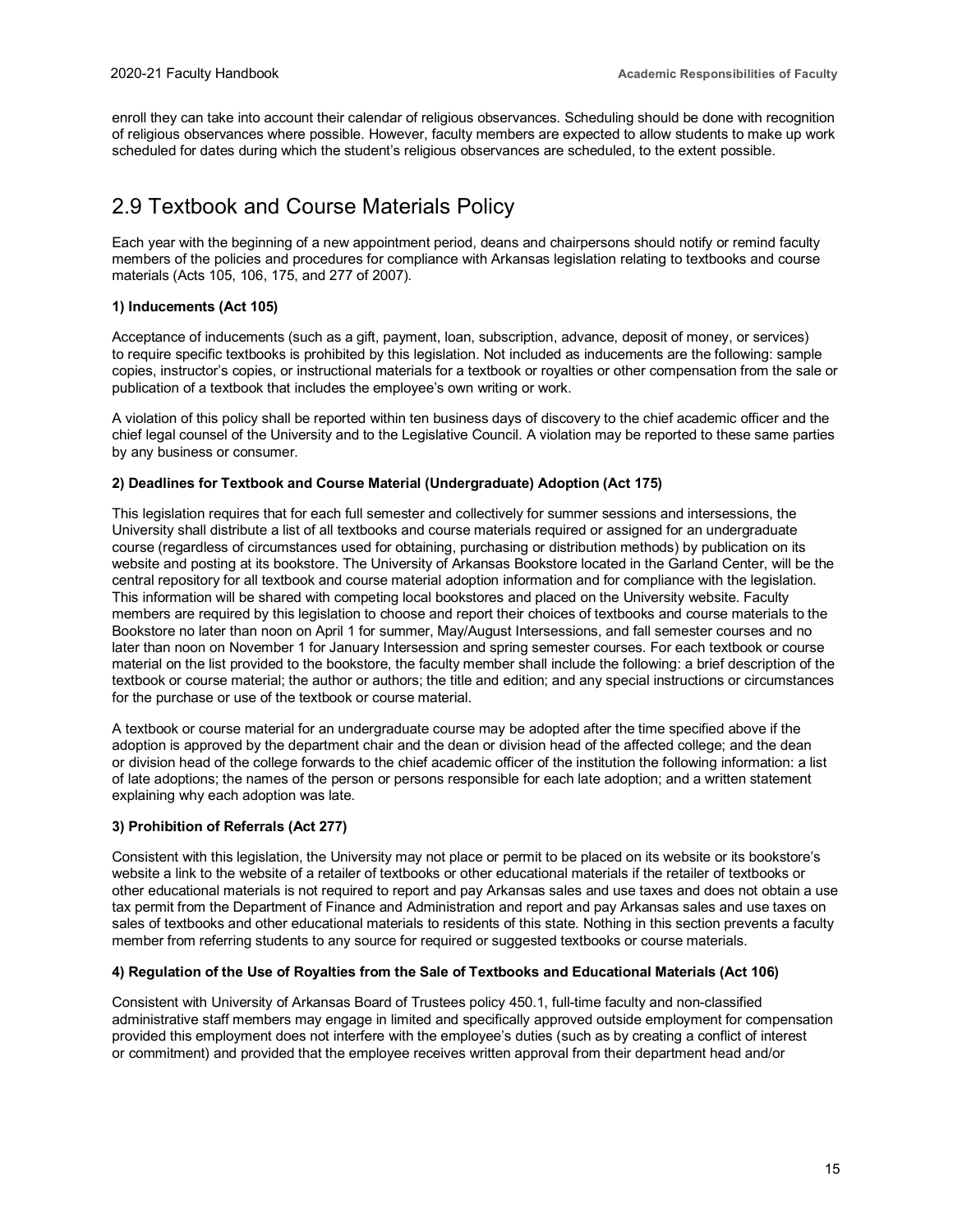dean in advance of the employment. Similarly, employees planning to engage in outside employment must disclose by means of the appropriate form any relationships or activities which might give rise to conflicts, or the appearance thereof, with their duties, responsibilities or obligations to the University of Arkansas.

#### **Conflict of Interest Resolution**

Faculty members who derive direct or indirect financial benefit from materials required to be used by their students are engaged in outside employment for compensation that constitutes a conflict of interest. Procedures required to address that conflict of interest are as follows.

#### **Required Compliance Procedures**

- Faculty members must disclose the conflict of interest in writing and obtain prior written approval from department chair and dean to require the purchase of their own proprietary materials by their students or to require the purchase of any other materials for which the faculty member receives compensation (including, but not limited to publishers' incentive payments).
- The request for approval must include a description of the material(s) and a justification for their use.
- The request must state the provision made for disposition of payments, revenues and royalties from the sales of the material(s). These revenues must be paid to a unit not directly related to or associated with the faculty member, but one (e.g., college or school) that will benefit students academically at the University of Arkansas, Fayetteville.
- Consistent with the deadline for reporting Outside Employment (report to dean before September 15), faculty members must provide a satisfactory accounting of remuneration and disposition of payments, revenues and royalties acceptable to their Dean relative to materials required for student purchase during the preceding year.

NOTE: The required compliance procedures do not apply to faculty members teaching only in non-credit courses and programs. However, it is recommended that all required course materials be turned in to the University Bookstore where support will be provided to faculty and departments to ensure compliance with all textbook policies and that students have access to the material in a timely manner.

Texts of the legislation of the Arkansas 86th General Assembly to which reference is made here are available at<http://www.arkleg.state.ar.us/SearchCenter/Pages/historicalact.aspx> where you should deselect 87th General Assembly, select 86th General Assembly, and enter the Act Number of interest in the dialog box.

08/14/09

#### <span id="page-20-0"></span>2.10 Teacher and Course Evaluation

The following procedures are developed in response to the Teaching Council's recommendations offered to and adopted by the Faculty Senate on March 11, 2009. These procedures are meant to supplemen[t Academic Policy](https://provost.uark.edu/policies/140515.php) [1405.15.](https://provost.uark.edu/policies/140515.php)

A standardized university-wide procedure for administration:

- 1. All course evaluations are administered on-line for each class through CoursEval.
- 2. An e-mail will be sent to all students enrolled in a class with 5 or more students, as well as the instructor for that class, announcing evaluations are open.
- 3. Students will receive e-mails every other day for one week reminding them to complete the course evaluations.
- 4. Evaluation period is generally 5 10 days long and access to course evaluations will then be closed.
- 5. The evaluation process is completely anonymous.
- 6. Results of evaluations will be sent to individual faculty members 72 hours after grades are posted in UAConnect.
- 7. Faculty may not retaliate against students, based on feedback from course evaluations, or the faculty will face negative repercussions.
- 8. It is the faculty member's responsibility to login to CoursEval prior to evaluations being deployed to ensure accuracy of the information being provided to students.
- 9. Faculty may choose 5 questions from the PICES Item Catalog in addition to the pre-determined University, College, and Department questions.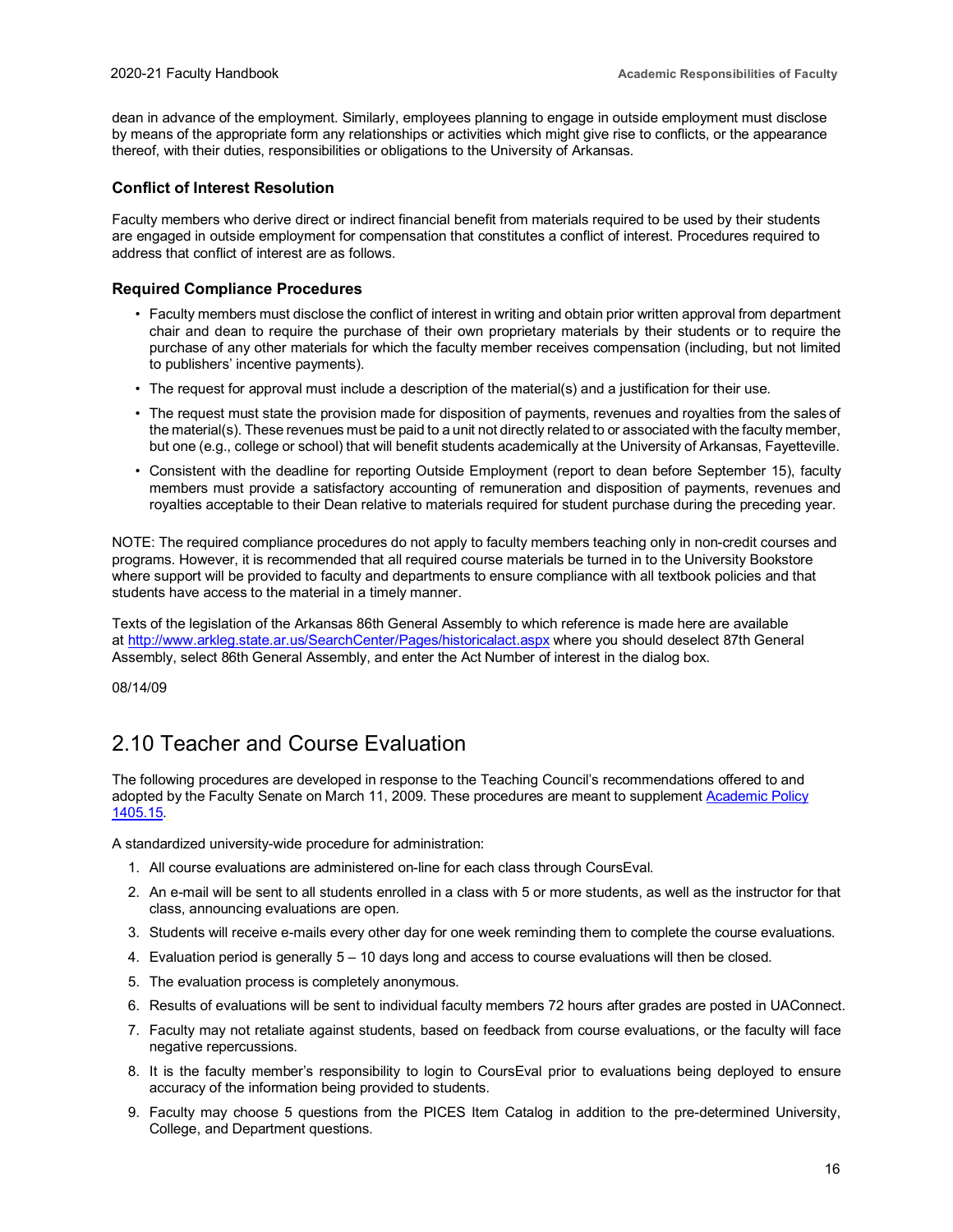- 10. Quantitative information on course evaluations is available to designated department heads, chairs and deans, however, beginning December 2019 student comments are available to departments heads/chairs.
- 11. Contact information for CoursEval. email [courseval@uark.edu](mailto:courseval@uark.edu)

(Campus Council, Adopted March 14, 1985)

The Campus Council in 1985 reaffirmed the value of teacher and course evaluation by students, but significantly modified its implementation by recognizing that student evaluation of teaching effectiveness serves two related but distinctly separate objectives. The first relates directly to the instructor's own effort to teach effectively. The second pertains to administrative decisions regarding salary, promotion, and tenure. The revised campus policy APS 1405.11 (2019) requires that in addition to student course evaluations, faculty must provide other evidence of teaching effectiveness, e.g. letters of recommendation, mentoring and placement success, evidence of student learning, etc. See APS 1405.11.

### <span id="page-21-0"></span>2.11 Teaching and Faculty Support Center (TFSC)

The Wally Cordes TFSC at the University of Arkansas was established in 1992. Representing one part of the university's commitment to excellence in teaching, the center provides a central facility to promote the continued improvement of learning and teaching. It functions as a resource clearinghouse for addressing instructional issues. The address of the center is 146 N. Harmon, Harmon Avenue Parking Facility, HAPF-703, and telephone 479-575-3222. For more information, visit the web site at[: http://tfsc.uark.edu/.](http://tfsc.uark.edu/)

### <span id="page-21-1"></span>2.12 Teaching Academy

The Teaching Academy is an honorary society of the University of Arkansas for outstanding teachers that advocates and represents teaching interests as well as sponsoring events such as an annual workshop on teaching.

#### <span id="page-21-2"></span>2.13 Academic Integrity

Responsibility for understanding and adhering to the values of academic integrity, including being familiar with and complying with this policy, lies with individual students as members of the University community. The University shall assist students in meeting this responsibility through educational efforts such as training held during both undergraduate and graduate new student orientation, through on-line training modules, through program-level orientation and in individual classrooms. The University also provides a statement on academic integrity that faculty are encouraged to include in their course syllabi[: https://honesty.uark.edu/faculty/index.php.](https://honesty.uark.edu/faculty/index.php) Faculty are also encouraged to define in their class syllabi terms such as "authorized/unauthorized collaboration" that may vary from course to course or instructor to instructor (refer to "Faculty" section of the Academic Initiatives and Integrity website for more information and suggestions). Again, however, as developing scholars, students must take the initiative to familiarize themselves with and clarify expectations regarding academic integrity: [http://honesty.uark.edu/policy/.](http://honesty.uark.edu/policy/)

#### <span id="page-21-3"></span>2.14 Advising

Faculty members typically have shared responsibility for advising undergraduate and graduate students at all levels of study including the preparation of honors and graduate theses. Assignments differ among programs and levels of study, but the number and kinds of advising duties assigned to faculty members and staff are reflected in their workload assignments, and their accomplishments and those of their students reflected in their merit evaluations. Training and developmental opportunities are made available to faculty and staff assigned to advising duties. Awards for outstanding advising are made each year commensurate with those for teaching, research and other service assignments. The institution has established a continuing process for the monitoring and identification of issues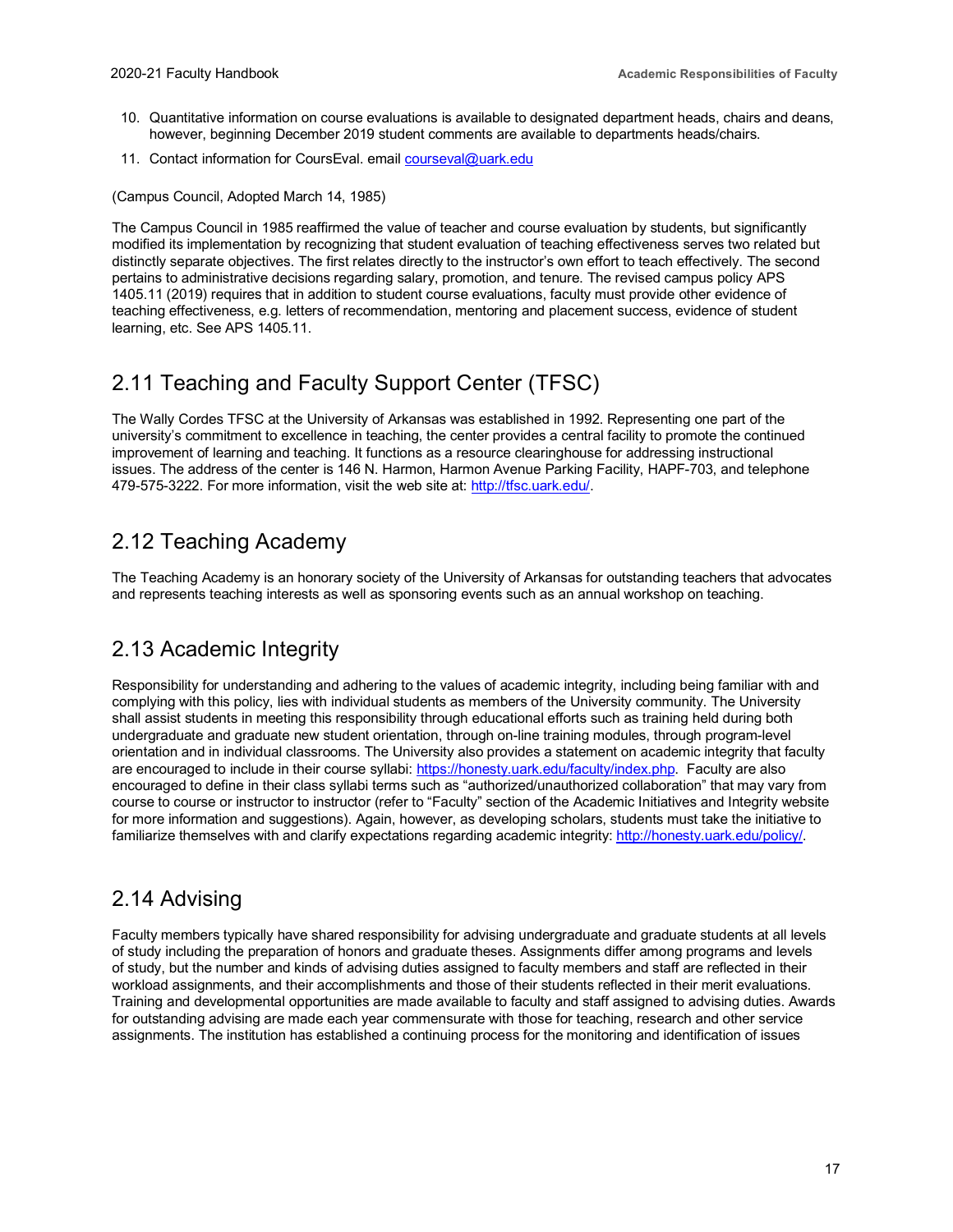related to advising and the design of solutions. Those involved in the everyday practice of advising students have a key role in this process. Two pieces of recent legislation also address faculty and institutional responsibilities toward students, and faculty members should be familiar with these responsibilities.

Consistent with Act 1014 of the Arkansas General Assembly of 2005, qualified degree-seeking freshman must be given the opportunity during their first registration to enter an eight-semester degree completion program or to decline to do so. Such programs exist for the great majority of areas of study at the University of Arkansas and full information is available online.<http://catalog.uark.edu/>

Similarly, consistent with Act 472 of 2007, entering undergraduate students must be informed during registration of the opportunities provided by the Arkansas Course Transfer System (ACTS). This system specifies course transferability among Arkansas public institution of higher education and its provisions may be viewed online. [http://](https://www.adhe.edu/institutions/academic-affairs/arkansas-transference-and-articulation/arkansas-course-transfer-system) [https://www.adhe.edu/institutions/academic-affairs/arkansas-transference-and-articulation/arkansas-course](https://www.adhe.edu/institutions/academic-affairs/arkansas-transference-and-articulation/arkansas-course-transfer-system)[transfer-system](https://www.adhe.edu/institutions/academic-affairs/arkansas-transference-and-articulation/arkansas-course-transfer-system)

Also, consistent with Act 672 of 2005, the U of A may not require a transfer student who has credit for an equivalent course (as reflected in the ACTS) to repeat that course on this campus.

Beginning in 2010, Arkansas will be implementing Act 182 which establishes additional restrictions on courses that may be required of students transferring into degree programs at the U of A with Associate of Arts, Associate of Science, and Associate of Arts in Teaching degrees from Arkansas public institutions. Courses taken in fulfillment of the requirements of these transfer degree programs (except those with grades of D) will generally be transferred.

#### <span id="page-22-0"></span>2.15 Academic Advising of Undergraduate Students

#### (from Academic Policy [1550.20\)](https://provost.uark.edu/policies/155020.php)

Academic advising is an active, ongoing exchange between the advisers and students grounded in teaching and learning. Advising is based on students gaining accurate and appropriate information and direction to help make their educational experience relevant, coherent, and meaningful. It is a process that assists students in connecting with the University of Arkansas, making thoughtful decisions related to their academic experiences, and maximizing their educational and career opportunities. Quality academic advising is essential to achieving the University's vision for a "student-centered research university serving Arkansas and the world." While procedures may vary among schools and colleges, all successful academic advising should include the following:

- A mutual respect between adviser and student with the student possessing final responsibility for successful completion of a degree.
- A developmental and educational process that occurs over time.
- Consideration of individual students' interests, abilities, and needs.
- A collaborative effort to connect students to campus resources and services.
- Reasonable availability and accessibility to advisers.
- Interpretation of University of Arkansas, college, and departmental rules and courses.
- Achievement of student understanding of the purpose and nature of the university core courses.
- Recommendation of appropriate courses.
- Achievement of student understanding of and progress toward meeting academic requirements.
- General information regarding career options and opportunities, with appropriate referrals as necessary.
- Respect for students' ethnic and racial heritage, age, gender, culture, national origin, sexual orientation, and religion, as well as their physical, learning, and psychological abilities.
- An understanding of and adherence to laws and regulations that relate to academic advising.
- Adherence to the highest principles of ethical behavior.

The University is committed to developing each student to their fullest potential. To this end, programs in each college have been established to improve the academic achievement and persistence of students on academic warning and other students in need of academic assistance. Such assistance is provided through a variety of instructional and informational services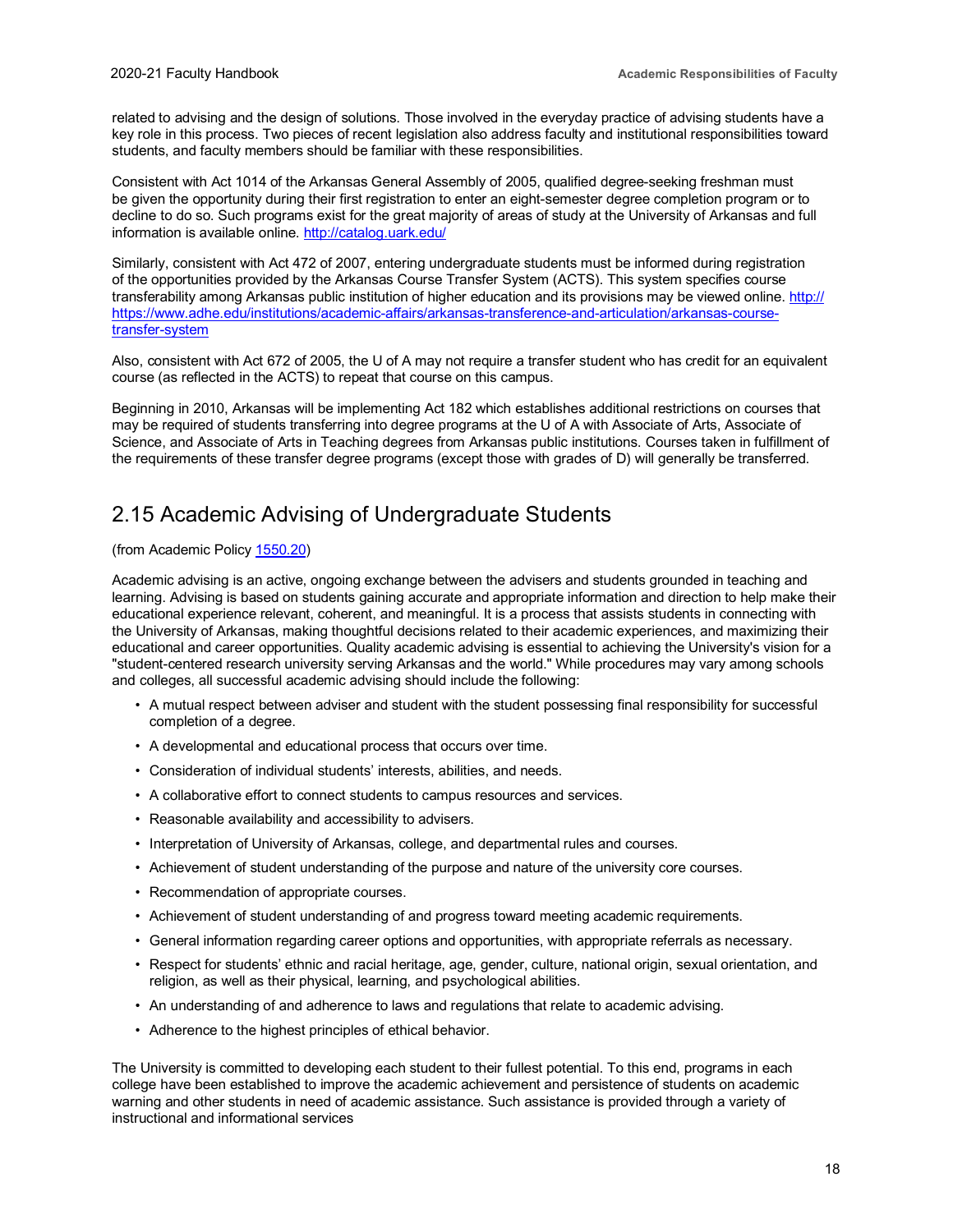Support services for students include many services directly related to performance in the classroom and laboratory, some of which are identified below.

The **Career Development Center** provides a comprehensive career development program with individual career counseling sessions focusing on all aspects of career development, including major and career selection, resume and interview preparation, and job/internship/graduate program search. We also offer classroom presentations (topics include: overview of career services, resume writing, interview skills, job-search) a professional development program, a career decision-making course, and employer networking events. For more information visit [http://](http://career.uark.edu/) [http://career.uark.edu/.](http://career.uark.edu/)

The **Student Success Center (SSC)** works with students to refine and strengthen the academic skills necessary for success at the University of Arkansas. In collaboration with faculty, students and staff, SSC provides tutoring, supplement instruction, academic coaching, programs and services to support every student's academic pursuit. SSC assists students in all aspects of writing from organization, coherence, and clarity to punctuation, grammar, usage and style. For more information visit [http://success.uark.edu.](http://success.uark.edu/)

The **Center for World Languages, Literatures & Cultures** is an audio/visual center designed to serve and support all students enrolled in language courses in the Department of World Languages, Literatures & Cultures. This particular lab is set up with 16 networked computers that support state-of-the-art class assignments throughout each semester. Additional equipment and materials include microphones and web cameras to support online or offline oral/ aural activities, multi-region DVD/VHS players, a reservable smart room with multi-lingual satellite television, DVD/ VHS players, and 20 wireless MacBook Pro laptops to support in-class chatroom and multimedia-based activities. Other portable equipment such as CD/tape players and portable laptop projection for faculty are available for teaching activities. This lab also supports innovative language learning activities in undergraduate and graduate level courses that include Web 2.0 and video development. Web 2.0 development, graphics and video editing software, as well as scanners, digital video cameras and CD and DVD burners are available to enhance the knowledge of our students in terms of either designing, developing and teaching with technology, or using and developing technology with the target language as the foundation of the material developed. For more information on the center visit [http://](https://fulbright.uark.edu/departments/world-languages/center-for-world-languages.php) [languages.uark.edu/7760.php](http://languages.uark.edu/7760.php)

The **Math Resource and Teaching Center** provides support for students in all 1000 and 2000 level mathematics classes. For more information and hours of operation visi[t http://mrtc.uark.edu/](http://mrtc.uark.edu/)

The **Center for Educational Access (CEA)** serves as the central campus resource for the University community for students with disabilities and accommodations to remove barriers to access. The CEA works with students individually and assist academic units to determine reasonable accommodations that will enable every student to have equal access to the full range of programs and services. For more information, visit [https://cea.uark.edu.](https://cea.uark.edu/)

#### <span id="page-23-0"></span>2.16 Research, Scholarship and Creative Activity

Tenured and tenure-track faculty members are expected to engage in research, scholarship or other creative activity as a substantial part of their assigned work at the university. Depending upon the unit, this effort can be up to 50 percent or more of the academic year assigned workload and 100 percent of the summer assigned workload. The activity is expected to result in work products and recognition of the effort by such indicators as invited presentations or shows, publication of articles and books, invitations to join prestigious societies, and other recognition appropriate to amount and quality of activity as evaluated by peers. Consistent with the vision of a student-centered institution, faculty members are expected to provide for active involvement by students in their research, scholarship, or other creative activity.

Faculty members who engage in research, scholarship or other creative activity are responsible for determining and complying with university regulations that apply to their activities—such as those that govern the preparation and approval of proposals for funding, the amount of time which may be spent on consulting, the treatment of human or animal subjects of experiments, the use of biohazards including human pathogens, the reporting of outside income, conflict of interest, and computing activities. They are responsible for determining that laboratory procedures, including modifications for facilities and installation of equipment, conform to university regulations. Activities on university property or time should be appropriately scheduled and approved. Faculty who travel away from the campus to engage in research, scholarship or other creative activity should comply with university policies regarding absence from work.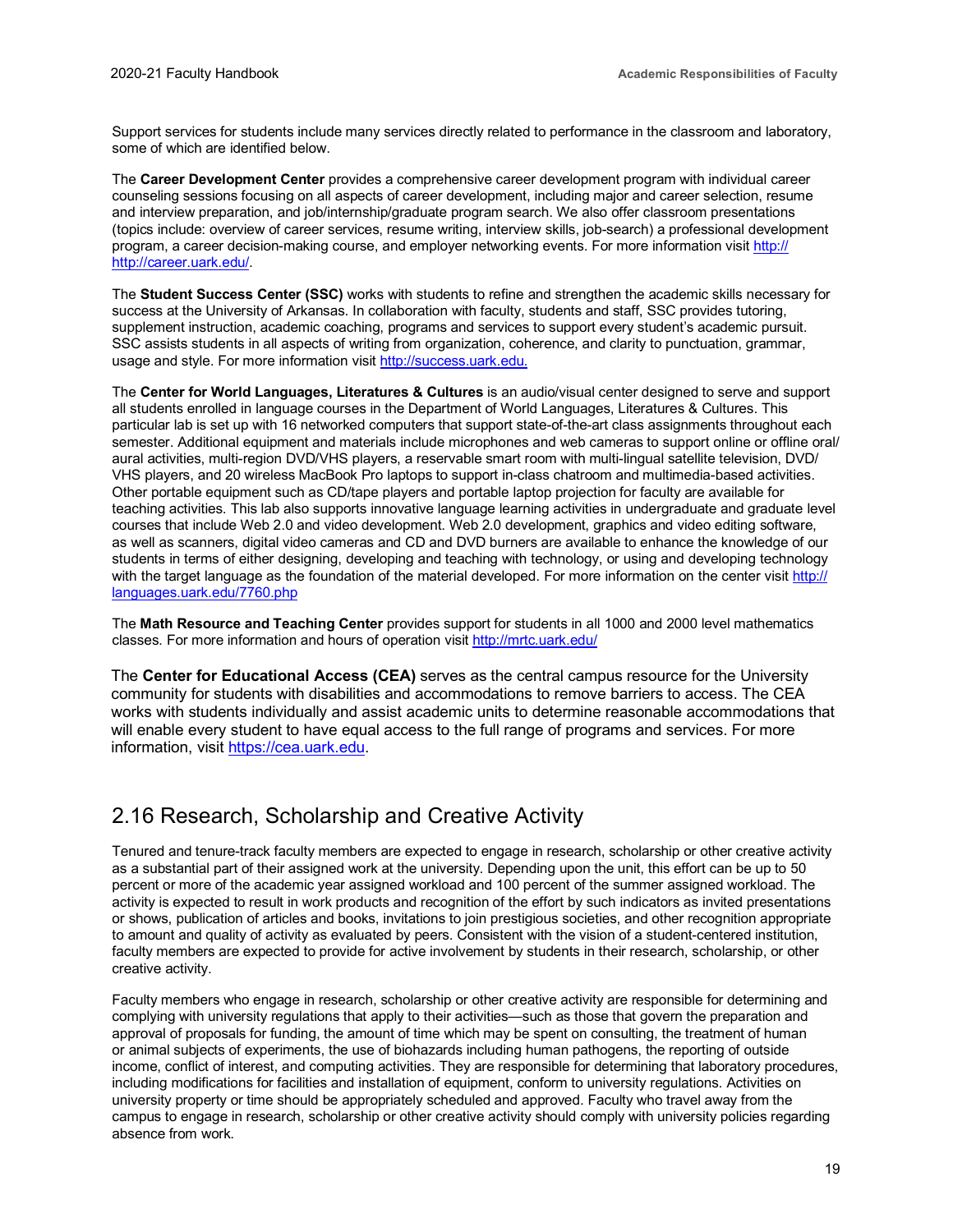Faculty must be aware that the U.S.A. Patriot Act (2001) can have an effect on scholarship, particularly with certain international scholars and students.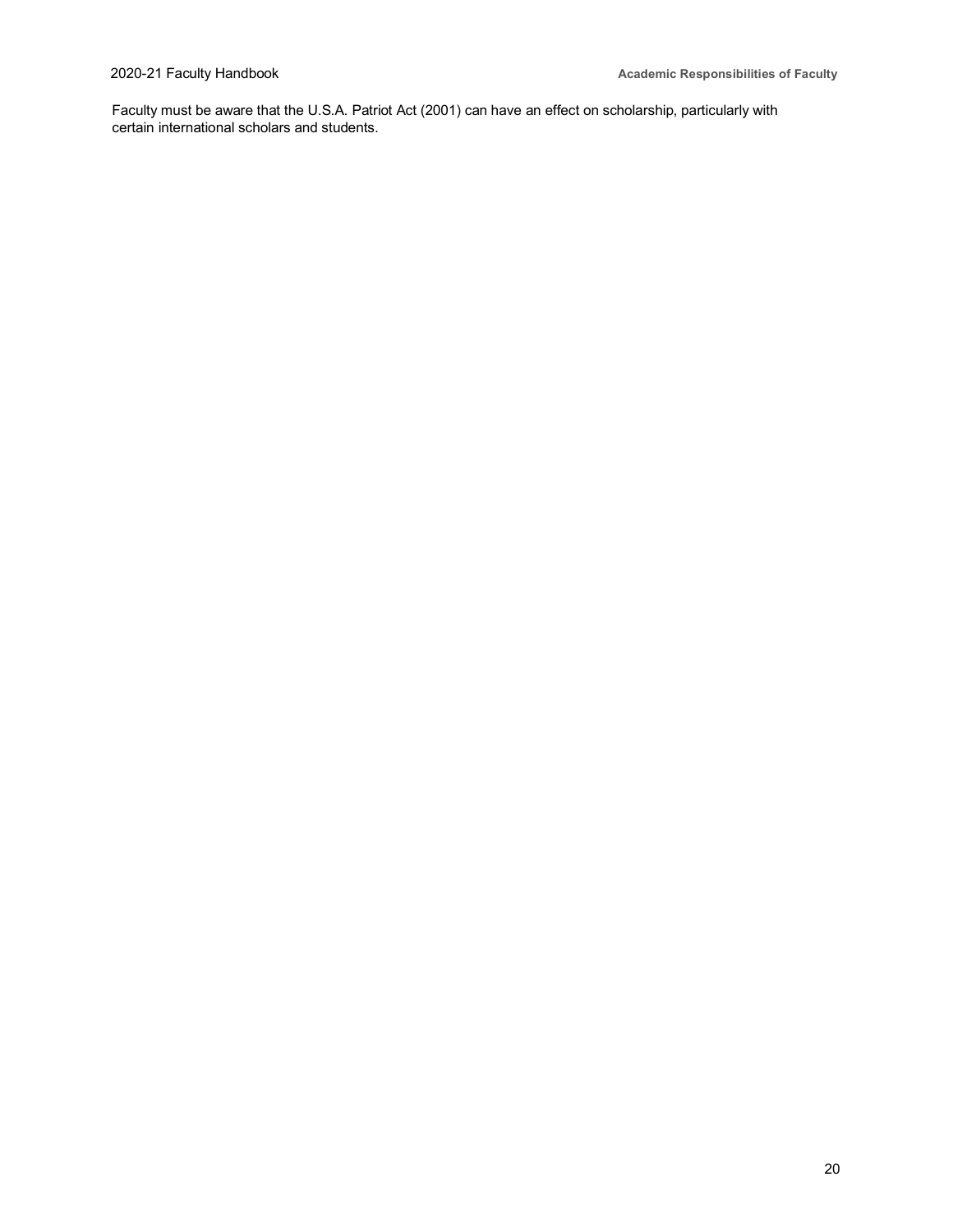Resources and policies related to research and creative activity are identified in other sections of the Faculty Handbook.

### <span id="page-25-0"></span>2.17 Financial Disclosure for Sponsored Programs

(An addendum to the Conflicts of Interest and Commitment Policy; Campus Council, October 26, 1995)

Beginning October 1, 1995, federal regulations require that the university manage, reduce, or eliminate any actual or potential conflicts of interest that may be presented by a financial interest of a principal investigator or project director of a sponsored project. Effective in August 2012, the regulations were modified to further reduce the likelihood that a financial conflict of interest would affect federally sponsored research. Accordingly, the University must require that investigators and project directors disclose any significant financial interest that may present an actual or potential conflict of interest in relation to a sponsored project. The federal regulations also require that 1) such a disclosure be made before submitting a sponsored project proposal, or, if a significant financial interest develops after a proposal submission or issuance of award, when such significant financial interest comes into existence, 2) all travel supported by an external entity, other than that supported by a state, local, or federal government entity or another institution of higher education, be reported to the investigator's home institution, and 3) all personnel in a position to influence the research activity undergo initial training regarding financial conflicts of interest and that such training be renewed every four years. In order to comply with these federal requirements regarding sponsored project proposal submissions, the University of Arkansas, Fayetteville, has established this policy. See the full text of the Conflicts of Interest and Commitment Policy at<http://vcfa.uark.edu/policies/fayetteville/vprs/4040.php>

### <span id="page-25-1"></span>2.18 Institutional Animal Care and Use

#### (Campus Council, April 11, 1996)

The university endorses and supports the responsible use of animals in research and teaching. The policy of the University of Arkansas, Fayetteville, regarding animal care and use applies to all research and teaching using live vertebrate animals conducted at the university campus, or by university faculty, staff, or students when acting as representatives of the University at off-campus locations. In addition, it has been adopted by the University of Arkansas Division of Agriculture for application to all research and teaching using live vertebrate animals conducted at the Agricultural Experiment Station, or by individuals acting as representatives of the Agricultural Experiment Station at off-site locations. This policy does not apply to services provided by the Cooperative Extension Service of the University of Arkansas Division of Agriculture. In addition, this policy does not apply to research and teaching using human subjects, the oversight of which is the duty of the University Institutional Review Board. See the full text of the policy a[t http://vcfa.uark.edu/policies/fayetteville/rssp/7010.php](http://vcfa.uark.edu/policies/fayetteville/rssp/7010.php)

#### <span id="page-25-2"></span>2.19 Human Participants

Any activity involving living individuals about whom information is collected (whether by interaction or intervention with the individual or using existing information if the researcher has access to identifiable data) for the purpose of developing or contributing to generalizable knowledge is considered "human subjects research." All such studies require the prior approval of the Institutional Review Board (IRB). Information regarding protocol submission and approval can be found on the Research Compliance web pages[, http://vpred.uark.edu/units/rscp/](http://vpred.uark.edu/units/rscp/humans-as-subjects-in-research.php) or by sending an email to the IRB administrator at [irb@uark.edu.](mailto:irb@uark.edu)

### <span id="page-25-3"></span>2.20 Radioactive Substances, Biohazardous Materials and Toxic **Substances**

Radioactive substances, biohazardous materials, and toxic substances are additional research areas covered by policy and procedures. Protocol forms and information regarding approval of such studies can be found on the Environmental Health and Safety web pages [http://enhs.uark.edu/.](http://enhs.uark.edu/)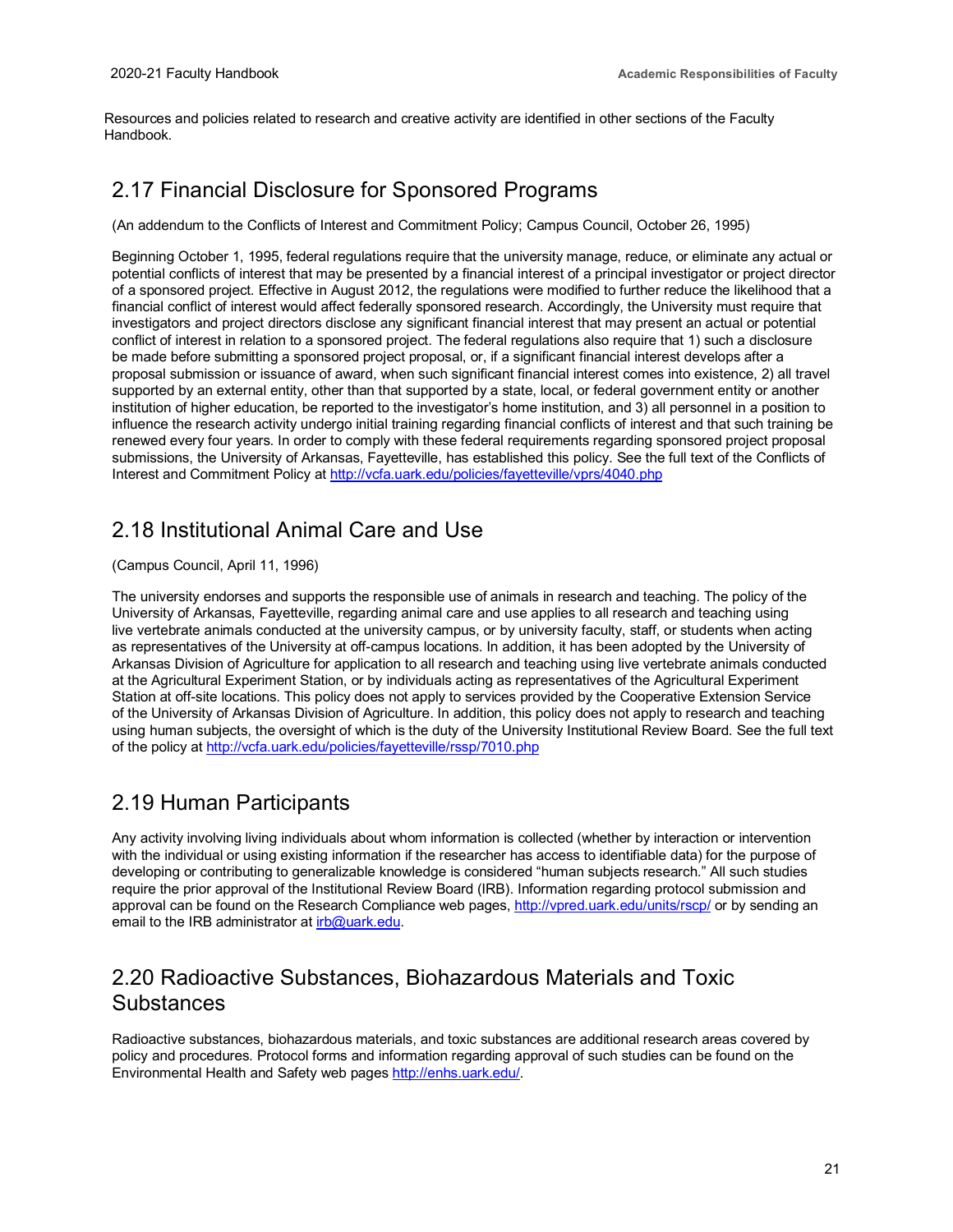### <span id="page-26-0"></span>2.21 Export Control

In order to engage in research activities that include the collaboration of foreign colleagues and graduate students, investigators must comply with certain restrictive Federal regulations called, collectively, "export control regulations." The purpose of these regulations is to control the dissemination of information and/or materials which may have bearing on our national security. While export control regulations provide exemptions for "educational information" and "fundamental research," both externally and internally funded research may be subject to export control regulations. *Investigators should not assume that unsponsored research is exempt from export regulations.* Additional information and assistance for complying with export regulations is available on the Research Compliance web pages [https://research.uark.edu/units/rscp/export-control.php.](https://research.uark.edu/units/rscp/export-control.php) Assistance with determining the control status of research activities, sponsored and unsponsored, is available by contacting Research Compliance or the Office of Technology Licensing.

### <span id="page-26-1"></span>2.22 University Libraries

Welcome to the University Libraries! Please consider the Libraries a partner in your research and teaching endeavors, and visit us at Mullins Library or any of our branch libraries[: Chemistry/ Biochemistry,](http://libraries.uark.edu/chemistry/) [Fine Arts,](http://libraries.uark.edu/fal/default.asp) [Law,](http://law.uark.edu/library/) and [Physics.](http://libraries.uark.edu/physics/)

The Libraries' combined holdings total 2.4 million volumes of books and periodicals, 5.5 million microforms, and 92,600 journal titles. Other resources include 144,000 maps, 21,000 linear feet of manuscripts, 43,000 audio and video recordings, and thousands of music scores.

Our mai[n website](http://libraries.uark.edu/) contains links to collections, such a[s Performing Arts and Media](http://libraries.uark.edu/AV/default.asp) o[r GIS and Maps,](https://libraries.uark.edu/eresources/findmaps.asp) along with resources and instructions to help you access what you need from wherever you have Internet access. Our library [catalog p](http://library.uark.edu/)rovides information for traditional materials within the Libraries' collections, an[d QuickSearch p](http://uark.libanswers.com/faq/139405)rovides single search access to all entries in the catalog, as well as full text search of most of the e-books and e-journals to which we subscribe, other specialty databases such a[s Index Arkansas,](http://arkindex.uark.edu/) and open access materials.

Looking for content for your Blackboard class, such a[s streaming media?](https://libraries.uark.edu/eresources/findvideo.asp) Many of our library materials and [research](http://uark.libguides.com/) [guides](http://uark.libguides.com/) can be directly incorporated into Blackboard.

The Libraries' [Special Collections a](http://libraries.uark.edu/SpecialCollections/)cquires and preserves access to historical manuscripts, University Archives, Arkansas Collection, rare books, historical maps, and the Arkansas Architectural Archives. Select items from these collections are digitized for our [Digital Collections.](http://digitalcollections.uark.edu/)

We urge you to visit th[e Office of Scholarly Communications](http://libraries.uark.edu/scholarlycommunications/) to find out how we can help you publish your research and creative works. Explore our growing Institutional Repository[, ScholarWorks@UARK,](http://scholarworks.uark.edu/) and become an active contributor.

The Libraries provides a host of additional services including collection acquisition[, interlibrary](http://libraries.uark.edu/ill/default.asp) Loan, document delivery, [course reserves,](http://libraries.uark.edu/circulation/reserves.asp) [course research guides,](http://uark.libguides.com/) and faculty-student [collaborative spaces,](http://libraries.uark.edu/rooms/default.asp) which can be booked through [Dibs! Reserve a Room.](https://uark.libanswers.com/faq/112519) Library personnel are available for [classroom presentations](http://libraries.uark.edu/reference/instruction.asp) on library resources and research techniques as well as for individua[l research consultations.](http://libraries.uark.edu/mailforms/requestclass.asp)

The Libraries maintain memberships in th[e Center for Research Libraries \(CRL\),](http://www.crl.edu/) [Greater Western Library Alliance](http://www.gwla.org/) [\(GWLA\),](http://www.gwla.org/) [Inter-University Consortium for Political and Social Research \(ICPSR\),](https://www.icpsr.umich.edu/icpsrweb/) [Scholarly Publishing & Academic](https://sparcopen.org/) [Resources Coalition \(SPARC\),](https://sparcopen.org/) [United States Agricultural Information Network \(USAIN\),](https://usain.org/) [Coalition for Networked](https://www.cni.org/) [Information \(CNI\),](https://www.cni.org/) an[d Council on Library Information Resources \(CLIR\),](https://www.clir.org/) among others.

For information concerning our collections and services, please call (479) 575-4101.

### <span id="page-26-2"></span>2.23 Research and Sponsored Programs, Office of

This office provides information regarding regulations governing sponsored activities, funding sources, grant proposal preparation and submission, and a variety of related services. Consult their web site for further information, <https://research.uark.edu/units/osp/>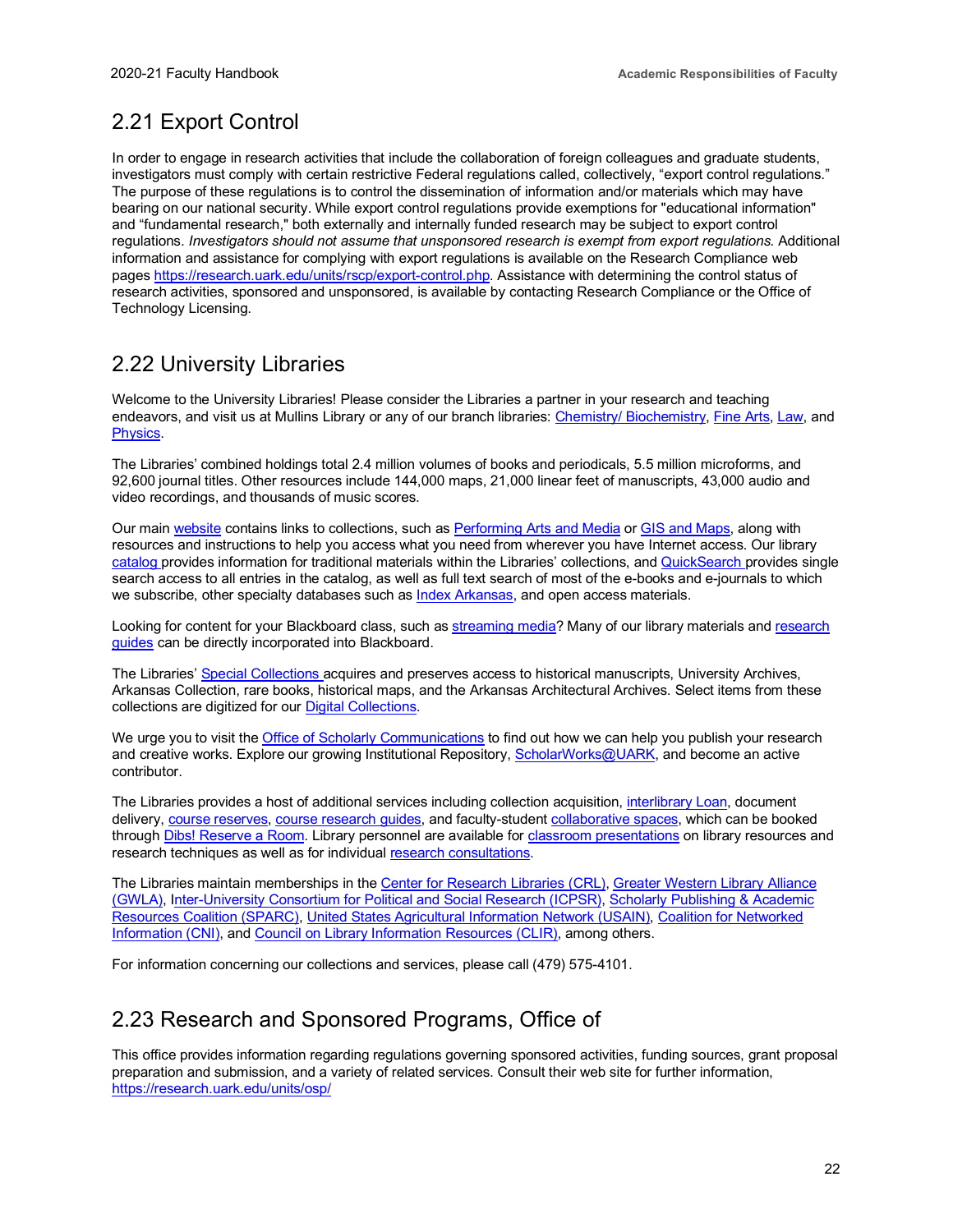### <span id="page-27-0"></span>2.24 Research Compliance, Office of

The Office of Research Compliance (RSCP) is responsible for assisting faculty, staff and students to comply with federal and state regulatory requirements for sponsored and unsponsored research and with the associated University policies. These areas include, but are not limited to, Biological Safety, Export Control, Financial Conflict of Interest, Human Subjects, Radiation Safety, Research Misconduct, Toxic Substances, Vertebrate Animals, Material Transfer Agreements, Traineeships/Clerkships, and DEA Registrations and Arkansas Department of Health Controlled Substance Licenses. For additional information, consult the Research Compliance web site, <https://research.uark.edu/units/rscp/>

### <span id="page-27-1"></span>2.25 Research and Scholarly Misconduct Policies and Procedures

The University of Arkansas is committed to integrity in research and scholarly activity. Research and Scholarly Misconduct Policies and Procedures apply to all research activities, whether they are unfunded, funded by the university, or have extramural funding from state, federal or private agencies. These regulations govern the preparation and approval of proposals for funding, the process of conducting research, and the presentation or publication of research results. It does not address the treatment of humans or animals as research subjects. All individuals who may be involved with an ongoing research project or with a project for which an application has been submitted are governed by these policies. These policies apply to any person paid by, under the control of, or affiliated with the university, such as administrators, faculty, scientists, trainees, technicians and other staff members, students, fellows, guest researchers, or collaborators at the University of Arkansas. See the full text of the Research and Scholarly Misconduct Policies and Procedures at the Research Compliance web site <https://research.uark.edu/units/rscp/>

#### <span id="page-27-2"></span>2.26 Attendance at Commencement

At least one-third of the faculty members from each college should attend May and one-third should attend the December Commencement, as determined by the dean. Faculty are expected to be present and to take part in the academic procession, unless excused by the Provost and Vice Chancellor for Academic Affairs. The wearing of appropriate academic regalia is required at such functions. Faculty members who do not own academic regalia may rent them through the University Bookstore.

#### <span id="page-27-3"></span>2.27 Children, Other Family Members or Friends in the Workplace

(From Fayetteville Policies and Procedures 732.0, February 15, 2003)

It is university policy that only those providing or making use of university programs and services should be on campus regularly or routinely, except as bona fide visitors. Consequently, neither employees nor students should have family members, including children, or friends as a regular presence in their workplace or classrooms and other areas of instruction, including laboratories. Exceptions should only be made in response to special circumstances for short periods of time and must be approved by the employee's supervisor.

### <span id="page-27-4"></span>2.28 Code of Computing Practice

Computing resources are provided by the University of Arkansas to enhance teaching, research, service, and the activities which support them. The University of Arkansas is committed to a computing system which effectively meets the needs of users. Individuals who are granted computing accounts or use computing resources at the University of Arkansas accept responsibility with such access. Each user is expected to use accounts or resources within the university-approved educational, research, or administrative purposes for which they are granted. Activities beyond these stated purposes are strictly prohibited. The Code of Computing Practices for the university with which faculty members are expected to comply is available at the Computing Services web site. Violations of this code will be reviewed through established university judicial and administrative procedures. Actions to restrict computer usage may be challenged through the same procedures. See the code at [http://its.uark.edu/policies/code/.](https://its.uark.edu/policies/code/index.php)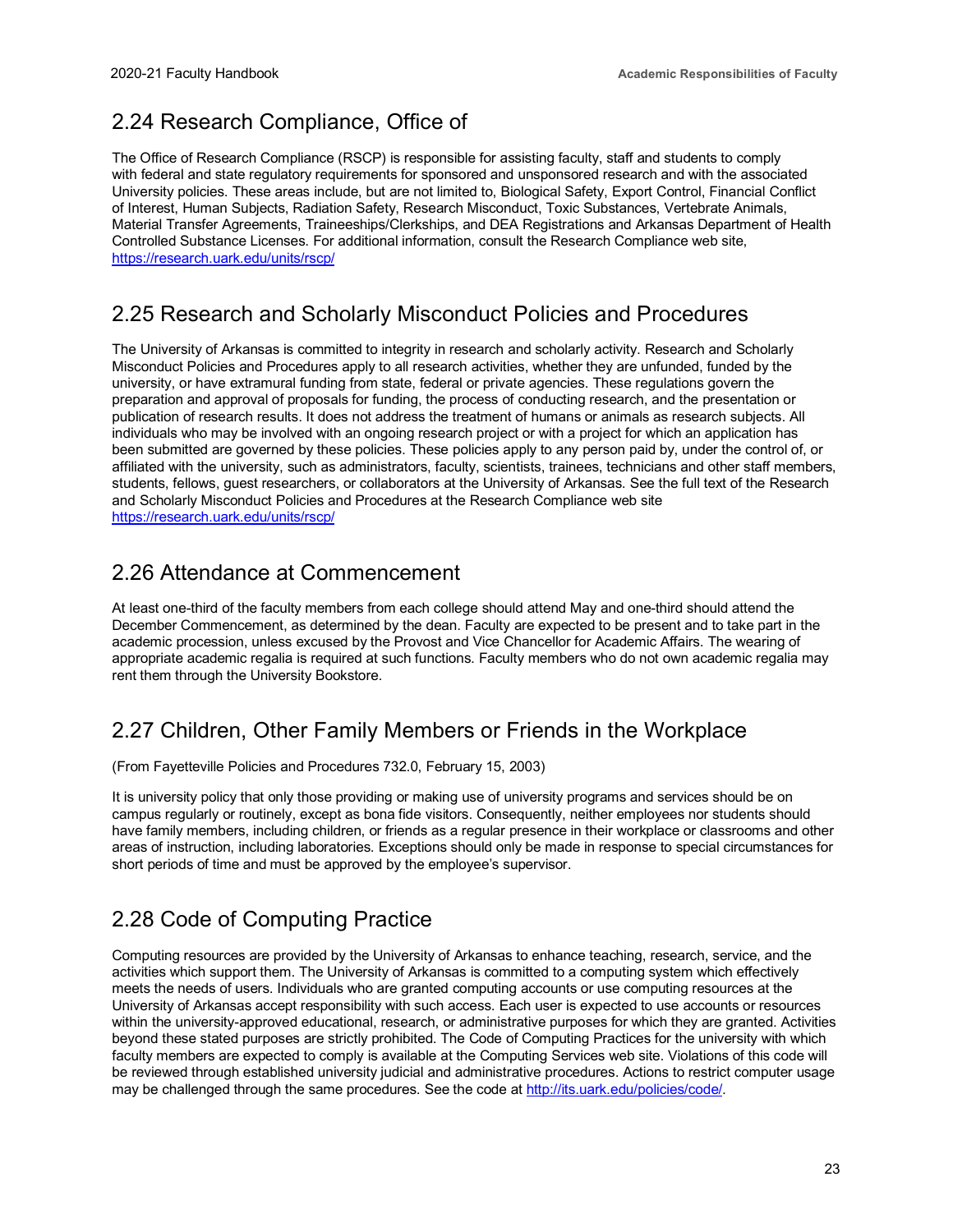### <span id="page-28-0"></span>2.29 Conflicts of Interest and Commitment

(Campus Council, February 13, 1992)

University employees need to be sensitive to the possibility that outside obligations, financial interests, or employment may affect their responsibilities and decisions as members of the university community. Involvement of university employees in outside activities, both public and private, often serves the interests of the individual, university, and general public. Participation of individuals in activities outside the university is encouraged to the extent that they do not interfere with the mission of the university in preserving, generating, and disseminating knowledge.

University employees may be faced with situations that conflict with their obligations, responsibilities, and decisions related to the mission of the university. These conflicts can generally be categorized as conflicts of interest and conflicts of commitment. Conflicts of interest are situations in which university employees may have the opportunity to influence university administrative, business, or academic decisions in ways that could lead to personal gain, give improper advantage to self or others, or interfere with the preservation, generation, or public dissemination of knowledge. Conflicts of commitment are situations in which university employees' time and effort given to outside activities and interests interfere with their obligations and responsibilities to the university. Conflicts of interest and commitment are not necessarily unwarranted, unethical, or illegal. Furthermore, conflicts of interest and commitment are not always avoidable. The failure to disclose situations that have the potential for or involve actual conflicts of interest or commitment, however, may be unethical and/or illegal.

See the full text of the Conflict of Interest and Commitment and download and print the form for prior approval of outside employment and the forms for disclosure of potential conflict of interest and commitment, see the webstie for Fayetteville Policies and Procedures 404.0 [, https://vcfa.uark.edu/fayetteville-policies-procedures/vprs/4040.php](https://vcfa.uark.edu/fayetteville-policies-procedures/vprs/4040.php)

### <span id="page-28-1"></span>2.30 Criminal Arrests, Charges or Convictions

University employees must report to their supervisor, within 24 hours or at the earliest possible opportunity thereafter, any criminal arrests, criminal charges, or criminal convictions, excluding misdemeanor traffic offenses punishable only by fine. Employees must cooperate fully during any review process undertaken by the University. Failure to make such a report or to cooperate with such a review shall constitute grounds for disciplinary action, up to and including termination.

### <span id="page-28-2"></span>2.31 Outside Employment

Prior approval by department head and/or dean is required in order for any full-time faculty and non-classified administrative staff member to engage in outside employment. Such employment for compensation is authorized by Board of Trustees policy 450.1 provided this employment does not interfere with the employee's duties (such as by creating a conflict of interest or commitment) and provided that the employee receives written approval from their department head and/or dean in advance of the employment. Similarly, employees planning to engage in outside employment must disclose by means of the appropriate form any relationships or activities which might give rise to conflicts, or the appearance thereof, with their duties, responsibilities or obligations to the University of Arkansas. See [Board Policy 405.1](https://www.uasys.edu/board-policy/405-1-appointments-promotion-tenure-non-reappointment-and-dismissal-of-faculty/)

### <span id="page-28-3"></span>2.32 Professionally Related Public Service

Faculty who perform professionally related public services should comply with university policies concerning absence from work. They should schedule off-campus activities in such a way as to allow sufficient time on campus to perform their assigned duties. Faculty assigned to public service duties should ensure that all activities and programs for which they are responsible are conducted in accordance with university regulations.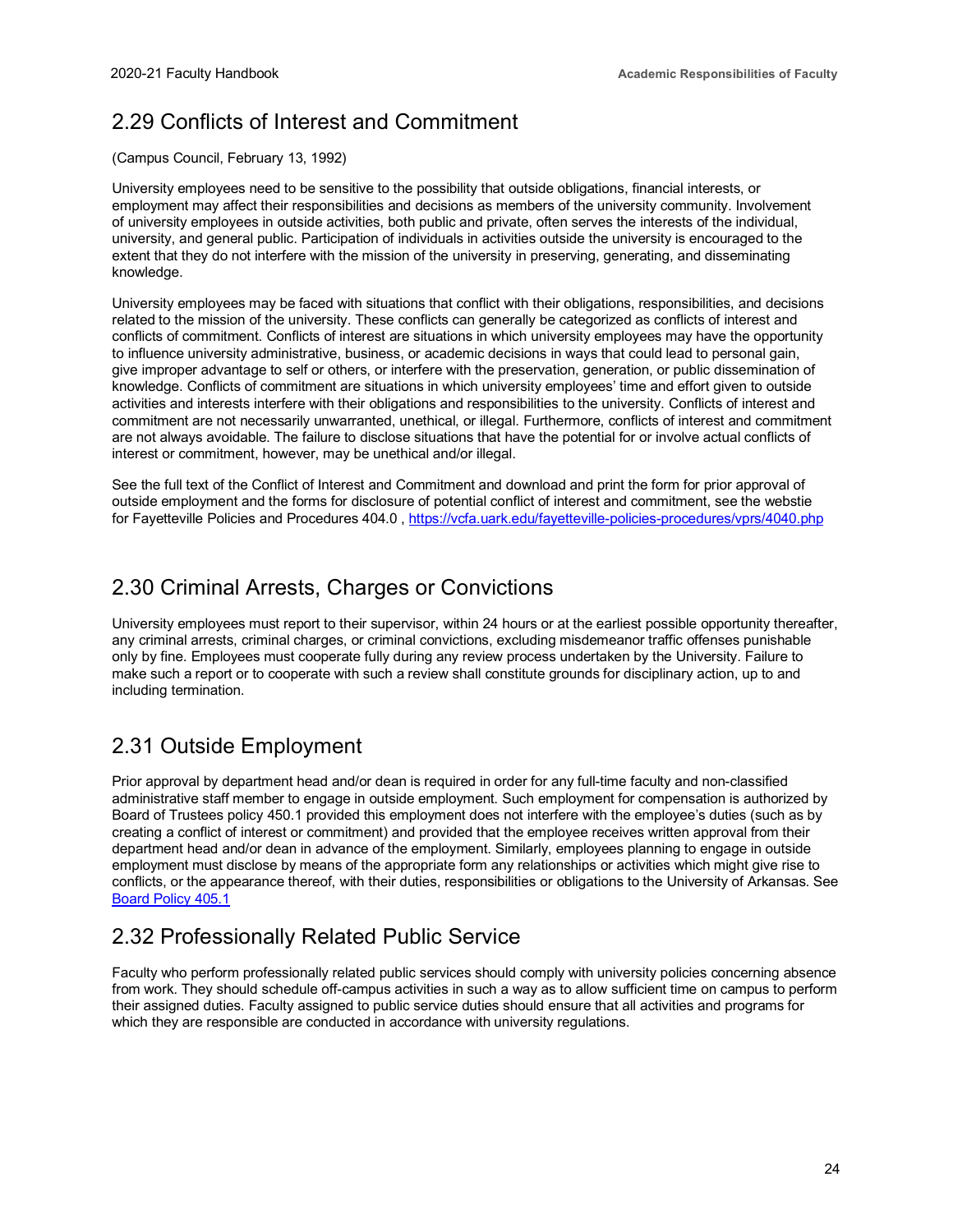### <span id="page-29-0"></span>2.33 Policy and Regulations

One additional faculty responsibility is to know and follow the policies and regulations of the state, the university, and their college or school. As not all policies related to faculty service and responsibilities can be collected and duplicated in one place, faculty should be aware not only of such information provided in the Faculty Handbook but should also be familiar with, or know how to consult, the following major policies and policy series for information on policies that apply to faculty members:

Academic Policy Series [http://provost.uark.edu/policies/](https://provost.uark.edu/policies/index.php)

Board of Trustees Policies <http://www.uasys.edu/leadership/board-of-trustees/board-policies/>

**Catalogs** <http://catalog.uark.edu/>

College and school personnel documents (Consult with the department chair or dean regarding the school or college personnel document.)

Fayetteville Policies and Procedures [https://vcfa.uark.edu/fayetteville](https://vcfa.uark.edu/fayetteville-policies-procedures/index.php)[policies-procedures/index.php](https://vcfa.uark.edu/fayetteville-policies-procedures/index.php)

Schedules of Classes <https://registrar.uark.edu/registration/schedule-of-classes.php>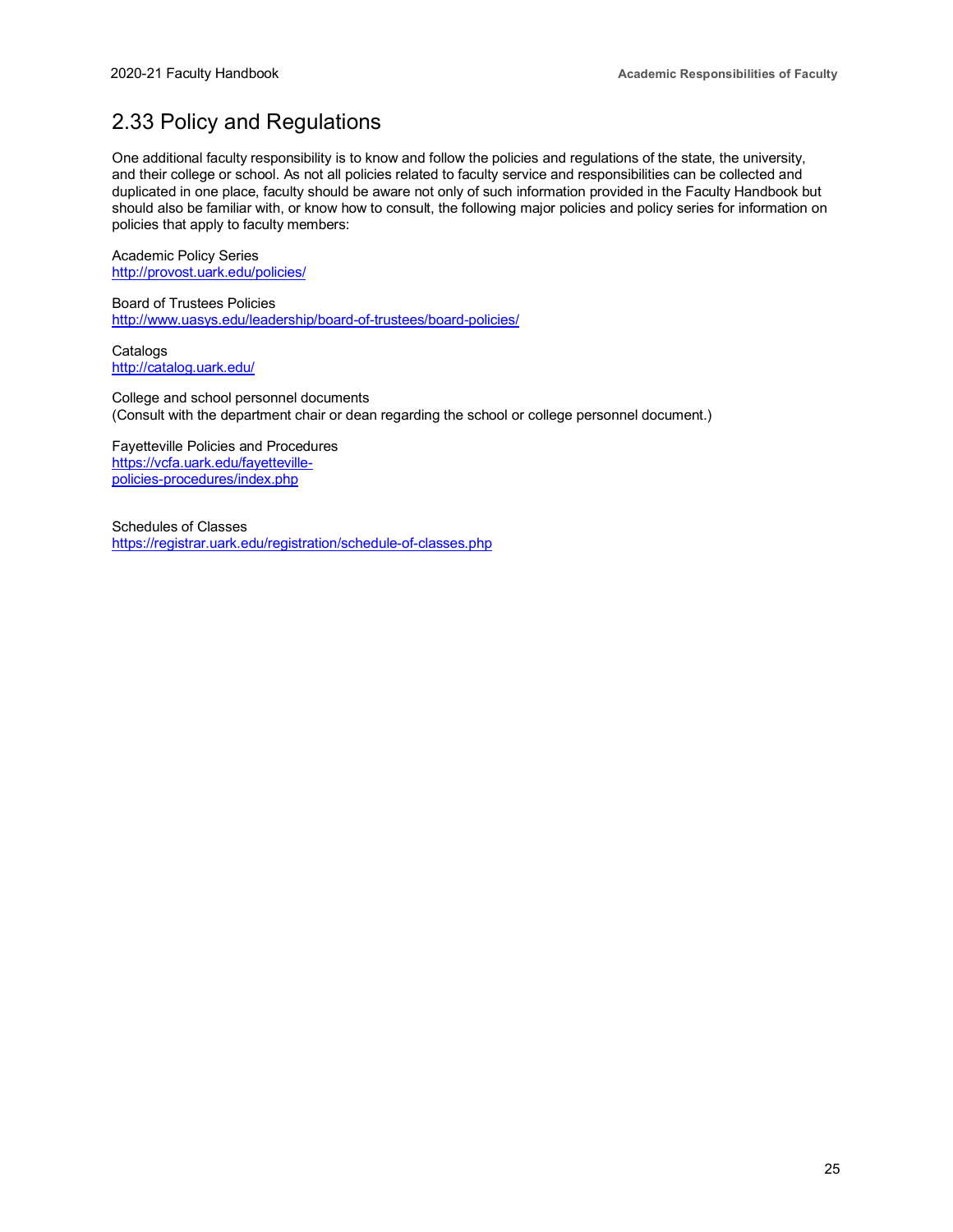### <span id="page-30-0"></span>3. Policies Governing Faculty Service

#### <span id="page-30-1"></span>3.1 Overview

Policies governing faculty service fall into several categories. Five of particular importance address such matters as evaluative criteria, standards, and procedures for appointment, promotion, tenure, annual review, post-tenure review, non-reappointment, and dismissal of faculty; faculty grievance procedures, or retrenchment. They are the following:

Appointments, Promotion, Tenure, Non-Reappointment, and Dismissal of Faculty, Board of Trustees Policy 405.1 (revised March 29, 2018)

Evaluative Criteria, Procedures and General Standards for Initial Appointment, Successive Appointments, Annual and Post-tenure Review, Promotion and Tenure, Academic Policy 1405.11 (revised April 13, 2019)

University and Distinguished Professors (revised April 10, 2019)

Faculty Grievance Procedure (revised August 20, 2001)

Retrenchment (Board Policy 405.5)

These five policies are available through the Provost's office web site: [http://provost.uark.edu](https://provost.uark.edu/)

Current personnel documents of the colleges and schools also address these matters:

Dean's offices can provide copies or web addresses of personnel documents for faculty and non-classified staff appointed in other schools and colleges.

#### <span id="page-30-2"></span>3.2 Employment and Compensation

Faculty members are typically appointed for a nine-month period, although faculty and administrative personnel may be appointed for a twelve-month or other period, depending upon the needs of the unit concerned or the nature of the research or administrative work being done. Department heads, chairpersons, and chairholders typically have twelvemonth appointments. The appointment period for nine-month employees is the academic year. The beginning and ending dates for nine-month appointments for the next five years are made available in Academic Policy 1200.20. The Academic Calendar is made available at the policy series web site: [http://provost.uark.edu/policies/120020.php](https://provost.uark.edu/policies/120020.php)

The appointment period for twelve-month employees is from July 1 to June 30, inclusive, which corresponds to the university's fiscal year. Nine-month employees receive salary during August and May that reflects the number of days on appointment. The May and August payments will be exactly half of the regular monthly salary. However, the 9-month total payout will equal the faculty members's salary. Twelve-month employees are paid one-twelfth of their annual salary at the end of each calendar month. Nine-month employees (on one-half time or greater appointments) may receive their annual salary on the basis of twelve equal installments, provided that no monthly installments shall commence earlier than the first day of the month in which the employee begins work.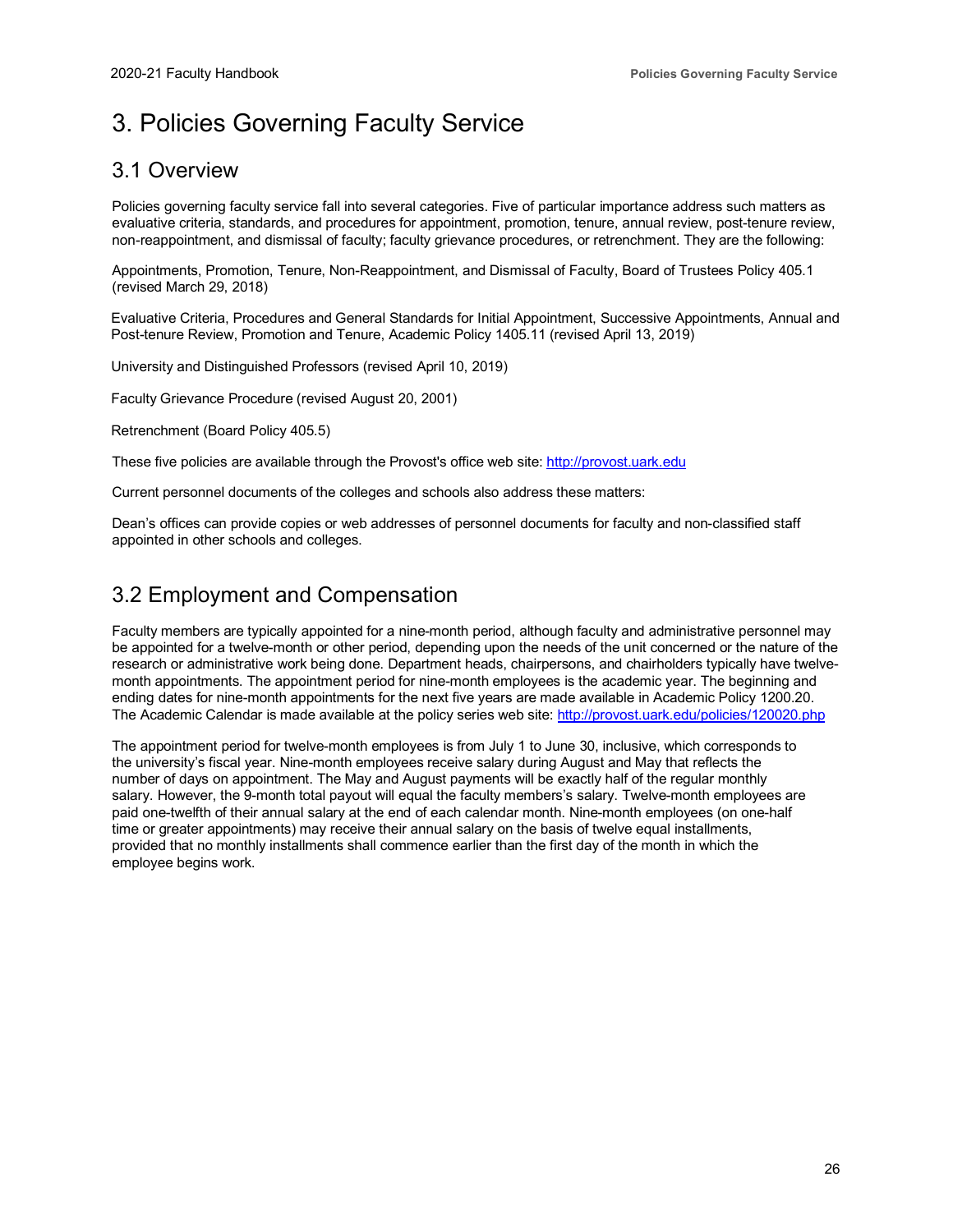Deductions from salary payments will include some or all of the following: federal and state income taxes, employee Medicare and OASDI taxes, payments to retirement plans, medical insurance premiums, dental insurance premiums, and deductions for the flexible medical spending and health savings accounts. Employees choose some deductions and some withholding amounts. Each employee is informed of the amounts withheld and for what purposes they are withheld by means of a monthly earnings statement.

In special circumstances certain categories of employees may earn additional pay for additional work as outlined in Fayetteville Policy and Procedures 407.0, Extra Compensation Policy, available at the web site for the policy series,<http://vcfa.uark.edu/policies/fayetteville/hmrs/4070.php>

Faculty members on nine-month appointments or hired as adjunct faculty may be appointed to teach during the summer. Employees on nine-month appointments will be compensated for any summer research or teaching employment on a basis proportionate to the salary of the previous nine months. Total compensation for summer employment may not exceed 33-1/3 of the previous nine-month salary and is subject to applicable line-item maximum restrictions.

If a nine-month employee is assigned to a twelve-month position with the same title and duties, the twelve-month salary will be 1.25 times the nine-month salary. In the event an employee on a twelve-month appointment is assigned to a nine-month position with the same title and duties, the nine-month salary will be 80 percent of the twelve-month salary, consistent with Board of Trustees policy 435.1.

#### <span id="page-31-0"></span>3.3 Employment Periods

(From Board Policy 405.4, revised September 18, 1998)

**Administrative Employees:** The President of the University shall serve at the pleasure of the Board of Trustees. The vice presidents, members of the system staff, and the chancellors shall serve at the pleasure of the President. Vice chancellors, associate vice chancellors, and assistant vice chancellors shall serve at the pleasure of their appropriate chancellors, unless otherwise provided by contract. Termination of employment in such positions shall be manifested by a notice, in writing, of thirty days in advance thereof.

**Faculty Employees:** Faculty members who have been awarded tenure, heretofore or hereafter, have a right to continuous employment except for dismissal for cause (according to the procedures in Section IV.C of Board Policy No. 405.1), or for termination in the event of demonstrably bona fide financial exigency, reduction or elimination of programs, retirement, or resignation.

Faculty members in tenure-track positions (assistant professor, associate professor, professor, distinguished professor, and university professor who have not yet been awarded tenure, heretofore or hereafter, may be terminated effective at the end of a year by a written notice, given in advance, according to the following schedule of time: in the first year of their employment, not less than 90 days before the employment ceases; (b) in the second year of their employment, not less than 180 days before the employment ceases; and (c) not later than twelve months before the expiration of the employment after the employment has continued for two or more consecutive years. "Year" will be either a fiscal year (July 1 through June 30 next) or an academic year (fall and spring semester of the same fiscal year). For purposes of (c) above, the employment for the last year shall be for an academic or fiscal year according to the employment period previously served by the individual. These termination notice periods are those specified under IV.B., "Non-Reappointment," in Board Policy No. 405.1. In addition to termination as outlined here, these employees may be dismissed for cause, or terminated in the event of demonstrably bona fide financial exigency, reduction or elimination of programs, retirement, or resignation, pursuant to Board Policy No. 405.1.

Faculty members and other academic employees in positions for which tenure may not be awarded (part-time faculty in the ranks of assistant professor, associate professor, professor, distinguished professor, and university professor; clinical, research, adjunct, and visiting faculty; research associates and research assistants; graduate associates,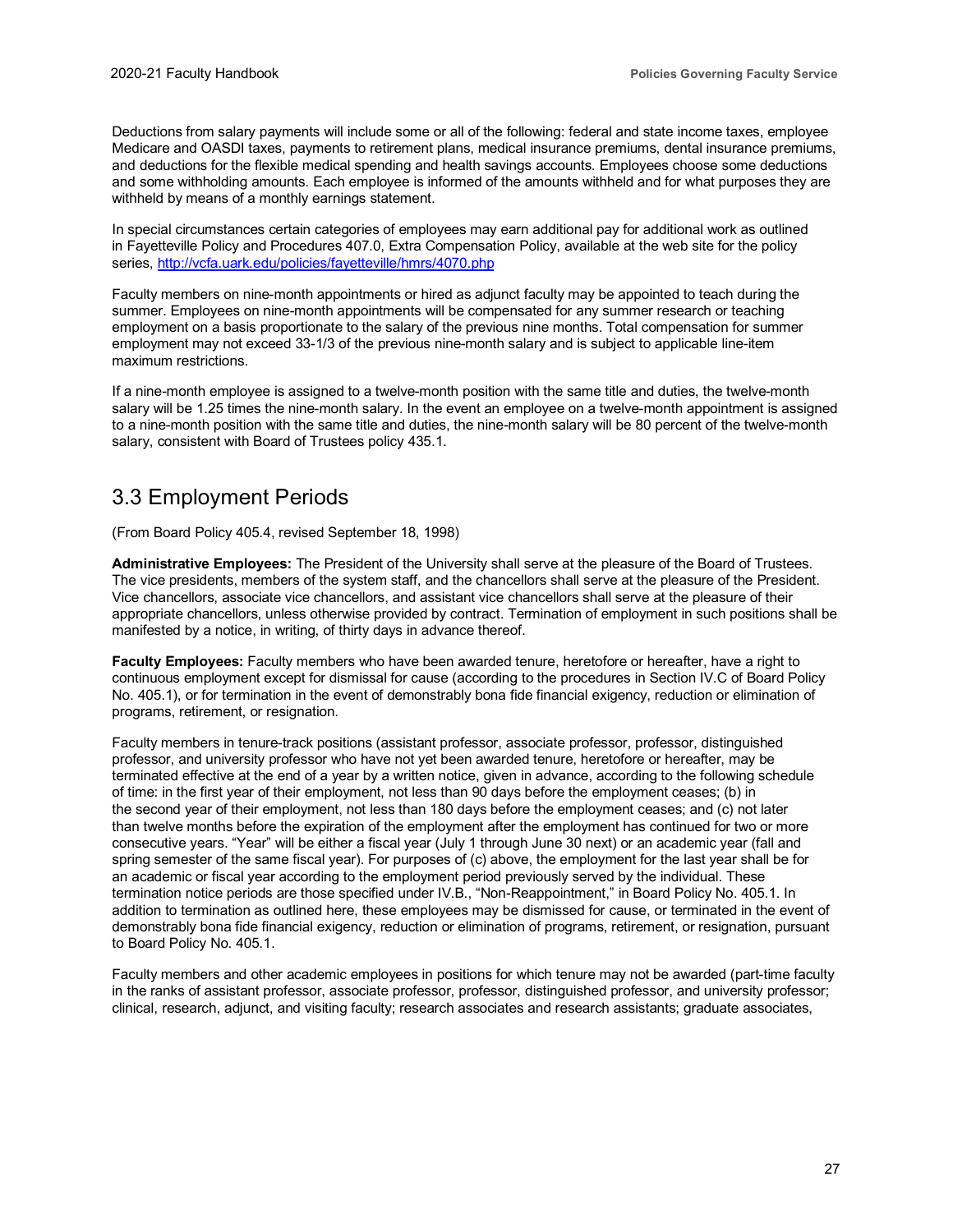graduate assistants, instructors; assistant instructors; master lecturers; and lecturers) may be terminated at any time, or dismissed for cause under the procedures of Board Policy Termination is effected through the giving of a notice, in writing, of that action at least sixty days in advance of the date the employment is to cease.

**Staff Employees**: All staff employees of the university, whether full-time, part-time, extra help, or otherwise, may be terminated at any time or be dismissed for cause under university procedures. Termination is effected through the giving of a notice, in writing, of that action at least thirty days in advance of the date the employment is to cease.

**Student and Hourly Employees**: Student and hourly employees are hired to work at the pleasure of the university and, therefore, may be terminated at any time without notice.

### <span id="page-32-0"></span>3.4 Extra Compensation and Overload

Issues related to extra compensation are addressed in Fayetteville Policies and Procedures 407.0, which interprets University-wide Administrative Memorandum 440.2. The most curren[t policy,](http://vcfa.uark.edu/policies/fayetteville/hmrs/4070.php) [Extra Compensation Form,](http://vcfa.uark.edu/policies/fayetteville/hmrs/4070-form.pdf) and [instructions](http://vcfa.uark.edu/policies/fayetteville/hmrs/4070-instructions.pdf) are available on the Fayetteville Policies and Procedures website.

### <span id="page-32-1"></span>3.5 Concurrent Employment

Arkansas Code Ann. § 19-4-1604 & Arkansas Code Ann. § 6-63-307

Under certain circumstances **and with prior approval**, University employees may work for two University departments or two state agencies or institutions concurrently. The work performed for the second department, agency or institution must not interfere with the proper and required performance of the employee's duties in the primary position. The combined salary payments from both agencies or institutions must not exceed the maximum allowable salary for the higher paid position, except that, under Arkansas Code Ann. § 19-4-1604, state employees may teach temporarily at state-supported institutions of higher education even though their combined salaries will exceed the line item maximum. This exception is subject to the approval of the Chief Fiscal Officer of the State. The Secondary Employer initiates the form on the employee's behalf. The form is then routed through Human Resources to the Primary Employer for completion. The Primary Employer returns the form to Human Resources for submission to the Office of Personnel Management (OPM) in Little Rock.

#### <span id="page-32-2"></span>3.6 Off-campus Duty Assignment

An Off-campus Duty Assignment is an appointment, usually away from the campus, which allows eligible faculty and administrators to pursue an approved project while being relieved of teaching and administrative duties. The purpose is to enhance the individual's value to the institution.

Faculty members (including research faculty and extension personnel) and non-classified administrators who have completed six years of continuous full-time employment with the university or who have completed six years of continuous full-time service since a previous Off-Campus Duty Assignment may apply for an Off-Campus Duty Assignment. The application, prepared in accordance with campus regulations, must describe the project which the applicant wishes to undertake, where it is to be done, and the anticipated value to the individual and to the university. To be approved, a proposed assignment must be consonant with the needs, objectives, and mission of the campus.

An Off-Campus Duty Assignment is a privilege, not a right. A limited number may be approved by the Board of Trustees each year upon the recommendation of the Chancellor. Assignments should not exceed one semester (or six months for employees on twelve-month appointments) at full salary, or two semesters (or one year for those on twelve-month appointments) at half salary. The university assumes no financial responsibility beyond the salary stated above.

Within sixty days after returning to the campus from an Off-Campus Duty Assignment, the faculty member or administrator must submit a written report of their activities and accomplishments during the Off-Campus Duty Assignment to the chairperson of their department, the dean of the college, provost/vice chancellor for academic affairs and the chancellor.

In accepting an Off-Campus Duty Assignment, the recipient agrees to return to the university for at least one year following the end of assignment.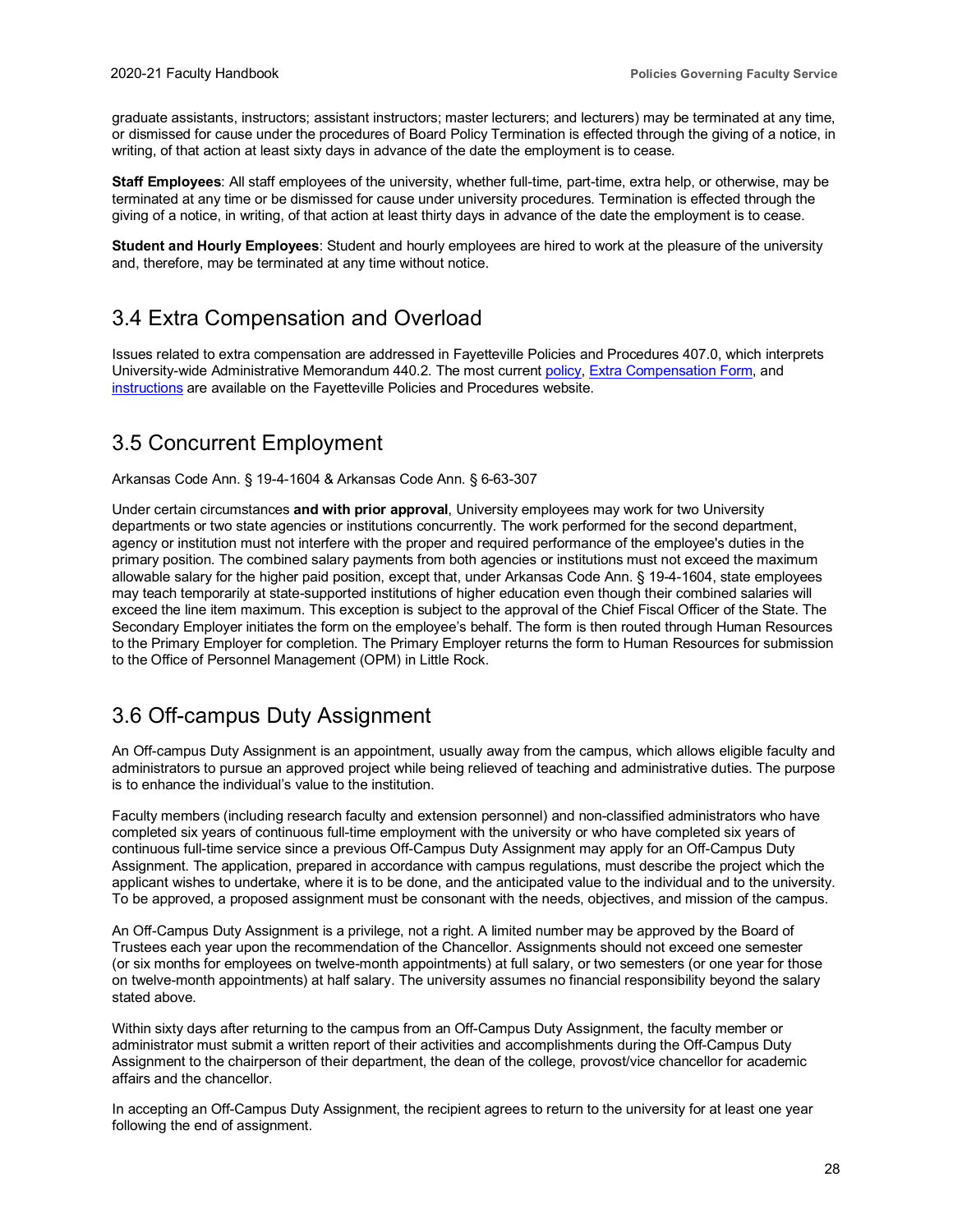For additional information and guidelines, see Academic Policy 1435.40 at the web site[: https://provost.uark.edu/](https://provost.uark.edu/policies/143540.php) [policies/143540.php](https://provost.uark.edu/policies/143540.php)

#### <span id="page-33-0"></span>3.7 Attendance at Professional Meetings

Members of the teaching, research, administrative, and extension staffs are encouraged to attend professional meetings, as such attendance is deemed beneficial to both the individual and to the university. Brief absences from official duties are allowed for attendance at such meetings when circumstances permit, and the university may reimburse the individual for a part of the travel expenses depending upon their level of participation when travel funds are available for such purposes and to the extent allowed by university travel regulations. Plans to be absent and applications for travel allowance for attendance at professional meetings must be approved in advance by the appropriate administrative personnel.

#### <span id="page-33-1"></span>3.8 Proposal Submission and Contracting Authority

The Office of Sponsored Programs (OSP) is the unit designated by the chancellor to submit all proposals for extramural support, excluding USDA proposals. Also delegated to OSP is the authority to prepare and negotiate contracts and other agreements related to sponsored programs and technology administration. The President of the University of Arkansas has delegated the authority to sign contracts for research, other sponsored programs, and technology matters to the director of OSP. OSP is the unit that receives invention disclosures, manages inventions, patents, and related intellectual property. RSSP also handles research compliance functions. Information and forms for these activities can be located a[t https://research.uark.edu/units/osp/.](https://research.uark.edu/units/osp/)

See Board Policy 300.1, revised November 22, 2013, for details [https://www.uasys.edu/wp](https://www.uasys.edu/wp-content/uploads/sites/16/2019/07/UASP-300.1-Contracting-Authority-7.31.19.pdf)[content/uploads/sites/16/2019/07/UASP-300.1-Contracting-Authority-7.31.19.pdf](https://www.uasys.edu/wp-content/uploads/sites/16/2019/07/UASP-300.1-Contracting-Authority-7.31.19.pdf)

#### <span id="page-33-2"></span>3.9 Patent and Copyright Policy

The University of Arkansas commercializes world-class research to support a lasting knowledge-based economy to benefit Arkansas and the world. The University helps faculty and research scientists identify and protect intellectual property developed from their research to accomplish this goal. It shall be the policy of the University to acquire and retain legal title to all inventions created by any person or persons to whom this policy is applicable. Inventors shall retain rights in inventions which the University has chosen not to claim under this policy or pledged to a third party as a result of a grant, contract, cooperative agreement, or other sponsored research agreement. This policy shall apply to all persons employed, compensated or appointed by the University and to anyone using facilities owned, operated, or controlled by the University. It shall also apply to all inventions financed, in whole or in part, from funds under the control of the University. There are both University wide and Fayetteville campus Patent and Copyright Committees. The Fayetteville campus committee is responsible for implementing the University Patent and Copyright Policy for the campus and for the Division of Agriculture. See Board Policy 210.1 at<https://www.uasys.edu/board-policy/210-1/> for details.

#### <span id="page-33-3"></span>3.10 Political Activity

(Board Policy 465.1, adopted March 7, 1975)

University employees, as citizens, have the right to engage in political activity. However, no employee may involve the institution's name, symbols, property, or supplies in political activities.

An employee who intends to seek public office or to assume a major role in a political campaign is obligated to discuss their plans with their supervisor. If the supervisor determines that the activity will impinge to any extent upon the full discharge of the employee's responsibilities to the University, the plans must be reviewed through regular administrative channels to the President's Office for a determination of workload and salary adjustment.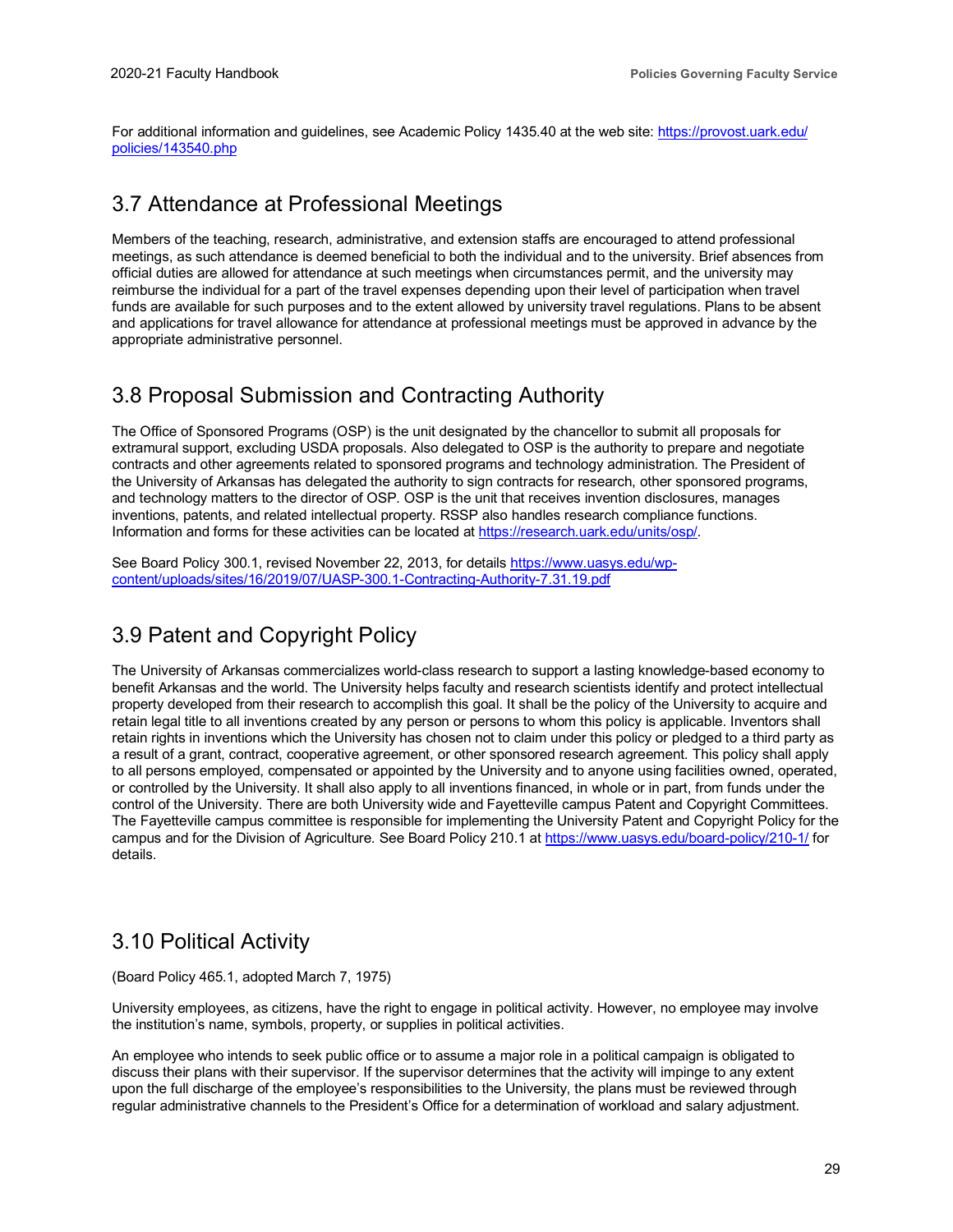Involvements which require part or full-time services, and for which more than token compensation is received, will require reduction of workload and pay, leave of absence, or resignation, depending upon the extent of the activity.

To employees who may become candidates for office or become actively involved in political campaigns, the following statement (Administrative Memorandum 455.1 February 19, 1976) may be helpful:

An employee of the University who becomes a candidate for any national or statewide office will be placed on Leave of Absence Without Pay at the time of filing. An employee who becomes a candidate for the Arkansas General Assembly or a county office will have their employment status and salary reduced to halftime at such time after filing that he or she has an opponent who has filed. (In primary elections this means an opponent with the same political party designation.) Such leaves will extend to the end of the semester or summer session in which the election is held. An employee who has an opponent in the general election must take similar leave for the fall semester. An employee who is elected to a full-time county, statewide or national office will be granted a Leave of Absence Without Pay for one year, and at the discretion of the Board of Trustees for a second year. In no instance will the leave be extended beyond the end of the second year. Minimally, employees elected to the Arkansas General Assembly must take Leave of Absence Without Pay when the General Assembly is in regular session and for the duration of extraordinary sessions.

Where teaching duties are involved, in order that courses not be interrupted by a change in instructors to the disadvantage of students, campus administrators may require that such leaves coincide with the beginning or ending of a regular employment period for the University (semester, fiscal year, academic year).

#### <span id="page-34-0"></span>3.11 Relations with Legislators and Members of Congress

The Board of Trustees and the university administration respect the right of each university employee as a citizen to exercise freedom of expression on legislative issues. At the same time, university employees should not, unless authorized, attempt to speak as agents of the university in discussions with members of the Arkansas General Assembly, Arkansas constitutional officers, and members of Congress. University positions are developed by the chancellor in coordination with the University of Arkansas Board of Trustees and System officials. The chancellor, the vice chancellor for government and community relations, and other designated university officials are responsible for interpreting UA policy and presenting data and other information to appropriate state and federal officials. Campus employees who wish the university to consider matters for incorporation into its legislative programs should, in coordination with their supervisors, bring them to the attention of the vice chancellor for government and community relations.

#### <span id="page-34-1"></span>3.12 Holidays

All state employees are granted twelve paid holidays. The annual holiday schedule for this campus is available at the Human Resources web site and in the Fayetteville Policies and Procedures series: [http://vcfa.uark.edu/policies/](http://vcfa.uark.edu/policies/fayetteville/vcfa/4092.php) [fayetteville/vcfa/4092.php](http://vcfa.uark.edu/policies/fayetteville/vcfa/4092.php)

Faculty and staff on nine-month appointment have the same holiday schedule as employees on twelve-month appointment. When the university requires that a day of annual leave be taken at the institution's direction (such as when the university closes for a December break), nine-month employees also take this day as a holiday. Holidays are established by the Board of Trustees each year, and in some years an extra day is approved by the Governor. Except for holidays, faculty and nine-month staff are expected to be on duty throughout the period of their appointment, consistent with their individual workload assignments, except when on leave consistent with university policy.

#### <span id="page-34-2"></span>3.13 Leave Policies for Academic and Other Nonclassified Personnel

(Board Policy 420.1, revised May 21, 2020) (UA System Policy 425.2, revised April 20, 2020)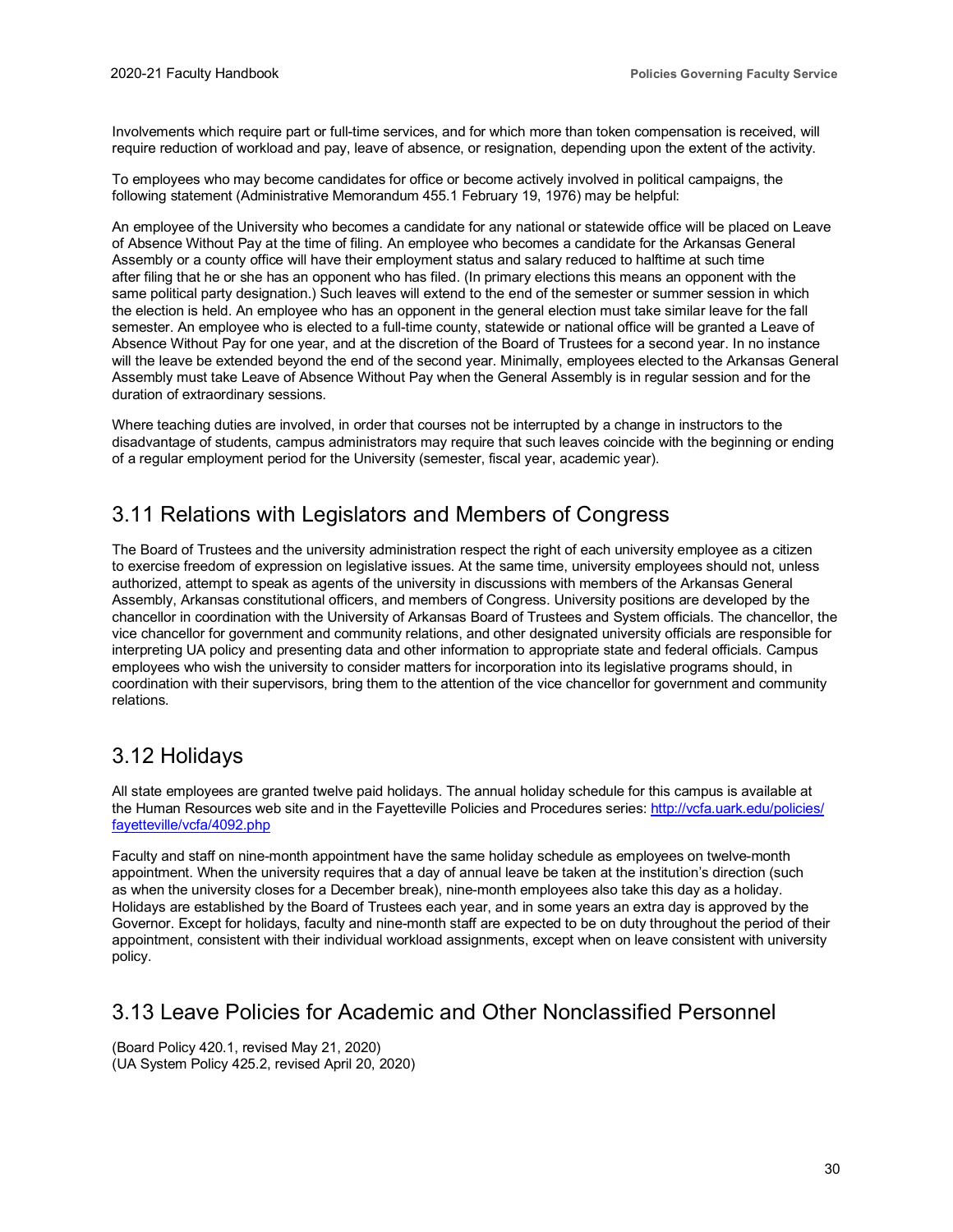#### **Sick Leave Policy**

All full-time appointed employees earn sick leave credit at the rate of eight hours per month with a maximum of 960 hours accrual. Sick leave accrues only when an employee is in a paid status and does not accrue while an employee is on leave without pay. Paid sick leave is not granted as vacation but is permissible only when illness or injury to the employee causes absence from their work or if conditions require appointment with a physician, dentist, optometrist, chiropractor, or osteopath. Sick leave may also be granted to employees due to the death or serious illness of a member of the employee's immediate family. Immediate family shall mean the father, mother, sister, brother, spouse, child, grandparents, in-laws, or any individual acting as a parent or guardian of an employee.

Sick leave applies only to a period when the employee is in an appointed status. If sick leave begins during the Spring Semester it shall not be extended into the Summer Session, but, if necessary, sick leave may be extended into or begun in the Fall Semester if the individual has received a Personnel Action Form for the Fall Semester, even though the illness may begin in the summer when the individual is not in appointed status for the summer.

Absence due to illness or disability, except in case of maternity leave, is charged in the following order:

- Earned sick leave.
- Earned annual leave.
- Leave without pay.

Employees may continue to work during pregnancy provided they are able to do their normal jobs. Since pregnancy is considered as any temporary illness, an employee who is not able to work because of pregnancy may elect to take a leave of absence without pay without exhausting accumulated annual and sick leave. A modified work assignment is another possibility available to faculty. See 3.14 below. Upon return from pregnancy leave the employee will be given the same or comparable position to the one she occupied prior to the leave. The employee is expected to give her supervisor as much notice as possible prior to beginning maternity leave and at least two weeks' notice prior to returning to work. Both notices should be in writing.

#### **Annual Leave**

Employees whose titles are listed in the appropriation acts as twelve-month non-classified positions, will receive 22.5 days of paid vacation from the on-set of employment, earned at a rate of 15 hours per month. While administrative duties cannot be limited to a five-day, forty-hour week, for purposes of annual leave the normal work week shall be considered Monday through Friday. Vacation shall not be taken before it is earned but must be taken within 12 months after the close of the calendar year in which it is earned. An exception may be made when a vacation is postponed for the convenience of the University.

Vacation benefits are granted to all non-classified and student employees on 12-month appointments of one-half time or more, with the part-time employees earning leave in proportion to the time worked.

An employee whose appointment is scheduled to be changed from a 12-month basis to a nine-month basis must take all accrued, unused vacation before the end of the 12-month period. An employment period shall not be extended for the purpose of paying an employee for unused vacation, and neither shall lump-sum terminal payment be made unless an employee terminates employment with the University.

Annual leave is cumulative; however, no employee may have in excess of 30 days on December 31 of each year. During the calendar year accrued leave may exceed 30 days, but those days in excess of 30 or 240 hours will be lost if they are not used before December 31 of each year. Accrued annual leave may be requested by an employee at any time. The appropriate supervisor will grant the request when it will least interfere with the efficient operation of the department.

Annual leave may not be accumulated while an employee is on leave without pay.

Upon termination, resignation, retirement, death, or other action by which a person ceases to be an active employee of the University, the amount due the employee or their estate from accrued annual leave or holiday leave, not to exceed 30 working days inclusive of holidays, shall be included in the final pay to the employee. No employee receiving such additional compensation shall return to University employment until the number of days for which he received additional compensation has expired.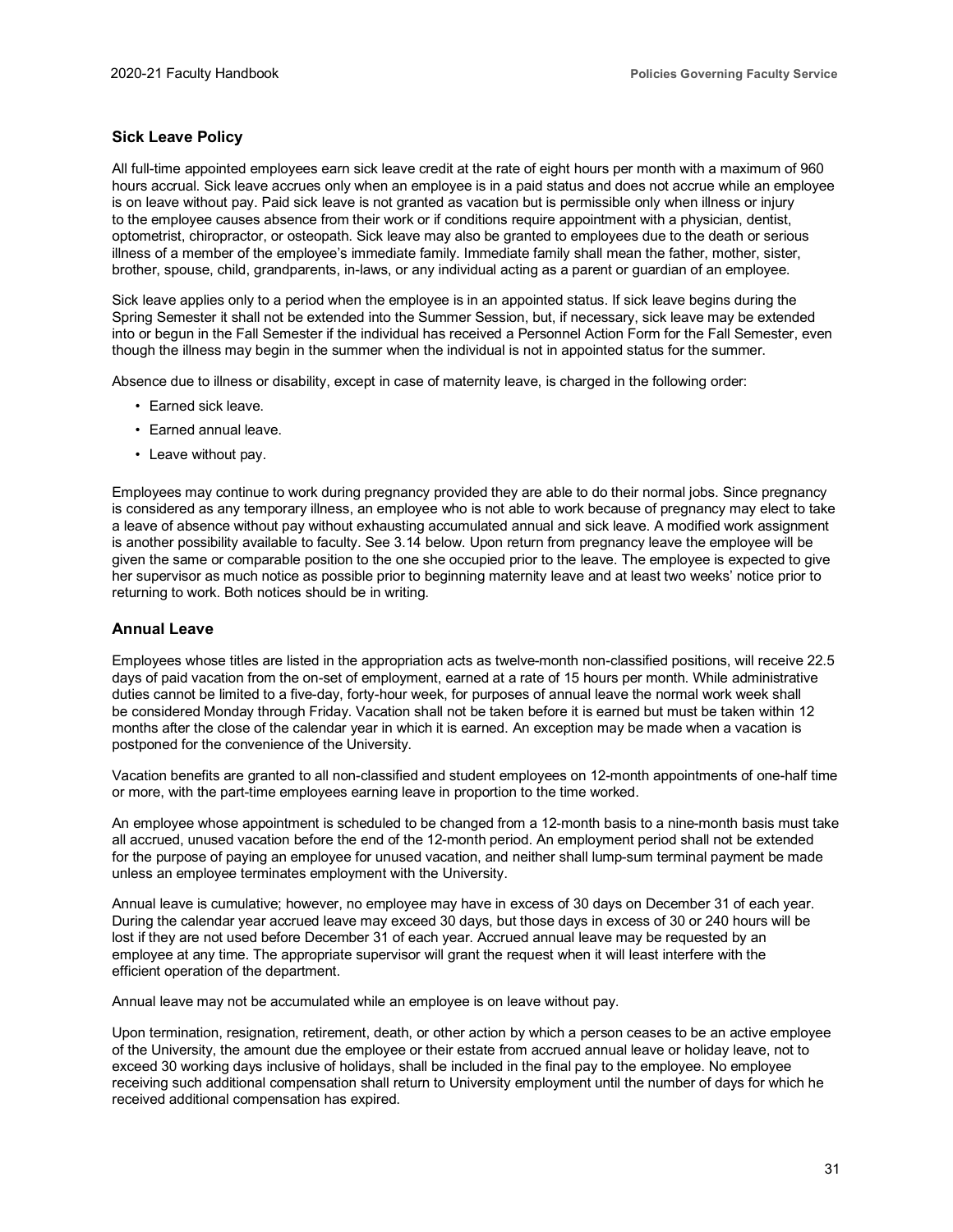#### **Military Leave**

Twelve-month employees who are members of the National Guard or any of the reserve branches of the Armed Forces of the United States shall be granted a maximum of two weeks leave annually plus necessary travel time for annual training requirements. Such leave shall be granted without loss of pay and in addition to regular vacation time. Nine-month academic and administrative employees are expected to take any two weeks military leave during the three months they are not under contract to the University. Each employee who requests military leave shall furnish a copy of their orders to the appropriate vice president or vice chancellor. An employee who is drafted or called to active duty in the Armed Forces of the United States or who volunteers for military service shall be placed on extended military leave without pay and upon application within 90 days after the effective date of their release from active duty shall be reinstated to the position vacated or to an equivalent position at no loss of seniority or any of the other benefits and privileges of employment. An employee who enlists or reenlists for a second consecutive tour of military duty shall forfeit their reemployment rights.

Military personnel called to duty in emergencies by the Governor or by the President of the United States shall be granted leave with pay not to exceed 30 working days after which leave without pay will be granted. This leave shall be granted in addition to regular time.

#### **Court and Jury Leave**

Any employee serving as a witness, juror, or party litigant shall be entitled to regular University compensation in addition to any fees paid by the Court for such services and such absences shall not be counted as annual leave.

In cases where service as a witness can be handled by having the involved attorney take a deposition or statement, it is preferred. Depositions or statements which involve the University may be taken during duty hours. All others should be handled as off-duty time.

Employees who are accepted by the Court as expert witnesses and paid a fee in excess of the normal witness fee shall take annual leave for the time required for such testimony.

Where service on a jury would substantially interfere with the execution of the University work schedule, the chief administrative officer of the campus may petition the judge in writing for exemption from service. However, if exemption is denied or if no response is received prior to the date jury duty is to begin, the individual must report for jury duty.

An employee who is summoned to serve on jury duty shall not be subject to discharge from employment, loss of sick leave or vacation time, or any other form of penalty as a result of their absence from employment due to such jury duty, upon giving reasonable notice to their employer of such summons.

#### **Leave of Absence Without Pay**

The President of the University is authorized to grant leaves of absence without pay for a period not to exceed one year. (See also Family and Medical Leave below.)

#### **Vacation Leave for Graduate Study**

Vacation leave for graduate study may be granted to otherwise eligible employees under the following terms:

- Accrued vacation with pay may, if used for graduate study, be accumulated for two calendar years preceding the date of the leave, if it is used by January 1 of the third year.
- Permission to carry over such credit must be requested in writing by the employee and approved by the President in advance of the commencement of vacation accrual. The President may approve a modified application of the regulation where circumstances warrant, not to exceed the earned vacation allowance for two years.

#### **Family and Medical Leave**

(The Family and Medical Leave Act of 1993 - CFR 29-825)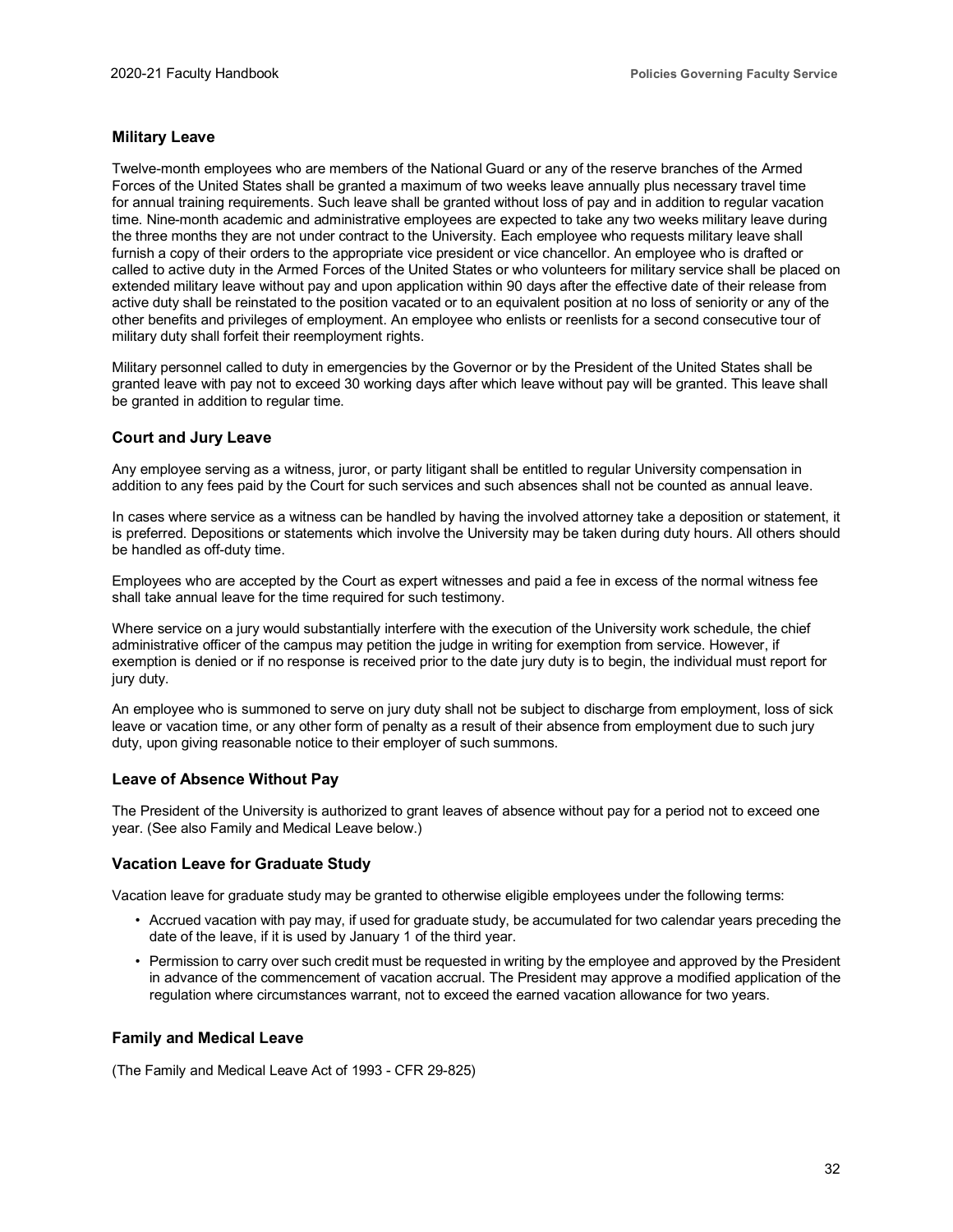The federal Family and Medical Leave Act (FMLA) entitles you, if you meet its definition of eligible employee (see below), to a total of 12 work weeks of leave during any 12-month period for one of the following reasons:

- The birth of your child and to care for your newborn child;
- The placement of a child with you for adoption or foster care;
- The care of your spouse, child or parent who has a serious health condition;
- A serious health condition that makes you unable to perform the functions of your job; or
- Leave for a qualifying exigency for a spouse, child or parent on covered active duty during deployment to a foreign country.

The FMLA entitles you, if you meet its definition of an eligible employee (see below), to a total of 26 work weeks of leave during any 12-month period for the following reason:

To care for a spouse, child, or parent who is injured while serving on active military duty, including veterans who are undergoing medical treatment, recuperation, or therapy for serious injury or illness that occurred any time during the five years preceding the date of treatment.

The 12-month period during which you may take up to 12 weeks of FMLA leave is the 12-month period measured forward from the date your first FMLA leave begins. Your entitlement to FMLA leave for a birth expires at the end of the 12-month period beginning on the date of the birth. The actual amount of FMLA leave you take after your child's birth or adoption should be mutually agreed upon with your supervisor, taking into account your doctor's recommendations and any birth-related complications or serious health conditions. In the case of military caregiver leave, the 12-month period shall be measured from the date your first FMLA leave to care for the covered servicemember begins.

Family and medical leave is leave without pay. However, the university requires you to use your accrued paid leave for as much of the 12-week period as it will cover. If the reason for the family and medical leave is the birth or adoption of a child or an illness or injury for which you receive workers' compensation benefits, you may take unpaid leave, in accordance with university policies. Paid leave to handle personal and family medical needs is available under the sick leave, annual leave and catastrophic leave policies (as applicable). Workers' compensation leave can also count against an employee's FMLA leave entitlement.

For the complete text of policy and procedures regarding Family and Medical Leave and employee and institution responsibilities, see the Human Resources web site and the text in the Staff Handbook at <http://hr.uark.edu/currentemployees/153.aspx>

#### <span id="page-37-0"></span>3.14 Faculty Modified Work Assignment for Maternity / Paternity

The University of Arkansas, Fayetteville seeks to provide an environment conducive to meeting the holistic needs of its faculty. As such, this policy has been developed to allow faculty to seek a modified work assignment following childbirth and/or adoption.

During the academic year, a full-time (100% appointed) faculty member, who has been employed by the university for at least one (1) year, may request a modified work assignment for a period of up to six (6) weeks' maximum duration (up to 15 weeks under special circumstances), Modified work assignments are used in conjunction with Parental Leave and sick leave to allow parents to care for and bond with birth of a child or placement of an adoptive child in the faculty member's home.

Faculty are reminded to report sick leave usage throughout the academic year or their employment period. The modified work assignment must be completed within the first twelve months of the time the child has joined the faculty member's family by birth or adoption. If both parents work for the University and are requesting a modified work assignment, each parent's request must specify how long the other parent is requesting to be on a modified work assignment.

#### **Description**

Modified work assignments involve modification of teaching and/or service and/or research/ creative responsibilities as agreed upon between the faculty member and the department chair/head and may include performing work primarily from home. Departments have flexibility in determining how best to cover the teaching and other obligations of the faculty member on a modified work assignment. For example, the department may be able to handle the faculty member's modified work assignment with other departmental faculty covering classes; if not, the department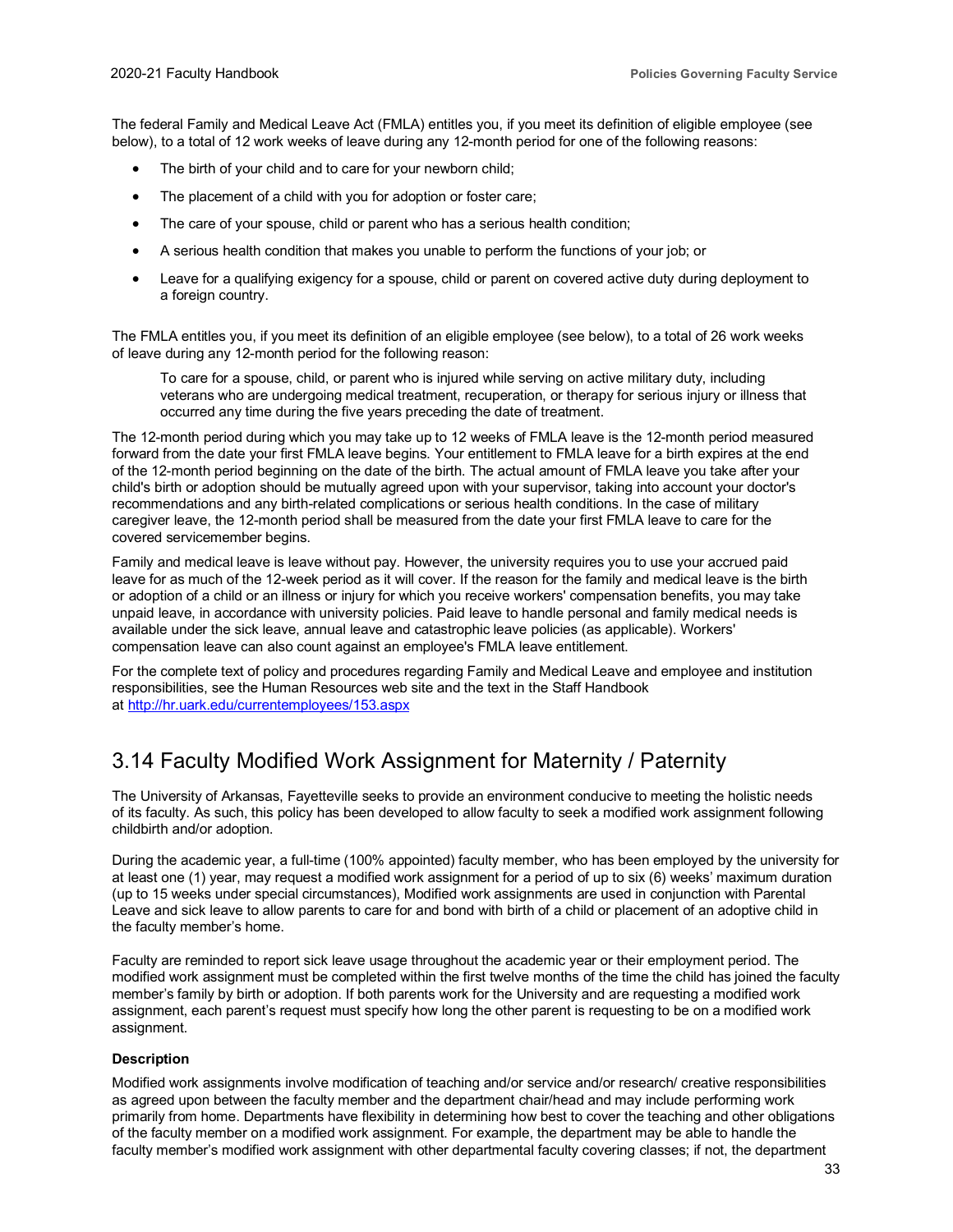will need to hire instructors or assign graduate assistants to substitute or assume the teaching duties.

#### **Process**

- A. The faculty member applies for the "modified work assignment" through their department chair/head.
- B. In the faculty member's letter of application, the faculty member must describe the maternity-/ paternity-related circumstances giving rise to the need for a modified work assignment and propose how their work assignment is to be modified.
- C. The faculty member applies for up to four weeks of paid Parental Leave through Human Resources and submits an FMLA (Family and Medical Leave Act) application.
- D. The recommendation of the department chair/head goes to the dean for their review and recommendation. The proposed work assignment and the dean's recommendation, along with the specific plan for funding coverage of any duties not included in the faculty member's modified assignment, then goes to the Provost for review and a written decision, which shall be final, and which may include changes to the proposed modified work assignment.
- E. The faculty member is asked to provide approximately four (4) months' notice from the anticipated due date of birth or adoption.
- F. If the faculty member requires additional leave beyond the four weeks of paid Parental Leave and the modified work assignment period of 6 weeks (15 weeks under special circumstances), sick leave must be used. Further, Parental Leave is to be used for any period of time that the faculty member is excused from duties rather than undertaking modified duties.

**Note:** This modified work assignment policy is separate and distinct from the right of a non-tenured, tenure track faculty member to request a one-year suspension of the probationary period for tenure under Board of Trustees Policy 405.1(IV)(A)(4) and supplements rights of the faculty member under the FMLA

#### <span id="page-38-0"></span>3.15 Resignations of Employment at the University of Arkansas

(Board Policy 405.3, revised March 9, 1984)

#### Resignation and Retirement

A faculty or staff member has a duty to give early notice of their resignation, including the effective date of the resignation. Notice shall be given in writing to the administrative head of the department to which the individual is assigned. A copy of the letter of resignation, together with the recommendation of the administrative head of the department, shall be forwarded immediately to the dean/director for acceptance or rejection. The dean/director shall give written notice of acceptance or rejection to the employee within five working days of receipt of the letter of resignation. When the written acceptance of the resignation is forwarded by the dean/director to the individual submitting their resignation, the resignation becomes final although in special circumstances a dean may allow the faculty member to change their last date of employment. A copy of the letter of resignation and the acceptance shall be forwarded to the Chancellor of the campus.

For information on the University of Arkansas Retirement Program see BOT policy 425.5 <https://www.uasys.edu/policies/board-policies/>

See Fayetteville Policies and Procedures 412.0 for information on retirement privileges [http://vcfa.uark.edu/policies/](http://vcfa.uark.edu/policies/fayetteville/hmrs/4120.php) [fayetteville/hmrs/4120.php](http://vcfa.uark.edu/policies/fayetteville/hmrs/4120.php)

### <span id="page-38-1"></span>3.16 Lump Sum Terminal Pay

University wide Administrative Memorandum 440.4, revised March 7, 1980

When an individual ceases to be an employee of the University, any unused annual leave as of their last duty date shall be liquidated by a lump sum payment not to exceed thirty working days, inclusive of holidays. Accrued unpaid leave shall be calculated as follows: divide the annual salary rate (or twelve times the monthly salary rate) by 260 to obtain the daily rate; multiply the daily rate by the number of days of accrued unpaid leave (to a maximum of thirty days). This shall be the amount of lump sum payment due for unused leave. Final payment shall include all monies due up to and including the last day of work, which shall be the employee's date of termination. The position being vacated may be filled on the day following the date of termination, provided all aspects of the University's Affirmative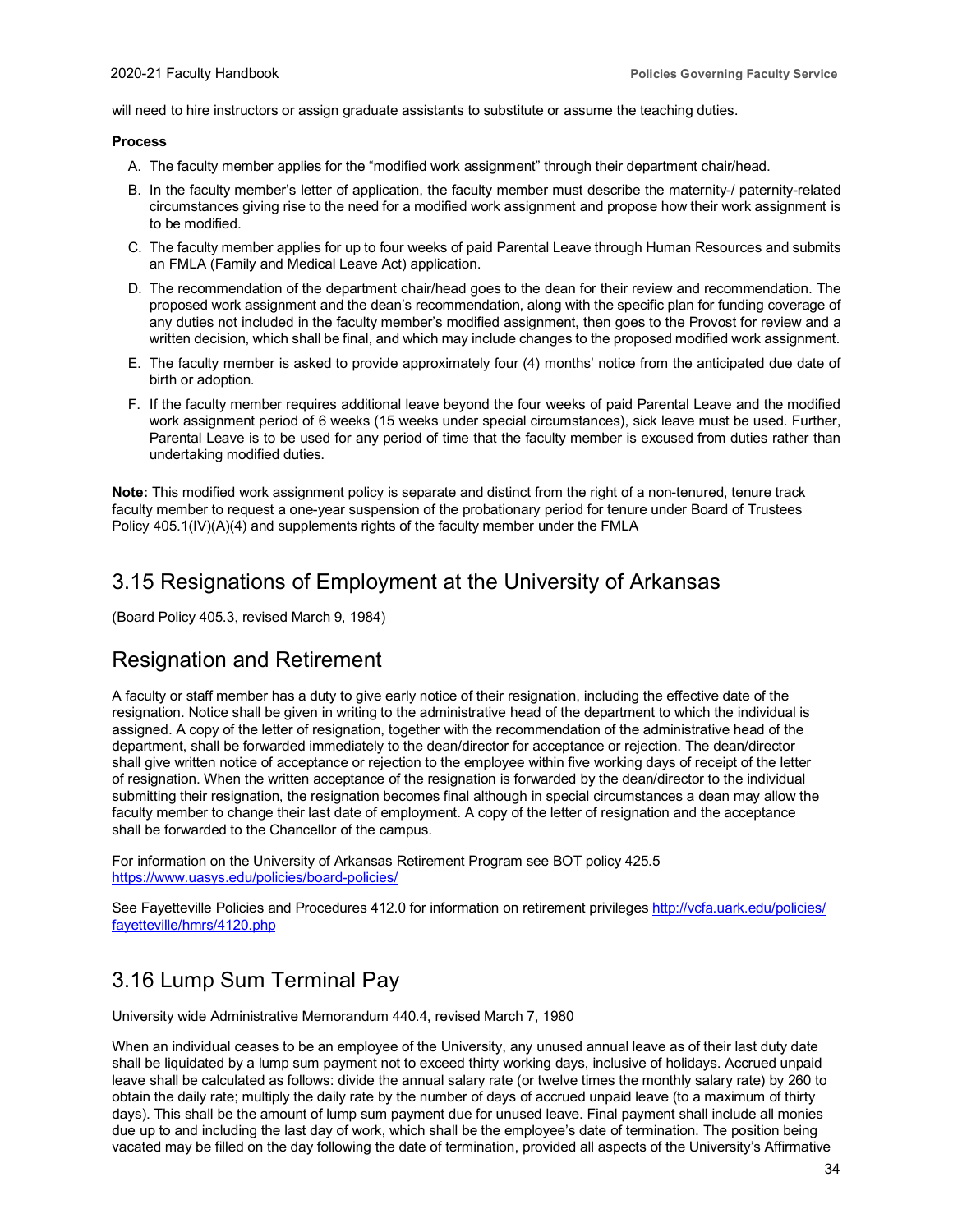Action and Equal Employment Opportunity Plans have been met.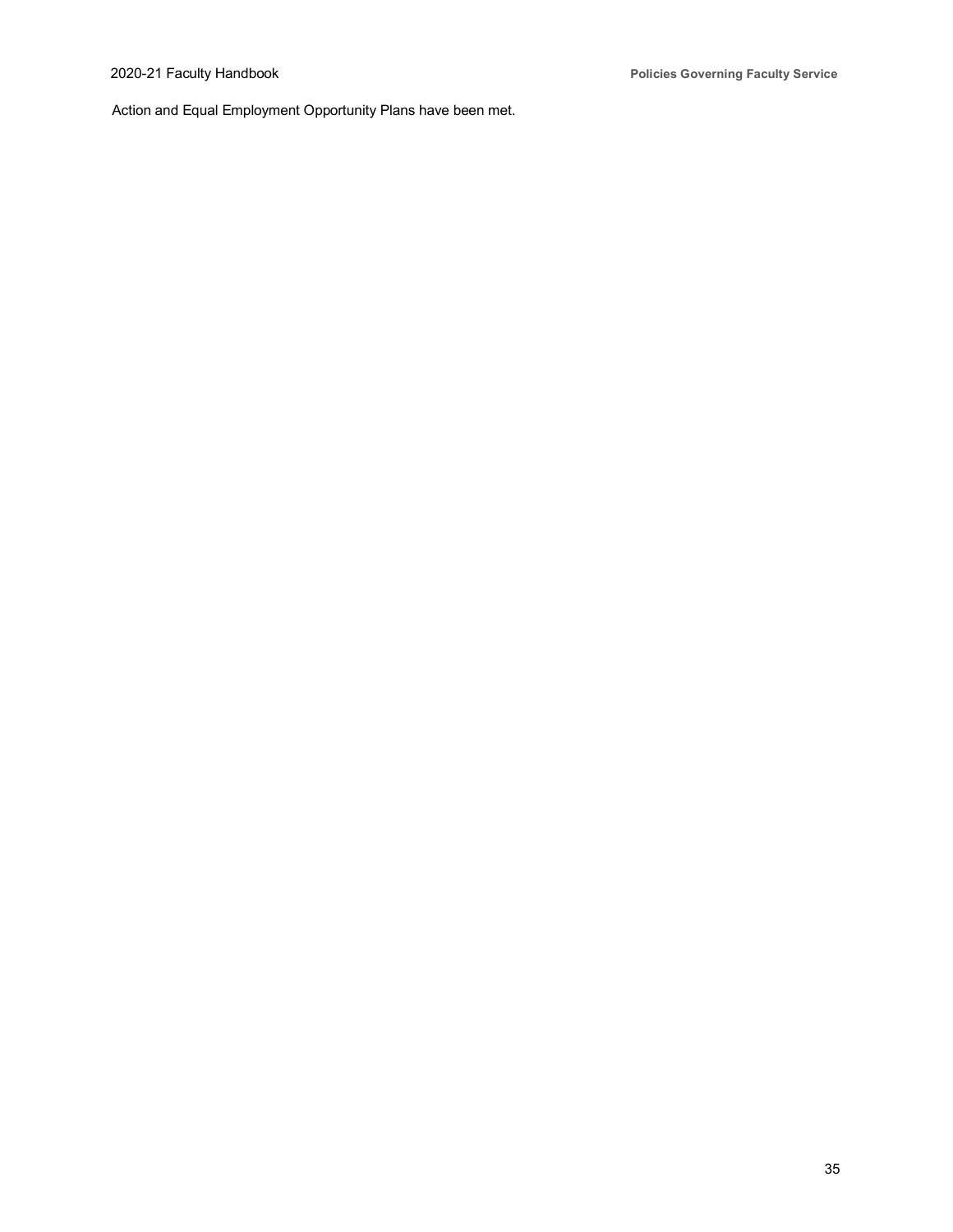#### <span id="page-40-0"></span>3.17 Emeritus Status

(Board Policy 475.1, revised June 16, 1989)

1. Eligibility for Emeritus Status

In recognition of distinguished service to the University of Arkansas, retiring employees may be awarded emeritus status at the rank or title held at the time of retirement. In order to be considered for emeritus status, an individual must be appropriately recommended and meet at least one of the following conditions:

- The retiring individual is age 65 or older and has at least five years of continuous service with the University.
- The retiring individual is age 62 or older and has at least 10 years of continuous service with the University.
- The retiring individual has at least 20 years of continuous service with the University.
- 2. Procedures for Awarding Emeritus Status

In order for emeritus status to be conferred by the Board of Trustees, the individual must be recommended by the chief executive officer of the campus or unit. The President will recommend the final list of individuals to receive emeritus status. Emeritus status will normally be conferred once each year by the Board of Trustees effective on July 1 for those individuals who have retired prior to that date. The President will receive recommendations no later than February 15, or such other date as may be specified, from the chief executive officer of the campus or unit.

3. Privileges of Emeritus Status

Emeritus status entitles the recipient to the following privileges:

- Presentation of a certificate or resolution appropriate for framing;
- Use of the title;
- Continued campus faculty membership status for those with faculty rank, but without vote in the campus faculty governance body, inclusion in the campus directory, catalog, and other listings of campus faculty/staff;
- Use of the library;
- Eligibility to purchase a faculty/staff parking decal;
- Faculty/staff admission to campus activities and
- Waiver of fees for enrollment in University courses on a space available basis.
- 4. Responsibility of Recipients of Emeritus Status

Emeritus employees are expected to assist and support the University in their areas of competence, particularly in an advisory capacity, when requested to do so. See also Academic Policy 1475.10 [http://provost.uark.edu/](https://provost.uark.edu/policies/147510.php) [policies/147510.php](https://provost.uark.edu/policies/147510.php)

#### <span id="page-40-1"></span>3.18 Nepotism

(Board Policy 410.1, revised June 9, 2000)

The University recognizes that potential conflicts of interest may exist when members of the same immediate family are employed by the University, particularly in the same department, unit, or division. To avoid conflicts of interest which may result from such employment, immediate family members should not participate in decisions to hire, retain, promote or determine the salary of the other. It is the responsibility of the President, each Chancellor, the Vice President for Agriculture, the Director of the Criminal Justice Institute, and the Director of the Arkansas Archeological Survey to assure that one immediate family member shall not have direction or supervision of the other and shall not participate in decisions to hire, retain, promote or determine the salary of the other. Exceptions to this policy may be made in writing with justification by the President, each Chancellor, the Vice President for Agriculture, the Director of the Criminal Justice Institute or the Director of the Arkansas Archeological Survey. Exceptions involving immediate family members of a Chancellor, the Vice President for Agriculture, the Director of the Criminal Justice Institute or the Director of the Arkansas Archeological Survey shall be made by the President. For purposes of this policy, "immediate family member" shall mean an employee's spouse, children of the employee or their spouse, and brothers, sisters, uncles, aunts, nieces, nephews, or parents, whether by blood or marriage of the employee or their spouse.

This policy is supplementary to any provisions of applicable law.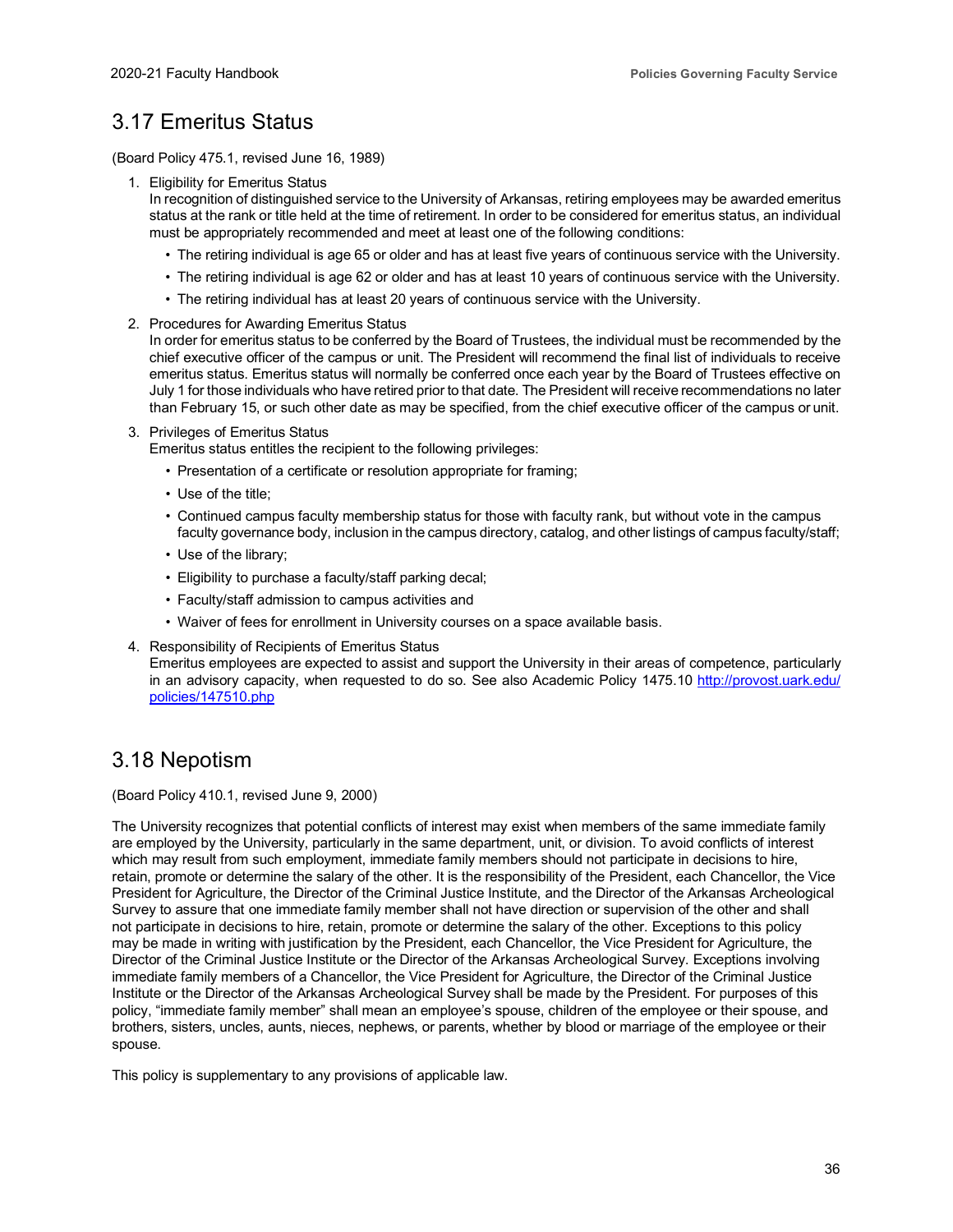### <span id="page-41-0"></span>3.19 Administrator Grievance Procedure

An administrator who has a grievance should discuss the matter with their supervisor, and if the matter is not resolved satisfactorily, the aggrieved party should reduce the complaint to writing and send copies to the supervisor and to the chief executive office on the campus. The supervisor should respond in writing with copies to the chief executive office and the aggrieved party. The chief executive officer will review the matter and make their decision, which shall be final.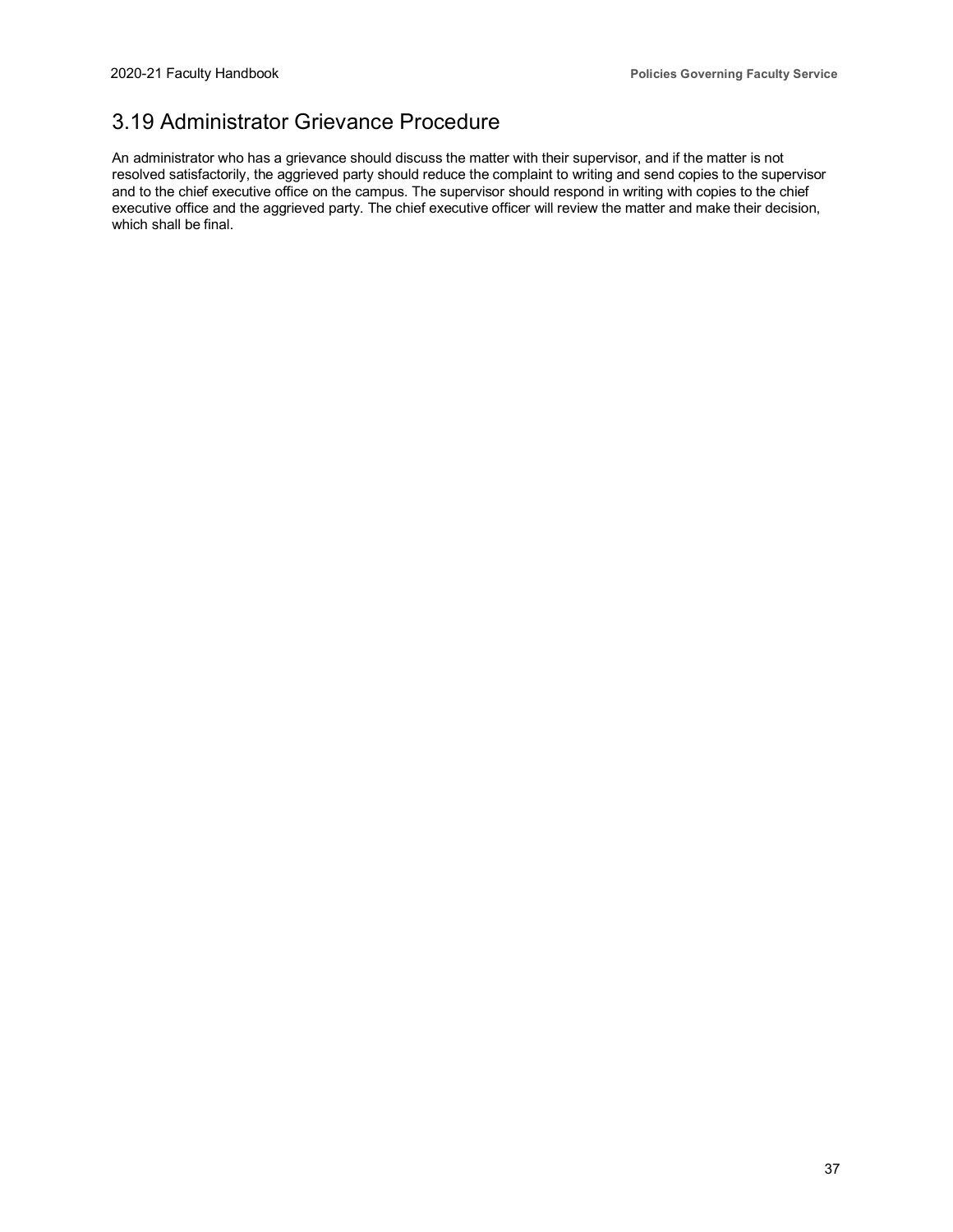### <span id="page-42-0"></span>4. General Policies, Procedures, and Services

#### <span id="page-42-1"></span>4.1 Links to Other University of Arkansas Policies

For additional information on University of Arkansas policies, including listings of policies, visit the following websites.

*Board of Trustees Policies* are available at<http://www.uasys.edu/leadership/board-of-trustees/board-policies/>

*Fayetteville Policies and Procedures* are available at https://vcfa.uark.edu/fayetteville-policies-procedures/

*Academic Policies* are available at [http://provost.uark.edu/policies](https://provost.uark.edu/policies/index.php)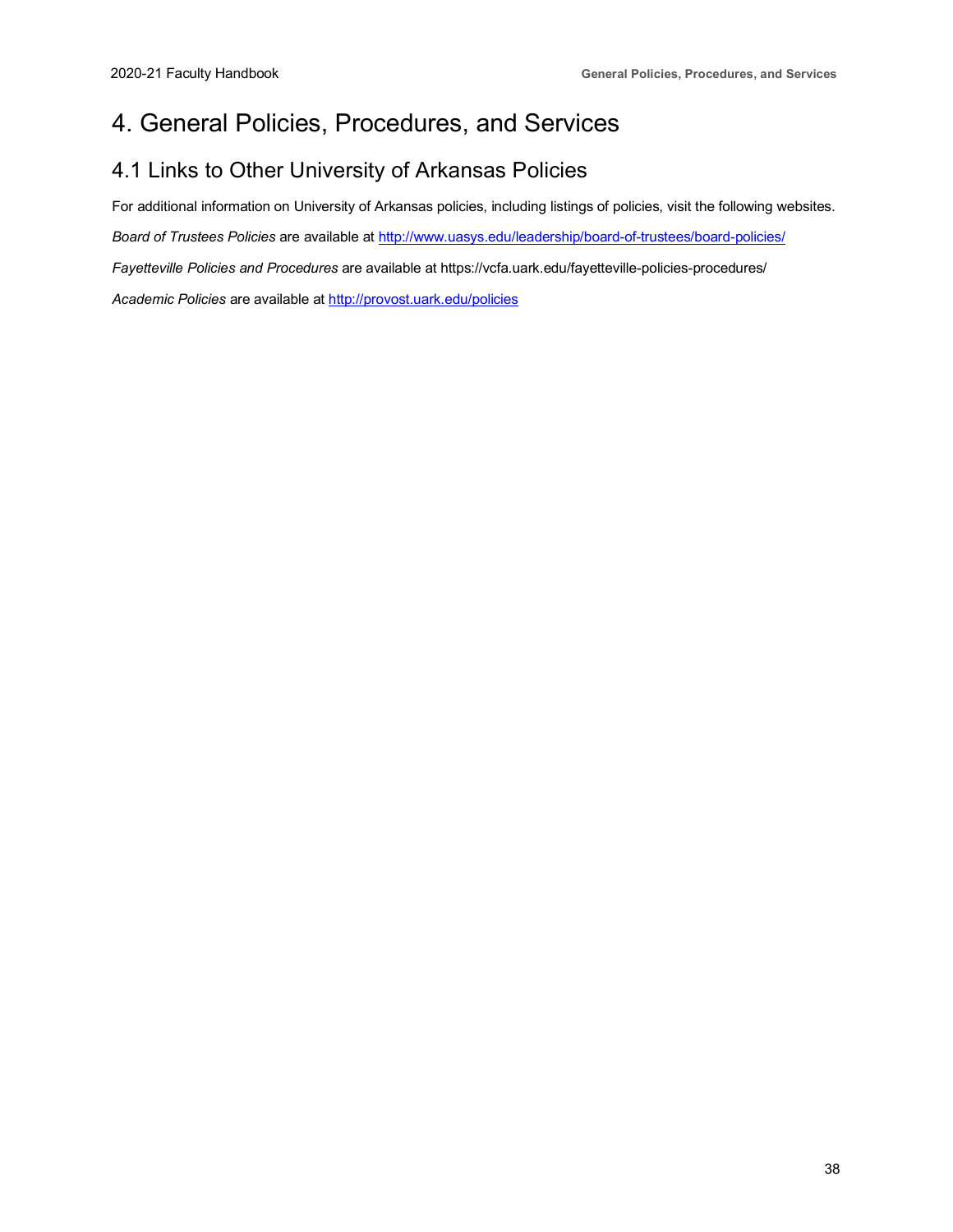### <span id="page-43-0"></span>4.2. Benefits and Employment

#### <span id="page-43-1"></span>4.2.A Fringe Benefits

The fringe benefit package for eligible university employees is designed to protect employees and/or their families from significant financial loss resulting from illness, disability, or death, while providing for a generous retirement income. Coupled with vacation and sick leave, educational benefits, and holidays, the university's comprehensive benefits package adds a value of many hundreds of dollars to an employee's regular income. See the Human Resources Benefits website a[t http://hr.uark.edu/benefits/](http://hr.uark.edu/benefits/) for more detailed information.

The following list represents several major elements of the fringe benefits package. Please note that all faculty members appointed at least half-time in a regular position are eligible to participate in the following programs. As a condition of employment, all employees must enroll for benefits within 31 days of the appointment date to be guaranteed enrollment.

- 1. Medical Insurance: Employees may choose from the Point of Service Plan or the Classic Plan. The University of Arkansas health coverage plan is administered by UMR, a division of United Health Care. Through UMR, employees will have access to a nation-wide network of participating providers. For a comparison of the coverages available see [http://hr.uark.edu/documents/medical-plan-comparison.pdf.](http://hr.uark.edu/documents/medical-plan-comparison.pdf) The university's contribution for 75-100 percent appointed employees for the Point of Service Plan will average 74.268 percent. The university's contribution for 75-100 percent appointed employees for the Classic Plan will average 81.710 percent (Premiums for employees with appointments of 50-74 percent will be prorated.) For a full premium listing, see [http://](https://hr.uark.edu/documents/Insurance_Premiums.pdf) [hr.uark.edu/documents/Insurance\\_Premiums.pdf.](https://hr.uark.edu/documents/Insurance_Premiums.pdf) The Board of Trustees of the University of Arkansas reserves the right to change, amend, discontinue or terminate the plan at any time.
- 2. Dental Insurance: Employees are eligible to participate in a dental plan through Delta Dental of Arkansas. For a review of coverage see [http://hr.uark.edu/documents/dental-benefits-summary.pdf.](https://hr.uark.edu/documents/dental-benefits-summary.pdf) The university's contribution for 75-100 percent appointed employees will be 50 percent (Fayetteville) and 51.46 percent (Divisions of Agriculture). (Premiums for employees with appointments of 50-74 percent will be prorated.) See [http://](https://hr.uark.edu/documents/Insurance_Premiums.pdf) hr.uark.edu/documents/Insurance Premiums.pdf. for a list of premiums.
- 3. Vision Insurance: Employees are eligible to participate in a vision insurance plan through Superior Vision. For a review of coverage see [http://hr.uark.edu/documents/superior-vision-summary.pdf.](http://hr.uark.edu/documents/superior-vision-summary.pdf) Employees pay 100 percent of the premium. See [http://hr.uark.edu/documents/Insurance\\_Premiums.pdf](https://hr.uark.edu/documents/Insurance_Premiums.pdf) for a list of premiums.
- 4. Regular Life Insurance: provides coverage equal to the employee's salary, up to a \$50,000 maximum. The university pays the entire cost of this life insurance coverage. This program is mandatory for all eligible employees.
- 5. Optional Life Insurance: provides coverage based upon one, two, three or four times the employee's salary.The employee pays the entire cost for this coverage. Rate is based upon the employee's age and the coverage is a \$500,000 maximum. For a list of premiums see [http://hr.uark.edu/documents/Insurance\\_Premiums.pdf.](https://hr.uark.edu/documents/Insurance_Premiums.pdf)
- 6. Dependent Life Insurance: provides coverage of \$10,000, \$15,000, or \$20,000 for the employee's spouse and 50 percent of spouse coverage per eligible dependent child to age 26. The employee pays 100 percent of this coverage. For a list of premiums see [http://hr.uark.edu/documents/Insurance\\_Premiums.pdf.](https://hr.uark.edu/documents/Insurance_Premiums.pdf)
- 7. Accidental Death and Dismemberment Insurance: may be elected in \$25,000 increments from a minimum of \$25,000 to a maximum of \$300,000. The employee may also cover a family with 60 percent of employee coverage for spouse and 20 percent of the coverage for eligible dependent child(ren) to age 26. The employee pays the entire amount for this coverage. For a list of premiums see [http://hr.uark.edu/documents/](https://hr.uark.edu/documents/Insurance_Premiums.pdf) [Insurance\\_Premiums.pdf.](https://hr.uark.edu/documents/Insurance_Premiums.pdf)
- 8. Optional Short-Term Disability Insurance: Non-Classified faculty/staff can purchase Optional Short Term Disability Insurance that will cover their salaries up to a maximum covered salary of \$216,000. The employee pays the entire amount for this coverage. For a list of premiums see [http://hr.uark.edu/documents/Insurance\\_Premiums.pdf.](https://hr.uark.edu/documents/Insurance_Premiums.pdf)
- 9. Long-term Disability Insurance: provides 60 percent of salary (after a waiting period) that is coordinated with Social Security and Workers' Compensation benefits. The university will provide coverage, at no cost, for up to \$20,000 in salary. This program is mandatory for all eligible employees.
- 10. Supplemental Long-term Disability Insurance: provides the same coverage as basic long-term disability for salary amounts above \$20,000 per year up to a maximum covered salary of \$100,000. The employee pays the entire cost for this coverage. For a list of premiums see [http://hr.uark.edu/documents/Insurance\\_Premiums.pdf.](https://hr.uark.edu/documents/Insurance_Premiums.pdf)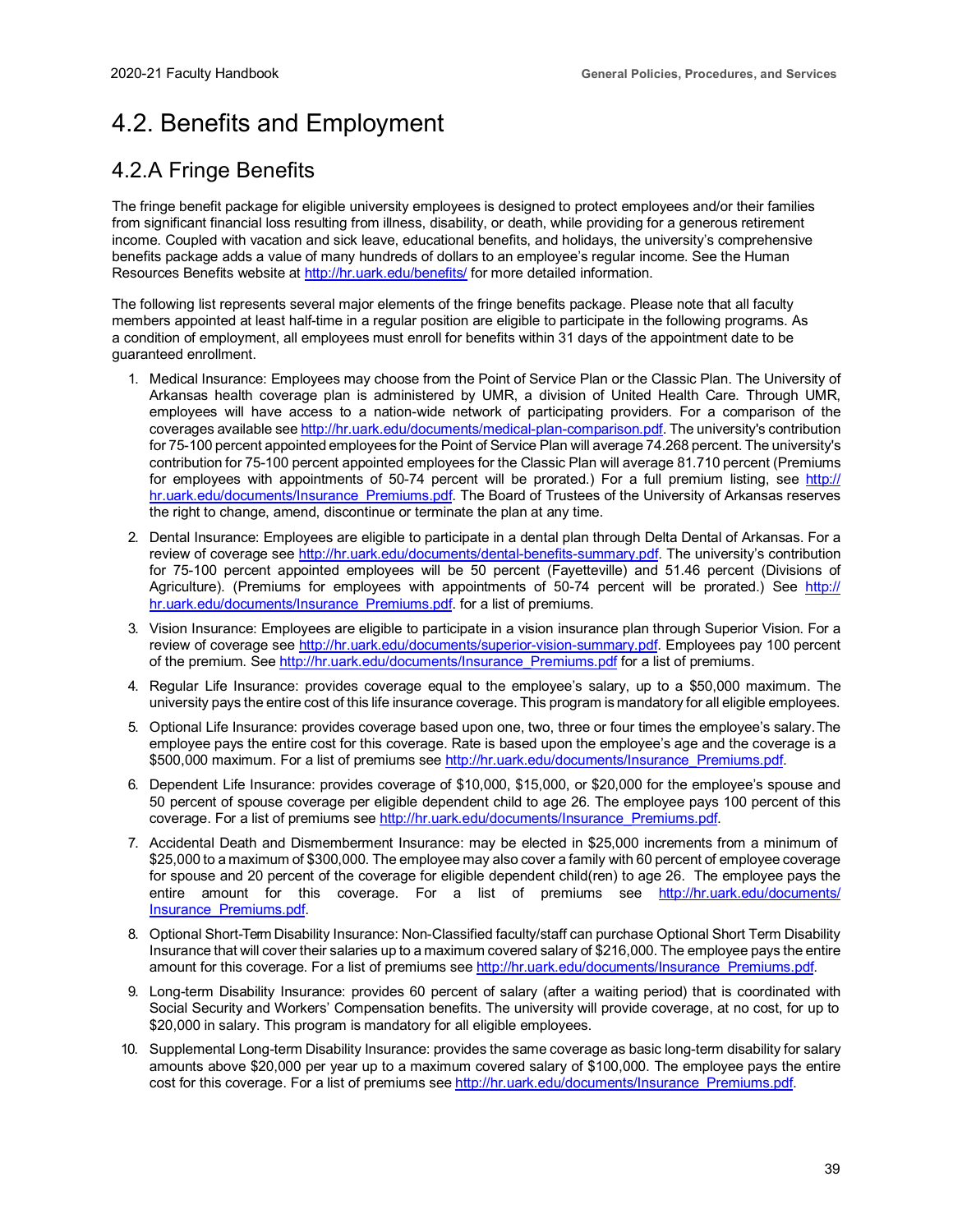- 11. Participation in a Defined Contribution 403B/457B plan retirement plan: is mandatory for all benefits-eligible faculty/staff. The UA providers are TIAA and Fidelity. Effective July 1, 2016, all benefits-eligible employees of the University of Arkansas were required to contribute 1% of their eligible salaries to retirement, with the required employee contribution increasing by 1% each July 1 until the maximum employee required contribution of 5% is reached July 1, 2020. The University will contribute a sum equal to 5 percent of the employee's salary into TIAA and/or Fidelity for retirement benefits when the employees' combined required and voluntary contribution do not exceed 5 percent and will match employee contributions over 5% up to a maximum employer contribution of 10%. Employee required contributions are tax deferred. Employees may elect to contribute their voluntary contributions on either a tax-deferred or Roth after tax basis. Employees may also contribute an amount greater than 10 percent up to maximums allowable by IRS regulations. Employees hired July 1, 2016, and after will be vested in the retirement accounts after 24 consecutive months of employment in a benefits-eligible position. The 457B plan allows employees to tax defer additional contributions after they have reached theirtax- deferred limits under the 403B plan. PLEASE NOTE: The combined total of matching employer contributionsfor Defined Contribution plans cannot exceed 10 percent of the employee's salary, including the 5 percent mandatory employer contribution. See Human Resources website at <http://hr.uark.edu/benefits/retirement/index.php> for the most current retirement information.
- 12. Voluntary Products: See the Benefits Overview page of Human Resources website at <http://hr.uark.edu/benefits/> for links to the Voluntary Products sections. The university offers as Voluntary Products Group Rated Auto/Home Insurance (administered by Liberty Mutual), Critical Illness Insurance (administered by MetLife), Identity Theft Protection (administered by ID Watchdog) and Legal Protection (administered by LegalShield).
- 13. The Cafeteria Plan (per IRS Code, section 125): allows employees to "tax shelter" major medical, dental, and vision insurance premiums from federal, state, and Social Security taxes. This requires employees to sign-up and a "drop" period is allowed once a year. In addition, the university also offers a "flexible spending account" program for unreimbursed medical and dependent care expenses.
- 14. Employee Assistance Program (EAP): The EAP provides confidential counseling, information, and management consultation for employees who experience some form of personal distress. See consultation for employees who experience some form of personal distress. See <https://hr.uark.edu/benefits/other/employee-assistance-program.php> for additional information.
- 15. Dual Career Network: The Dual Career Network is designed to inform the relocating partners of UA employees of employment resources and opportunities in Northwest Arkansas. This resource is free to partners of employees recently relocated or candidates being actively recruited by the University of Arkansas. For additional information see [https://hr.uark.edu/working/apply/dual-career.php.](https://hr.uark.edu/working/apply/dual-career.php)

#### <span id="page-44-0"></span>4.2.B Athletic Event Tickets

Full-time faculty members are eligible to purchase, depending upon availability, two sets of non-premium season tickets for home games for men's basketball games at half price and baseball games at a discount. Half-time employees may purchase one set of tickets. Retired and emeritus faculty members are eligible for the same discount rates. Full time faculty/staff members may purchase football season tickets at full price and sit in premium sections without being required to pay the seat values. However, these seats are awarded based on availability (limit of 2). The Razorback ticket office (575-5151) will provide details. The difference between the discounted price of the tickets and their full price may be taxable to the employee.

#### <span id="page-44-1"></span>4.2.C Tuition Waiver for Employees

(Board Policy 440.1, revised November 11, 2016)

I. Eligibility

All full-time active employees, not on leave without pay other than workers compensation, military or family medical leave, employed as of the final day of regular registration in any particular session or semester, their spouses, and their dependent children (as defined by the Internal Revenue Service) are eligible. Surviving spouses, who have not remarried, and dependent children of deceased employees who died while in the full-time employment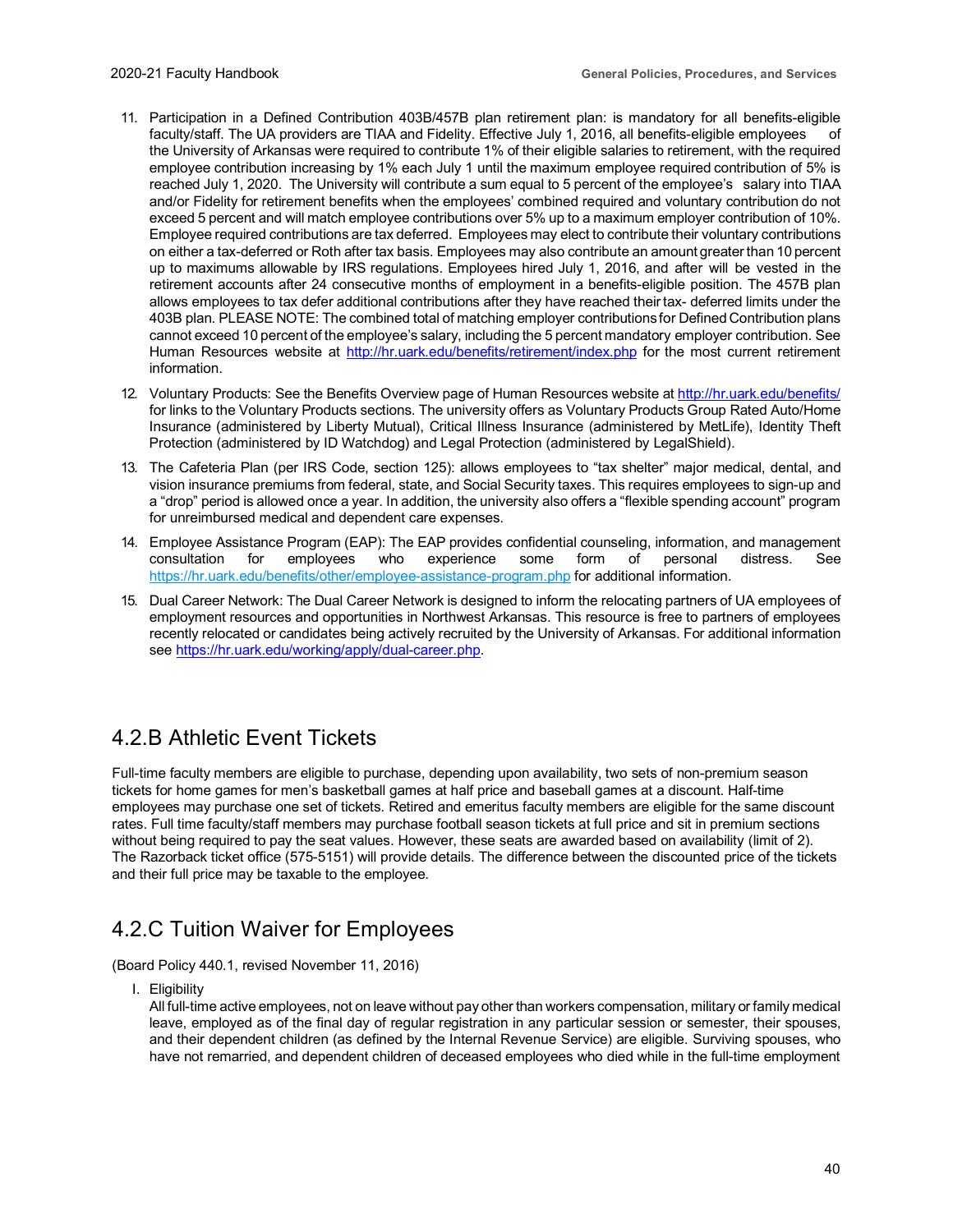of the University of Arkansas are also eligible. All enrollees must meet normal admissions requirements, and audits should be on a space available basis only. For employees hired after May 1, 2017, eligibility as described above shall begin with the final day of regular registration following continuous employment in a full-time position with the University for one complete fall or spring semester.

II. Transferability

The tuition waiver benefit is available to any employee, employee's spouse, or employee's dependent children at any on-campus unit of the University of Arkansas regardless of the site of employment. Individual units may also allow tuition waivers in specified off-campus classes when enrollment in the class in which enrollment is sought already has sufficient student enrollment by full-fee paying students to meet the minimum enrollment (as established by the offering unit) to recover the costs of offering the class. Waiver benefits are applicable to web based or distance education courses offered through any campus unit of the University of Arkansas or through eVersity. Waiver benefits are applicable to tuition only. All applicable fees are to be paid in full for any enrollment. The waiver benefit is applicable to credit classes only.

- III. Extent of Waiver
	- A. Employees may take up to 132 undergraduate semester credit hours at any UA academic institution at 50% of the cost of tuition. A Chancellor or chief executive officer may offer a greater employee discount or offer an employee waiver for graduate degree programs or offer waivers for additional hours for employees enrolled in programs at the employee's campus. A Chancellor or chief executive officer may also choose to reimburse a percentage of tuition for employees taking undergraduate or graduate courses at another UA academic institution. If a campus elects to offer reimbursements or additional waivers, the campus or unit must first adopt a policy that has been approved by the Office of General Counsel.
	- B. Employees of the University of Arkansas System office, the Cooperative Extension Service, the Agricultural Experiment Stations, the UAMS Area Health Education Centers, and other divisions and units that do not offer undergraduate degree programs shall designate one campus as the "employee's campus" for purposes of this policy. The designated campus shall remain the same for the term of employment unless the site of employment changes. These employees should receive the same employee and/or dependent tuition waiver available for undergraduate education on the designated "employee's campus" that is available for employees of the designated campus. These employees may only receive a waiver or reimbursement for graduate education tuition if their employing unit adopts a policy to offer this benefit through reimbursement to either the employee or the campus where the employee is enrolled.
	- C. Spouses and dependent children may take up to 132 undergraduate semester credit hours and receive a 50% tuition discount at the employee's campus or 40% tuition discount at any other campus within theUniversity of Arkansas. A student may not receive discounts as both an employee and as a spouse or dependent child of an employee. A Chancellor or chief executive officer may offer a greater tuition discount for the spouse/ dependents of employees on their home campus. If a campus or unit elects to offer a greater discount, the campus or unit must first adopt a policy that has been approved by the Office of General Counsel.
- IV. Administration

Campuses and units may adopt campus policies and procedures for issues involved with administering the tuition waiver such as creating approval processes for increasing the employee waiver or providing reimbursements for tuition charged at another UA institution, and allocating leave time for coursework in accordance with UASP 445.1. Any policy must first be submitted to the Office of General Counsel for review and approval.

V. Effective Date

This policy shall be effective May 1, 2017. November 11, 2016 (Revised) June 3, 2005 (Revised) June 6, 2003 (Revised) June 7, 2002 (Revised) November 8, 1996 (Revised) November 12, 1993 (Revised) June 25, 1987 (Revised) January 16, 1986

#### <span id="page-45-0"></span>4.2.D Resident Status of University Employees

(University wide Administrative Memorandum 245.3, revised September 1, 1981)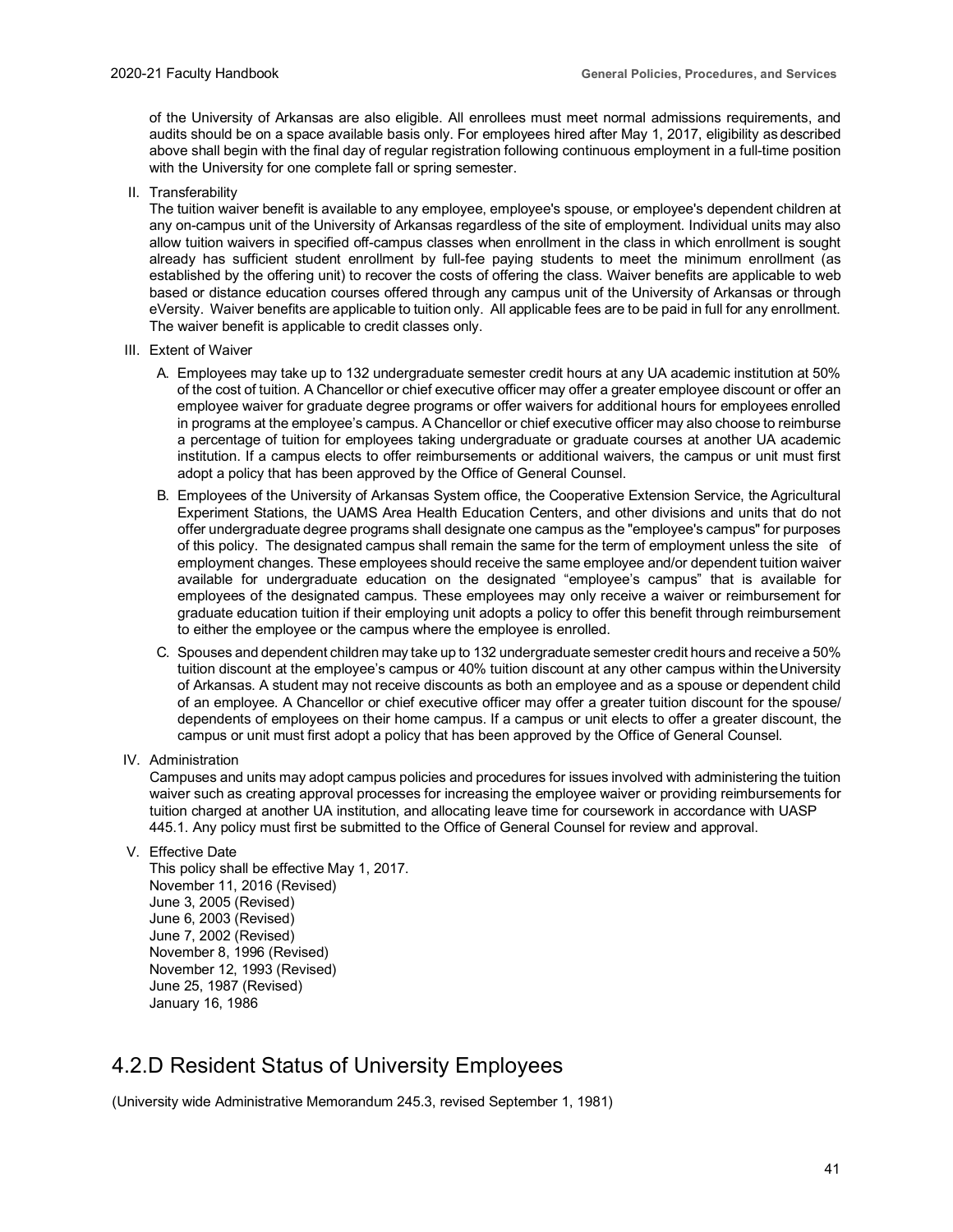University employees whose appointments for pay purposes are for half-time or greater shall be considered as residents for fee purposes. Similarly, such employee's spouse, children under the age of eighteen, and children who are dependent upon the employee for support (as defined by the Internal Revenue Service) and are full-time students at the University of Arkansas shall also be considered as residents for fee purposes. Part-time employees who desire to take course work, or whose immediate family members (as defined above) desire to take course work, must obtain a form from the office of the chief fiscal officer on the campus, certifying their appointment and present it to the Registrar, who will be instructed not to charge non-resident tuition. Only those persons whose appointment forms are on file in the office of the chief fiscal officer on the campus shall be certified. This policy clarifies and provides implementation procedures for Board of Trustees Policy 520.6. Graduate students and graduate assistants are considered students as distinguished from employees for the purpose of this memorandum.

#### <span id="page-46-0"></span>4.2.E Bookstore Discount

University faculty and staff receive a 10% discount on items and most purchases at the University Bookstore\*.

\*Discounts – food, magazines, and technology products are excluded.

### <span id="page-46-1"></span>4.2.F Direct Deposit of Pay

(Fayetteville Policies and Procedures 323.0)

It is the practice of the Fayetteville campus of the University of Arkansas to deposit employee pay directly to a financial institution that receives electronic transfers. Employees may use a checking account, savings account, or the pay card offered by the university. Net pay can be deposited in up to six separate accounts. The accounts can be at the same financial institution or as many as six different ones.

Employees should complete an electronic payment authorization form located on the [Human Resources](http://hr.uark.edu/working/pay/index.php) website, choosing the type of account(s) they wish to use, and specifying the financial institution(s) and the account(s) to which they want their pay deposited.

If no electronic payment authorization is received for payroll, checks will be mailed by U.S. Mail to the employee's permanent address of record in Wokday. The paper check will be mailed no sooner than pay day.

No checks will be sent to departments for distribution to employees.

#### <span id="page-46-2"></span>4.2.G UARK Federal Credit Union

The Credit Union serves the faculty, staff, students and alumni of the

University of Arkansas, Fayetteville, UAMS and UALR campuses. Membership is easy! A small deposit of only \$5 establishes your Share (Savings) Account and Credit Union membership. Membership enables you to enjoy personalized service, free checking, Internet banking, low credit card and loan rates, loan specials, and much more! UARK has two full-service branches in Fayetteville as well as three ATM machines on or near campus. For more information about services or operating hours, call 521-1199.

#### <span id="page-46-3"></span>4.2.H Garnishment and Salary Liens

Wages and other amounts due an employee from the university are legally subject to seizure by a court order of garnishment or by a governmental lien. The university is required to comply with an order of garnishment only when one is issued after a legal judgment has been entered against the employee-debtor. The university must also honor governmental liens such as those arising from claims for unpaid taxes and from bankruptcy claims. The university has a concern when a garnishment or salary lien is issued against its employee and served on the university. Upon receipt of two orders of garnishment, two salary liens, or a combination of one of each type of seizure against the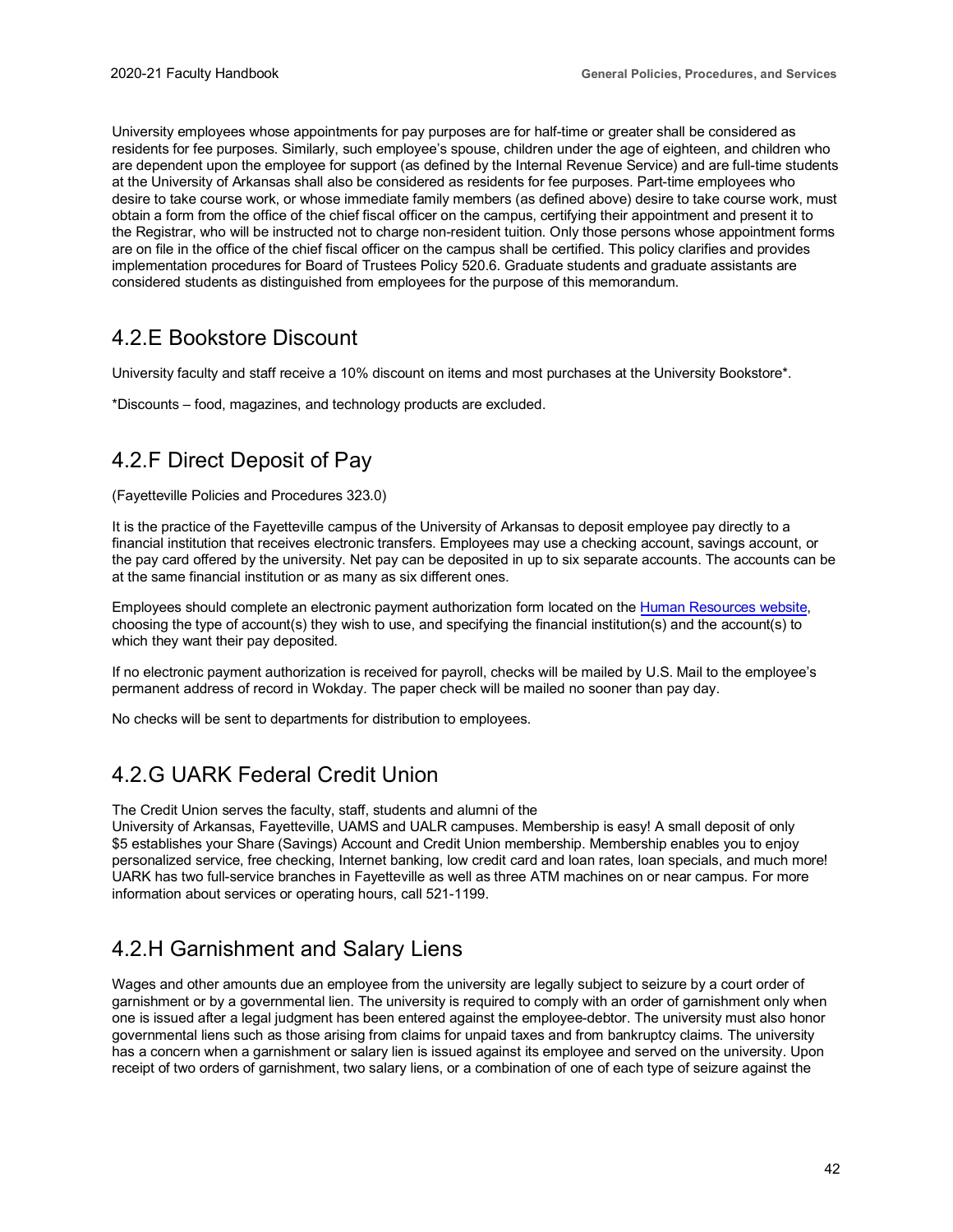salary of a university employee during any period of twelve months dating from the receipt of the first such order, grounds shall be deemed to exist for termination of employment of such employee according to regular university procedures. (See University wide Administrative Memorandum 440.9 for details.)

### <span id="page-47-0"></span>4.2.I Authorization to Offset Amounts due University by an Employee against Amounts Owed by the University to that Employee

(Board Policy 405.2, revised January 20, 1995)

The University shall have the right to set off against amounts due and payable to an employee, including a studentemployee, by the University those liquidated amounts due and payable by the employee to the University for any reason, with the University then paying the net amount remaining to the employee in full satisfaction of their wages or other amount due as follows:

- 1. If the amounts owed by the employee to the University were the result of moneys advanced to the employee or misappropriation by the employee of moneys or personal property belonging to the University, the University may set off amounts owed to the University against all wages or other moneys owed to the employee.
- 2. In all other cases of setoffs against an employee's wages, the University may only set off amounts owed the University against those wages which are above the statutory minimum hourly wage.
- 3. If the amounts owed to student-employees constitute payments for work-study or are student loans under a program guaranteed or established by the U.S. Government, any set off shall be subject to law and regulation governing those programs.
- 4. The university shall set off amounts owed to the University against all sums owed to an employee other than wages, or student work-study or loan payments.

Subject to the above limitation, each Chancellor, through the business officers of that campus, may develop with an affected employee a repayment plan for successive offsets so that the entire amount owed to the University is not offset on a single occasion; provided, however, that no such plan shall develop in the instance of any final settlement of accounts, such as where a final check for wages for a terminating employee may be involved.

This Board Policy shall be reflected in faculty, staff and student handbooks.

#### <span id="page-47-1"></span>4.2.J Moving Expenses

(Fayetteville Policies and Procedures 411.1)

State-supported colleges and universities may utilize maintenance and operations funds for the payment of moving expenses of employees, including new hires, if such funds are available and consistent with university policy.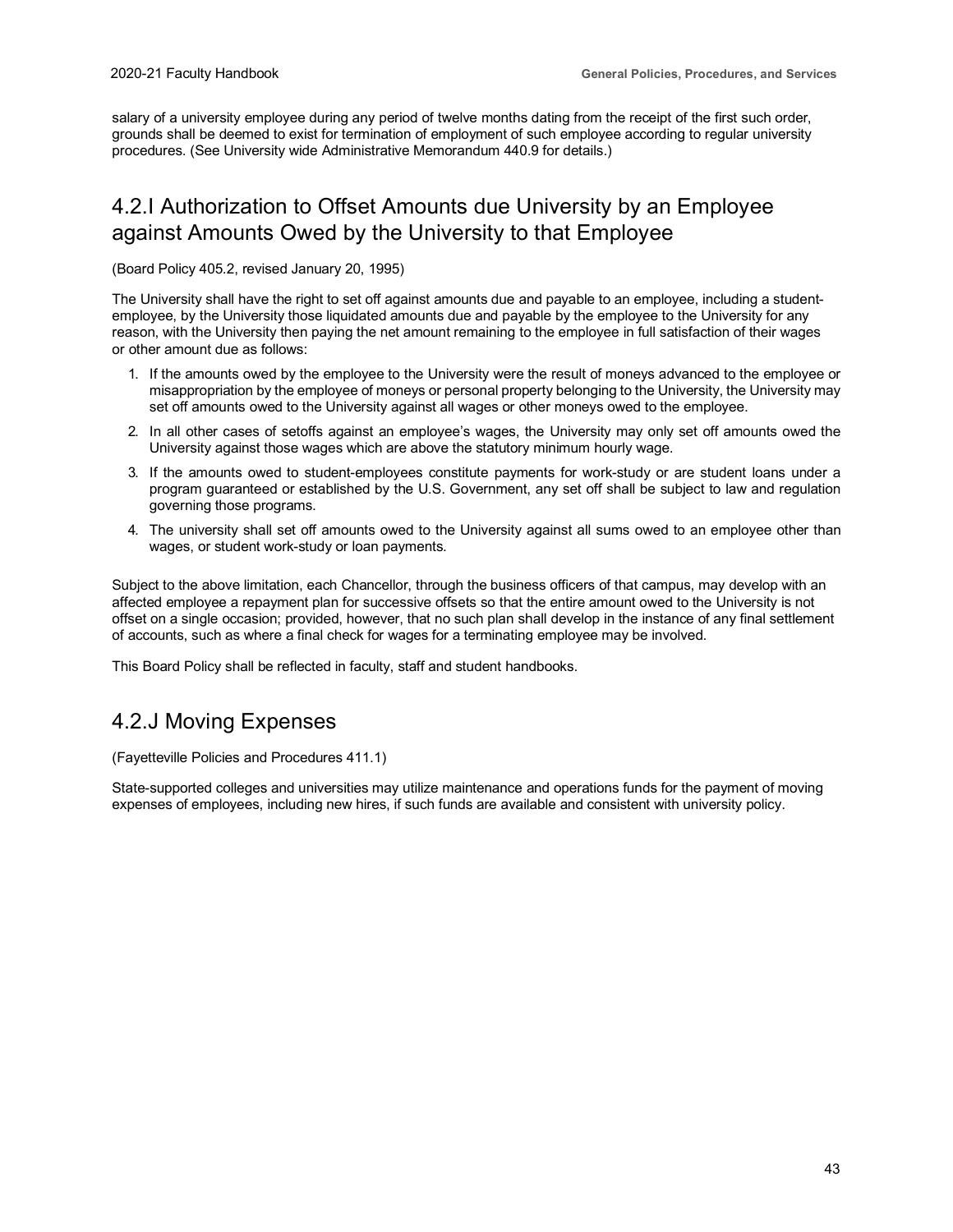### <span id="page-48-0"></span>4.3. Business Affairs Regulations

#### <span id="page-48-1"></span>4.3.A Purchasing

All purchases paid by funds under university control are to be made through the Purchasing Office via an approved procurement method such as electronic requisition, Pcard, or other Ecommerce solution. Only purchases authorized by this authority are legal obligations of the university; all others are personal liabilities. For more information see <http://procurement.uark.edu/>

### <span id="page-48-2"></span>4.3.B Contract Signature Authority

Authority to bind the University of Arkansas to other than purchase order obligations rests with the President or their designee. All contracts are to be forwarded to the Business Office for review and approval. Contracting authority is specifically identified in a signature authorization delegation document that may be viewed at [http://vcfa.uark.edu/](http://vcfa.uark.edu/policies/fayetteville/vcfa/2200-chart.pdf) [policies/fayetteville/vcfa/2200-chart.pdf](http://vcfa.uark.edu/policies/fayetteville/vcfa/2200-chart.pdf)

### <span id="page-48-3"></span>4.3.C Conflict of Interest

State law and University of Arkansas Board of Trustees Policy 330.1 provides that the university shall not, without approval of the Chancellor, enter into a contract with a current or former state employee or any entity in which any current or former state employee holds an ownership interest of ten percent or greater. For more information see the following links [http://vcfa.uark.edu/policies/fayetteville/vprs/4040.php,](http://vcfa.uark.edu/policies/fayetteville/vprs/4040.php)

https://www.uasys.edu/board-policy/330-1/, and subchapter seven of the state procurement law at [http://](http://www.arkansas.gov/dfa/procurement/documents/laws_rules0907.pdf) [www.arkansas.gov/dfa/procurement/documents/laws\\_rules0907.pdf.](http://www.arkansas.gov/dfa/procurement/documents/laws_rules0907.pdf)

Transactions \$25,000 and over require additional conflict of interest disclosure as directed by Governor's Executive Order 98-04. Consult Business Affairs for further information.

### <span id="page-48-4"></span>4.3.D Sale or Disposal of University Property

Sale of any item of property, equipment or land must be handled by the Business Office of Business Affairs. No state property may be sold, traded, cannibalized, or otherwise disposed of without proper authorization. For more information see [http://surplus.uark.edu/.](http://surplus.uark.edu/)

### <span id="page-48-5"></span>4.3.E Sale of Books

Under university policy, faculty are not permitted to sell books or other instructional materials, including class packets to students. When students are required to purchase books or other instructional materials in any academic program, the teacher in charge should arrange for sale of the required articles through the University Bookstore, or in the case of specially printed materials PMC Solutions.

### <span id="page-48-6"></span>4.3.F Textbook Adoption Policy

In 2007 the Arkansas 86th General Assembly enacted legislation that established new regulations relating to the adoption and sale of textbooks and course materials. Full text of Academic Policy Series 1406.30 is located at[: http://](https://provost.uark.edu/policies/140630.php) [provost.uark.edu/policies/140630.php](https://provost.uark.edu/policies/140630.php)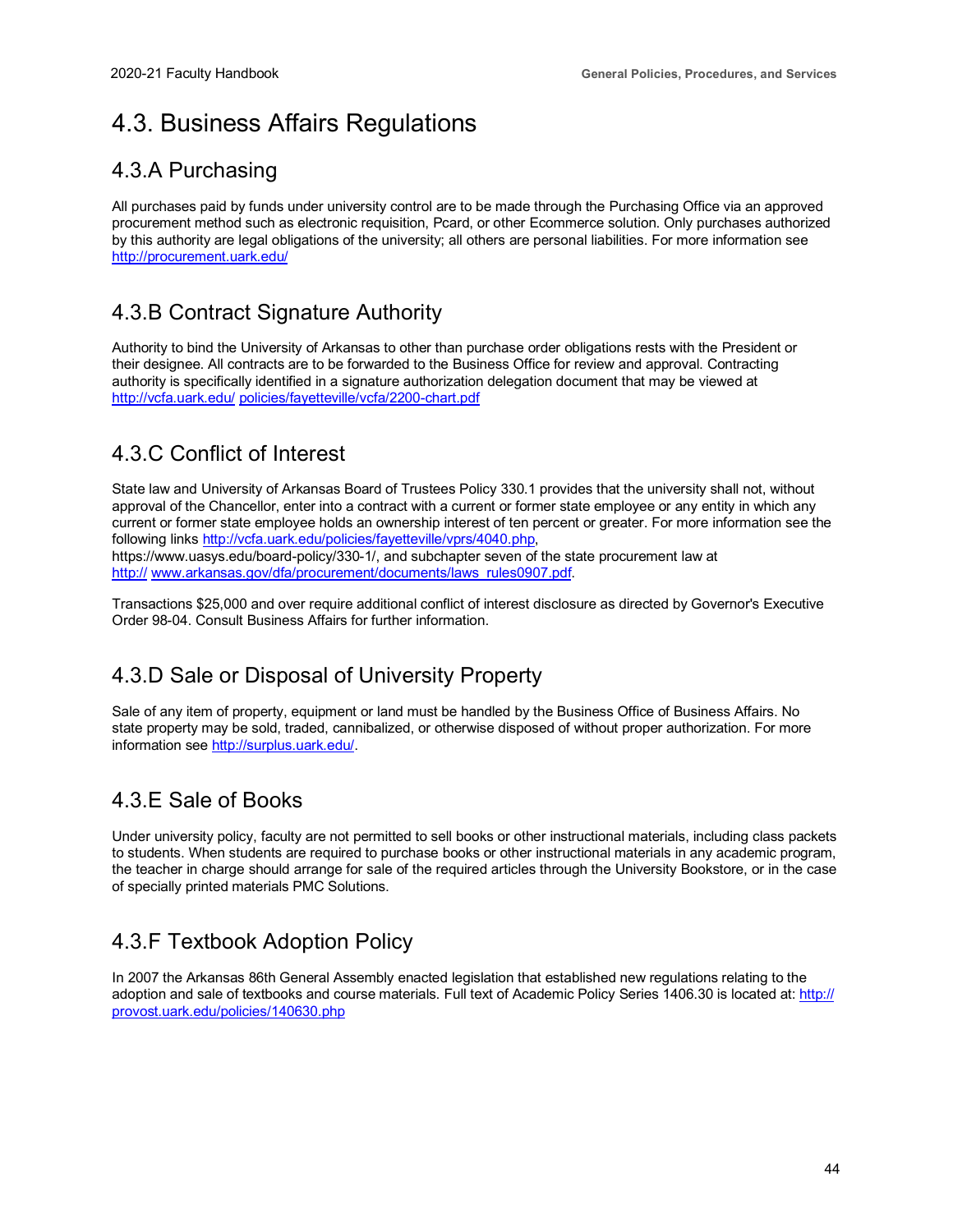#### <span id="page-49-0"></span>4.3.G Travel

#### Travel Authorization

Prior to traveling, the faculty member or department representative creates a Spend Authorization (SA) in Workday. After traveling an **Expense Report** (ER) is created in Workday. Travelers with T-cards must follow the process flow dictated by the Travel Office.

#### Travel Advances

Employees who travel on university business and at university expense may apply for a travel advance. Travel advances must be requested by the department supporting the travel when the SA is submitted. If the advance was not requested on the SA, an update to the SA may be processed to also request the travel advance. Travel advances are generally limited to 50 percent of the allowable expenses, excluding airfare and registration which may be purchased with a U of A Purchase Order or a University Administrative or Traveler Travel Card. Travel advances for lodging should be limited to those employees who do not have access to the Traveler T-card, or if the hotel will not accept an ADMN TCard for payment.

Travel advances will be made available 7 days prior to the day of departure (as indicated on the TA) for regular travel, 14 days prior for foreign travel, and 21 days prior for group travel to foreign destinations. Travel advances will be made by ACH (direct deposit) or mailed to the address on the TA if time permits; otherwise, the advance must be picked up by the traveler at the Treasurer's Office. Upon issue of the first travel advance to an individual, a one-time promissory note must be signed prior to receiving the advance check (ACH is not available for the first check).

All advances are to be settled within 30 days of return from the trip, consistent with Governor's Policy Directive No. 6. An advance is settled when the Travel Claim is processed with any amounts still owed repaid to the Treasurer's Office. Amounts left unpaid will be collected by payroll deduction from the employee's pay. If an employee has two payroll deduction collections in one calendar year, the employee's advance privileges will be revoked for the next 12 months.

#### Airfare Advance Purchase Requirement

If utilizing an Administrative or Traveler TCard for airline purchases, the use of an Anthony Travel Agent or the Concur Online Booking Agent is required *unless* you have received an exemption from the Travel Office. Airfare should be purchased at least 14 days in advance of the trip. Any reimbursement submitted that does not meet this criterion will require additional justification as to the reason and necessity for the purchase less than 14 days in advance. Employees who purchase airfare or registration themselves (i.e. not with a U of A Purchase Order, Administrative T-Card, or Traveler TCard) will not be reimbursed until after return from the trip.

### T-Card Eligibility

Employees who travel a minimum of three times per year with annual travel expenses exceeding \$2,000 will be eligible for a Traveler T-Card; if the employee and their department elect. The employee will have the option of charging airfare, registration, hotel, car rental, meals, and other travel related expenses to their T-Card. The T-Card is not allowed to be used for local official functions (within their official station).

### T-Card Settlement

Charges incurred against a traveler's T-Card are offset by the filing of the cardholder's Expense Report. The Travel Claim for a trip must be filed within fifteen (15) days of the employee's return. Any amount still owed by the cardholder will be billed to the cardholder by the Treasurer's Office. If charges are not reconciled in a timely manner, a payroll deduction will be processed for repayment.

#### Meal Allowance

The State of Arkansas allows for an employee to be reimbursed for actual meal expenses incurred during travel (including 15% gratuity), but not to exceed the maximum allowance which is set by the Federal per diem limits.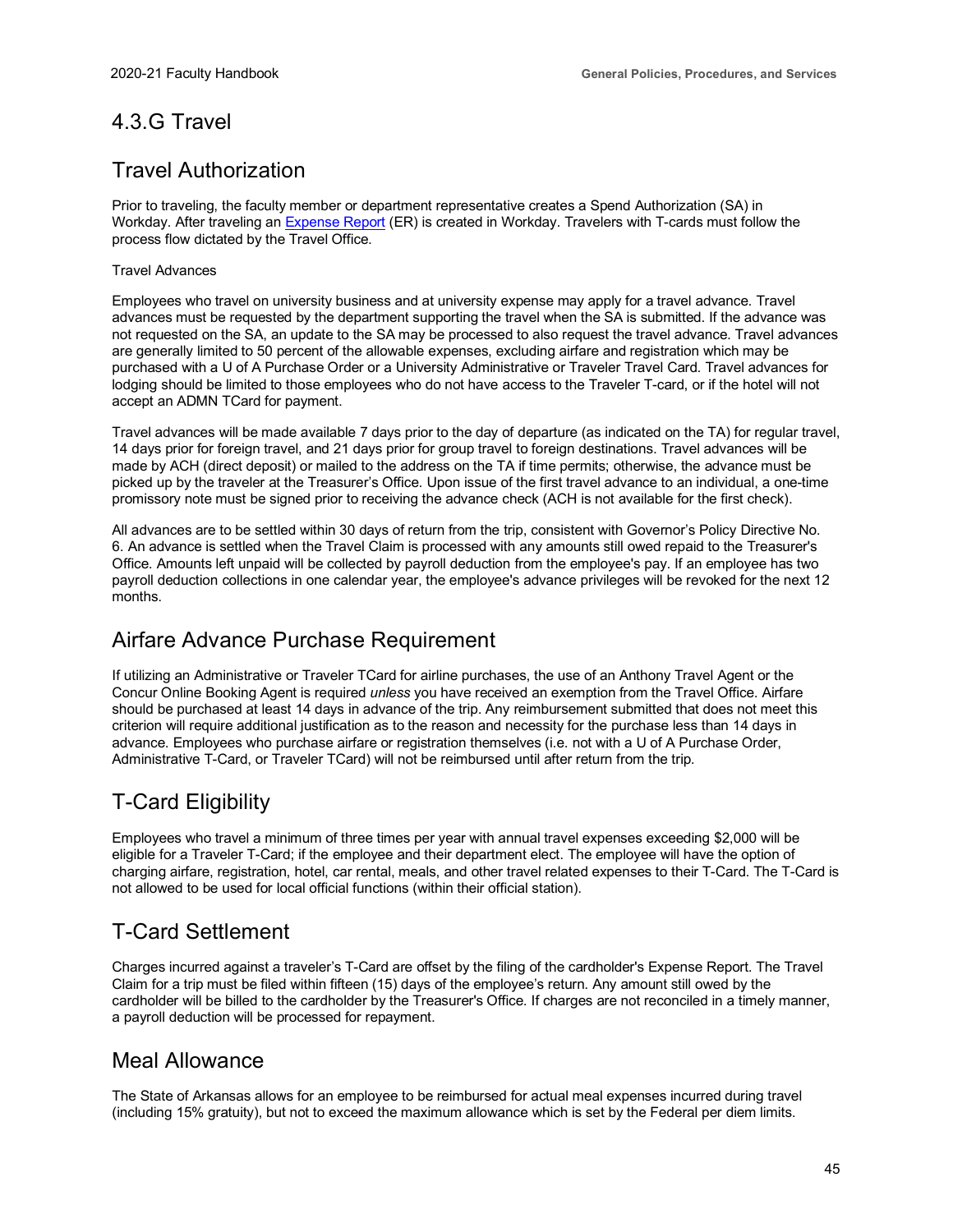#### Transportation Expenses

When a personal vehicle is used for university business, the employee will be reimbursed official mileage currently at the rate of \$0.42 per mile. State regulations require use of the most economical means of travel (airfare, rental car, university vehicle, or personal vehicle). If a rental car is chosen as the means of travel, the State mandated Enterprise/National or Hertz contract must be used. The only exception made is in the event that one of the State contract dealers is unavailable at the destination or the type/size vehicle needed is unavailable from Enterprise/ National or Hertz.

Notes: First class airline tickets are not allowed. Business class airline tickets are allowed only in the event of foreign travel, and with prior approval of the Travel Office. The cost of preferred seating should not be selected by travelers unless no other seating is available and must be justified in writing with the reimbursement request. Reimbursement of bag fees is limited to one bag per trip unless documentation is made regarding the necessity of additional bags.

#### Required Receipts

Travelers are required to retain receipts as follows: detailed airfare itinerary, registration receipt, itemized hotel receipt, itemized car rental receipt, taxi/shuttle receipt exceeding \$25.00 (tips may be reimbursed, BUT the cost of the tip must be part of the meal expenses, with the total cost of meals and incidentals not to exceed the federal per diem rate), parking, gas receipts (if purchased for rental car), and for any miscellaneous items purchased (copies, materials, etc.). A Travel Claim for reimbursement of expenses should be filed within fifteen (15) days of return from the trip.

#### <span id="page-50-0"></span>4.3.H Use of the University of Arkansas Name

The name of the University of Arkansas is used in a great many official business contexts and for a wide range of purposes. It is important to the institution that the use of the name "University of Arkansas" be limited to activities that are in fact activities of the university.

The following broad clarifications are applicable to most uses of the name of the university.

1. Public Appearance

Public appearances by individual faculty, staff, and students almost inevitably involve use of the name of the university. Beyond the normal care which such responsibility imposes, there are certain specific policies which have been established. Students must, in order to be involved in extracurricular activities, meet eligibility requirements of the campus in which they are enrolled. Appearances in intercollegiate athletics are subject to rules of the NCAA. When university representatives appear on commercially sponsored radio and television programs, they should be identified as guests. Appearances on unsponsored radio and television programs are considered simply as public appearances and impose only normal obligations on the participant for responsibility and good taste.

2. Sponsorship of Activities

When the name of the university is used in connection with seminars, institutes, conferences, workshops, short courses, and other such activities, the university shall in fact be a sponsor, cooperating through an extension or departmental unit.

3. Public Statements

The chancellor of the university, through authority delegated to the office of university relations, is responsible for official statements affecting the university. News releases affecting the university system should be submitted to the office of the president, through the campus office of university relations.

Please see [UA System Board Policy 100.7, "Use of University Name and Trademarks,"](https://www.uasys.edu/wp-content/uploads/sites/16/2017/04/0100_7-Use-of-Univ.-Name-and-Trademarks.pdf) for more information.

#### <span id="page-50-1"></span>4.3.I Use of the Official University Logo and Other Trademarks

Information on applications of the official University of Arkansas graphic identity is covered by Fayetteville Policies and Procedures 208.0 [http://vcfa.uark.edu/policies/fayetteville/urel/2080.php,](http://vcfa.uark.edu/policies/fayetteville/urel/2080.php) which states the following: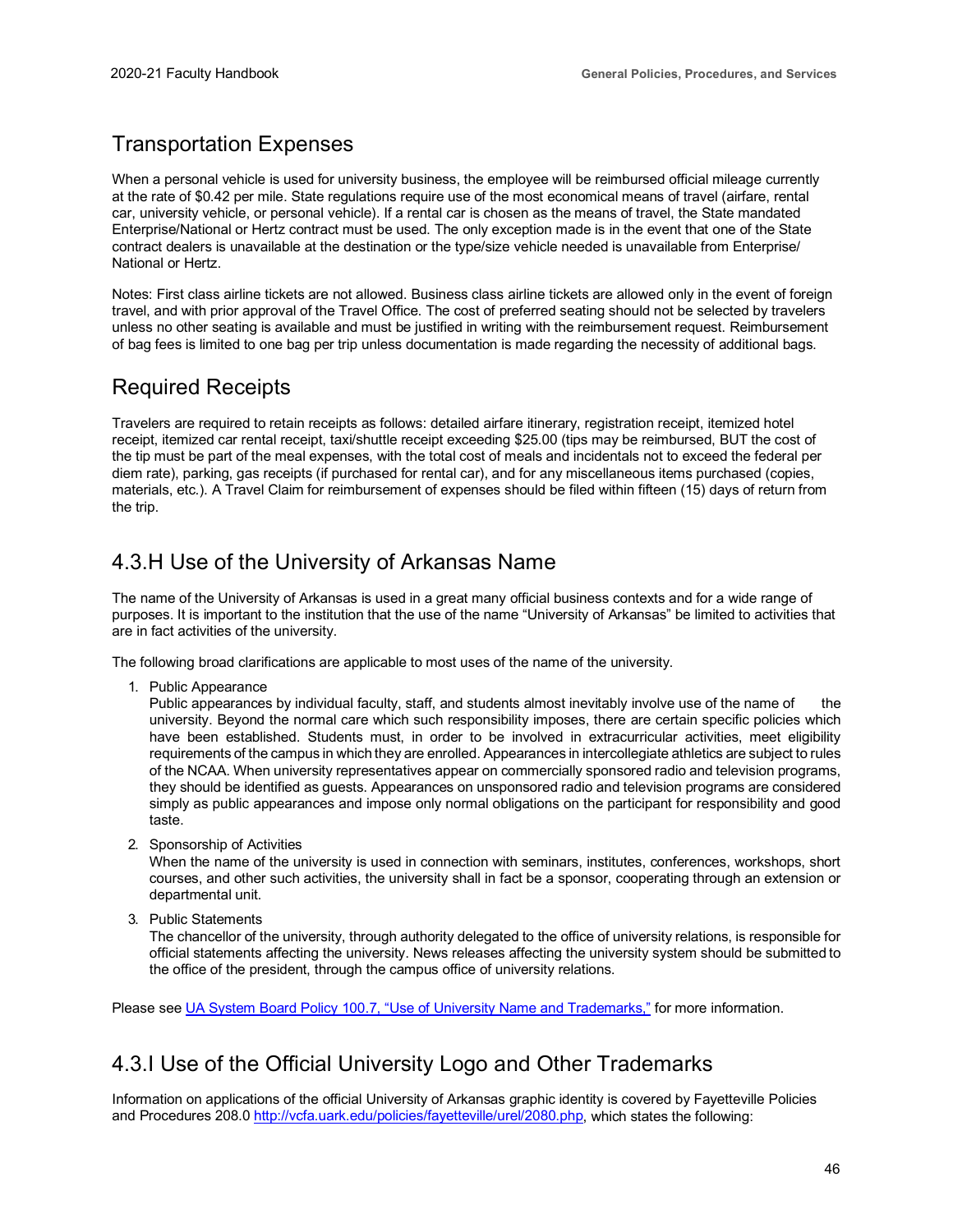*A graphic identity, or logo, allows the university community to achieve clarity and effectiveness in communications and develop a greater awareness of the university as a whole. It distinguishes publications, official Web sites, advertising materials, correspondence and other communications from other institutions and universities.*

*It is vital that the university strictly protect the application of its brand identity internally and externally. To this*  end, the office of university relations maintains a graphic identity manual as a general guideline for use of the *official logo and wordmark of the University of Arkansas. All applications of the university's graphic identity must meet the guidelines of this manual. Interpretation of questions about the manual or applications not covered by the manual are at the discretion of the office of university relations.*

*The graphic identity manual is available at [http://logo.uark.edu](http://logo.uark.edu/) online.*

The trademark licensing program at the University of Arkansas regulates, promotes, and protects the use of the university's name and identifying trademarks when used on products, promotions, advertising and other forms of internal and external communications. These marks include the official university logo (the tower and shield) and spirit logo (the running Razorback) and other identifying marks or logos, and identifying names like "Razorbacks," Hogs," and "University of Arkansas."

Approval of marks and logos for merchandise or retail sale must be obtained from the office of trademark licensing. Products purchased by the university for resale, such as athletic concessions, bookstore, or departmental fundraising merchandise must be purchased from licensed sources with royalties paid.

More information is available at [http://styleguides.uark.edu/](https://styleguides.uark.edu/graphic-identity/trademark-licensing/index.php) or at 479-575-4412.

Any individual or office producing printed materials bearing the official University of Arkansas logo must obtain permission to print from the office of university relations, in accordance with Fayetteville Policies and Procedures 213.2 [http://vcfa.uark.edu/policies/fayetteville/urel/2132.php.](http://vcfa.uark.edu/policies/fayetteville/urel/2132.php) Direct all questions to university relations, Davis Hall, 1030 W. Maple Street, 479-575-5555 or [urelinfo@uark.edu.](mailto:urelinfo@uark.edu)

#### <span id="page-51-0"></span>4.3.J University Publications and Stationery Guidelines

While the University of Arkansas traditionally has allowed freedom for departments and programs to generate their own publications and communications, there are guidelines that must be followed. The graphic identity manual is available at [https://brand.uark.edu](https://brand.uark.edu/) online.

Coordination with university relations is required before proceeding with the following:

- 1. Publications that use an official university logo which are intended for audiences that communicate a general message about the university, including any material to be distributed to news media.
- 2. Web pages that represent the university in any official capacity. More information is available at [http://](http://logo.uark.edu/) [logo.uark.edu,](http://logo.uark.edu/) as well as Fayetteville Policies and Procedures 225.0 [http://vcfa.uark.edu/policies/fayetteville/](http://vcfa.uark.edu/policies/fayetteville/urel/2250.php) [urel/2250.php.](http://vcfa.uark.edu/policies/fayetteville/urel/2250.php)
- 3. Academic publications that promote specific courses and programs.
- 4. Admissions or related publications intended for prospective students.
- 5. Any deviations from guidelines published in the graphic identity guidelines.

Se[e https://brand.uark.edu/](https://brand.uark.edu/) for information on use of the university logo and seal, the printing of university stationery, and related matters. Official university stationery and business cards must be purchased through PMCS-Print. Direct all questions to university relations, Davis Hall, 1030 W. Maple Street, 479-575-5555 or [urelinfo@uark.edu.](mailto:urelinfo@uark.edu)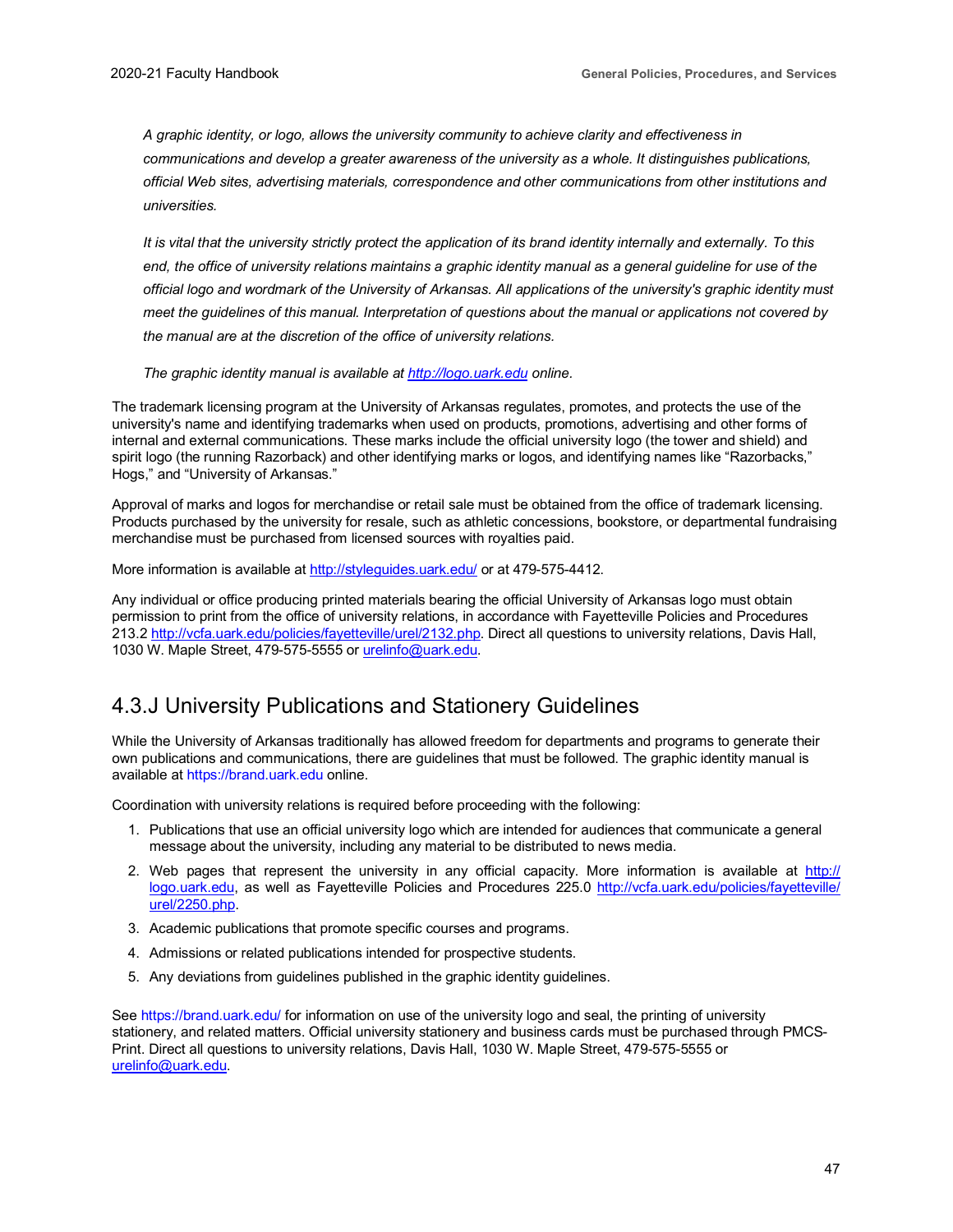### <span id="page-52-0"></span>4.4. Facilities

### <span id="page-52-1"></span>4.4.A Use of University Facilities

(Board Policy 705.1, revised December 4, 2003)

University facilities exist for the primary purpose of serving a planned and scheduled program of educational activity. At times when not required in the regularly planned educational program, university facilities may be made available for extracurricular use to colleges, departments, and other organizational units of the university; to organizations composed exclusively of faculty and staff; to organizations which exist solely for the benefit of the university; and to recognized student organizations with the approval of the faculty adviser. University facilities, under the law, cannot be made available to other organizations for their own purposes. However, when a facility is in use neither for a regularly scheduled educational activity nor for an extracurricular use by one of the university organizations listed above, the President or Chancellor is authorized to approve the use of the facility when such use serves the educational objectives of the university. It is an objective of the university to provide opportunities for university and broader communities to see and hear major leaders from throughout the state, nation, and world. Speeches and debates by or on behalf of candidates for major state or national offices may be scheduled in university facilities under arrangements which allow reasonable opportunities for opposing candidates or points of view. It must be made clear that the university neither supports nor opposes the views stated by and/or the candidacy of such individuals. See Universitywide Administrative Memorandum 715.1 for statement of principles, policies, and procedures.

Many facilities are available throughout the campus, including conference rooms, auditoriums, and meeting rooms of various kinds. Facilities are typically scheduled through the office of the dean or director responsible for the facility or building. Depending upon use, fees may be charged for some activities. See Fayetteville Policies and Procedures, 708.0 May 4, 2006 at <http://vcfa.uark.edu/policies/fayetteville/fama/7080.php>

### <span id="page-52-2"></span>4.4.B Building Executives - Major Duties and Responsibilities

#### (Fayetteville Policies and Procedures 702.1)

The building executive for each campus facility is the main contact person for that facility. Individuals in the building will contact the building executive relative to problems and concerns, and the building executive will coordinate with Facilities Management, or other University department, to address issues. The building executive will also serve as a key contact for Facilities Management in providing feedback on the condition of academic and administrative space, helping to determine building priorities and identify problems. See the complete policy at the website for a summary of some of the major duties and responsibilities of a building executive: [https://vcfa.uark.edu/fayetteville-policies](https://vcfa.uark.edu/fayetteville-policies-procedures/vcfa/7021.php)[procedures/vcfa/7021.php.](https://vcfa.uark.edu/fayetteville-policies-procedures/vcfa/7021.php)

### <span id="page-52-3"></span>4.4.C Use of Building Exteriors and Roofs

Roofs of buildings are not intended for general uses. Access for members of the faculty and their students in connection with a regularly scheduled curriculum course which may require such access is limited to the areas on which decks have been constructed. No roof top research or classroom uses are permitted, nor shall machinery, equipment, antennae, green-houses, or other property be installed on any roofs or roof edges without express written permission from the Director, Facility Operations FAMA. Such requests should be routed through the Facilities Management Service Desk, extension 5050. Rappelling and climbing are specifically prohibited. (See Universitywide Administrative Memorandum 720.1 for details.)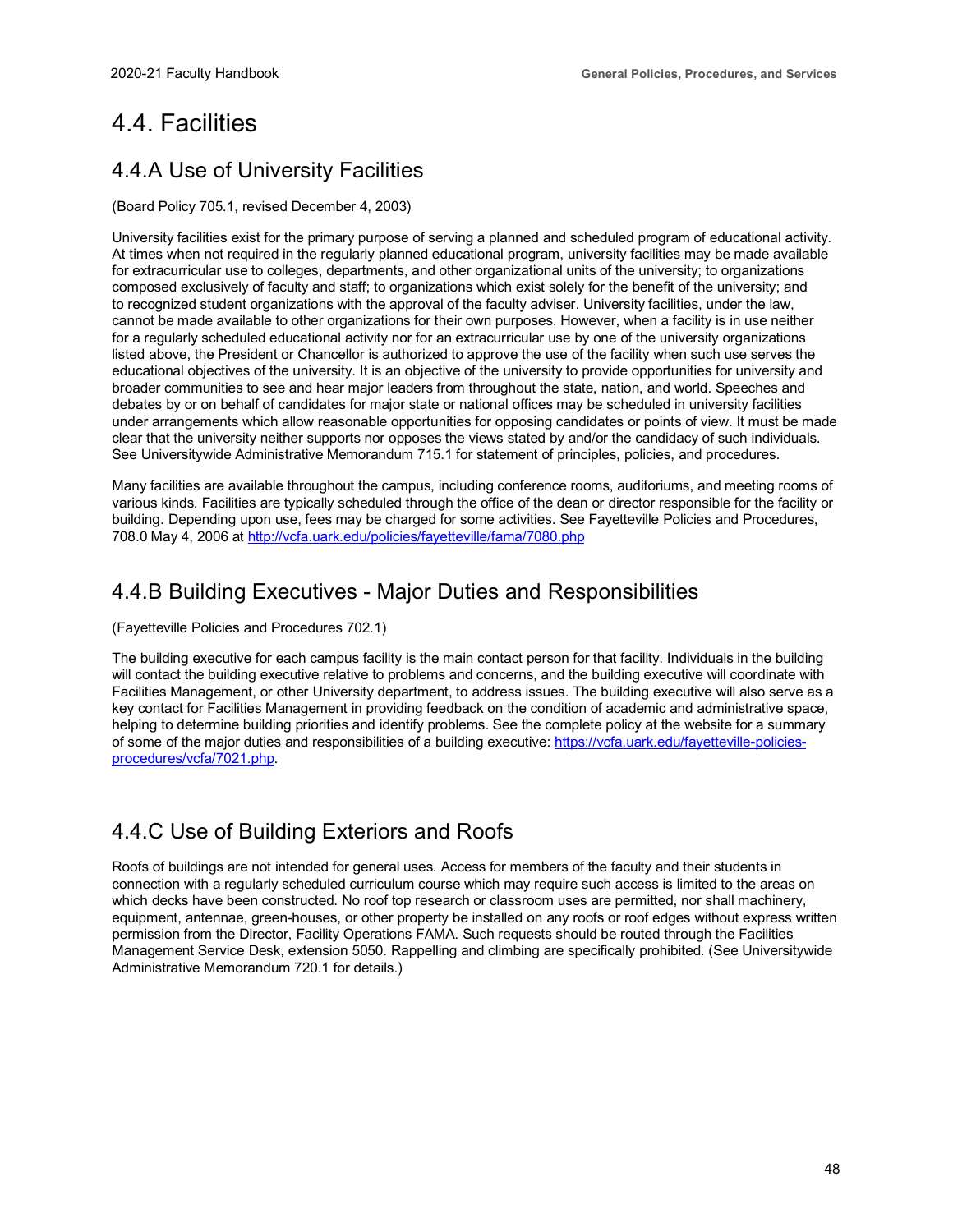### <span id="page-53-0"></span>4.4.D Keys: Authorization, Issue, Return, and Replacement

Keys for university buildings and rooms, except student housing and food service, are issued by the Key Office located within Facilities Management, with customer access through the Service Center entrance and parking located on Mitchell Street.

- **Key Authorization**  In order for an individual to be issued keys, the person must present to the Key Office staff a completed Key Authorization card manually signed by the appropriate official authorized to approve the issuance of keys for that particular area and a University of Arkansas identification card. The Key Office maintains a signature file of deans, directors, and department heads who control authorization of access to buildings or parts of buildings. More than one authorization signature may be required for some areas.
	- Authorization signatures must be manual; a stamped signature will not be accepted.
	- When the authorizing individual is temporarily unavailable, a letter on office letterhead designating temporary authority to another person will be accepted in the Key Office. The letter must contain beginning and ending dates, the signature of the person temporarily authorized to sign for keys, and the signature of the authorizing individual.
	- If there are changes in personnel who have signature authorization for specific areas or changes in the areas, the Key Office should be notified immediately and furnished with new authorization signatures and buildings or areas. Forms to indicate changes are available in the Key Office.
- **Key Issuance**  The individual to be issued the key must present to the Key Office staff a completed Key Authorization Card manually signed by the appropriate official authorized to approve the issuance of keys for that particular area and a University of Arkansas identification card. The individual receiving the key(s) must:
	- Personally pick up the key(s);
	- Present their valid University of Arkansas identification card;
	- Sign the card acknowledging receipt and responsibility for the use of the key(s);
	- Key(s) must be picked up within 30 days of card issuance or card becomes invalid.

#### *Multiple keys may be issued to individuals only, not departments, with proper authorization.*

- **Key Return**  Upon the employee's termination or transfer, or the student's graduation, keys must be promptly returned to the Key Office, not the employee's department or the student's college. Keys are issued to the person (not the function, department, or college). The key holder of record must return the keys to ensure there is no question as to what keys were originally issued and which keys are being returned. The key holder will receive a receipt acknowledging what keys were in fact returned. **NOTE: keys are not transferable.** Upon termination, faculty and staff final paychecks may have deductions made if all keys are not returned. A student's transcript may be held until all keys are returned.
- **Lost or Stolen Keys** If a key is lost or stolen, the appropriate dean, director or department head should be notified immediately, as well as the University Police Department. The individual losing the key and/or the department who authorized the issuance of the key will be assessed a fee in accordance with the following schedule:
	- \$10 per individual key
	- \$20 per sub-master key
	- \$50 per master key

As in the past, the key holder or the employees' department may be held responsible for additional expenses due to lost keys, such as theft of university property, damage to facilities, and costs to re-key facilities.

- **Re-keying**  All Educational and General Purpose facility re-keying due to lost keys will either be performed or authorized by Facilities Management.
- **ANY DUPLICATION OF A UNIVERSITY KEY IS STRICTLY PROHIBITED.**

**If you have questions or need further information, please contact us via e-mail [@ keyofc@uark.edu](mailto:keyofc@uark.edu) or call 575-2255.**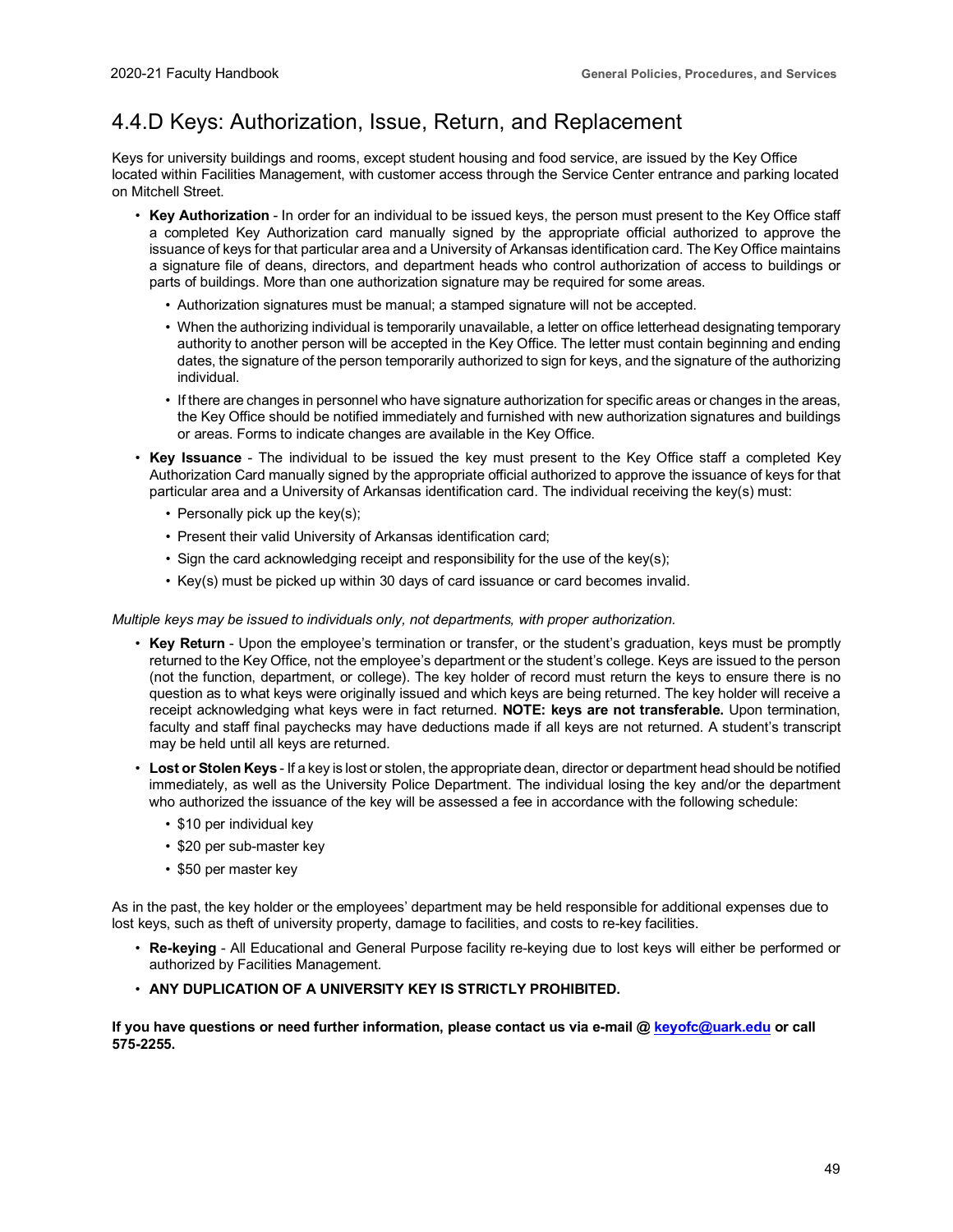## <span id="page-54-0"></span>4.5. Workplace Policies

#### <span id="page-54-1"></span>4.5.A Inclement Weather Policy and Emergency Procedures

(Fayetteville Policies and Procedures 210.0 and 211.0) [https://vcfa.uark.edu/fayetteville-policies](https://vcfa.uark.edu/fayetteville-policies-procedures/vcfa/2100.php)[procedures/vcfa/2100.php.](https://vcfa.uark.edu/fayetteville-policies-procedures/vcfa/2100.php)

It is the policy of the university to remain open regardless of weather conditions. However, when inclement weather occurs, designated university officials assess weather and road conditions and decide whether it is necessary to close the offices and cancel classes based on whether conditions appear to be such as to allow students, faculty, and staff to safely reach campus. If the university remains open but transit buses run on alternate snow routes, an official inclement weather day will be declared, and employees who arrive within two hours of their normal starting time will be given credit for a full day's attendance. Employees arriving later will be charged the full amount of time involved in their tardiness, and employees not coming to work will be charged a full day's absence. With the approval of the supervisor, an employee may elect to use "leave without pay" in lieu of "annual leave." This will be considered an excused absence. However, individual departments may develop and implement additional policies concerning requirements for essential personnel during periods of inclement weather. If the university remains open, each person is expected to make their own determination to work but should make every attempt to get to work within the bounds of personal safety.

Class cancellations made when the university is open or when an inclement weather day has been declared must be made consistent with Academic Policy 1858.10 [http://provost.uark.edu/policies/185810.php.](https://provost.uark.edu/policies/185810.php)

For information regarding whether the university is closed, or an inclement weather day is declared, use the following sources:

- See the inclement weather web site at <http://emergency.uark.edu/>
- Call 479-575-7000 or the university switchboard at 575-2000 for recorded announcements about closings.
- Check voice mail for announcements.
- Listen to KUAF Radio, 91.3 FM, or other local radio and television stations for announcements.
- Contact your supervisor.

If the university remains open, no announcement will be made.

### <span id="page-54-2"></span>4.5.B Environmental Health and Safety

Facilities Management Environmental Health and Safety provides assistance to the university community with a variety of conditions and situations related to environmental and occupational health and safety, including assistance with fire prevention; fire extinguisher testing and replacement; hazardous materials management; chemical handling and storage procedures; laboratory chemicals, biological waste, radioactive waste, or other hazardous waste; radiation safety; packaging and shipping hazardous materials, occupational health and safety; chemical and laboratory safety; emergency equipment selection and testing; building environmental conditions; compliance with various environmental health and safety laws and regulations; and training in these and other subjects. For environmental health and safety assistance, call extension 5448, or visit the website at [http://enhs.uark.edu](http://enhs.uark.edu/)

### <span id="page-54-3"></span>4.5.C On-the-Job-Injury: Workers Compensation

(Arkansas Code Ann. §11-9-514, 529, 701; AHRMS Policy Manual 105-4)

The following passage directed to employees is taken from the Arkansas Code:

If you become injured or ill while you are at work due to a work-related incident, you may be eligible to receive Workers' Compensation. Workers' Compensation is available to you by law to ensure that you get appropriate and reasonable medical care for injuries or illnesses sustained while you are on the job. Should your injury or illness require that you take an extended period of absence from work, you may be eligible for disability benefits through Workers' Compensation. Leave taken because of a serious health condition for which Workers' Compensation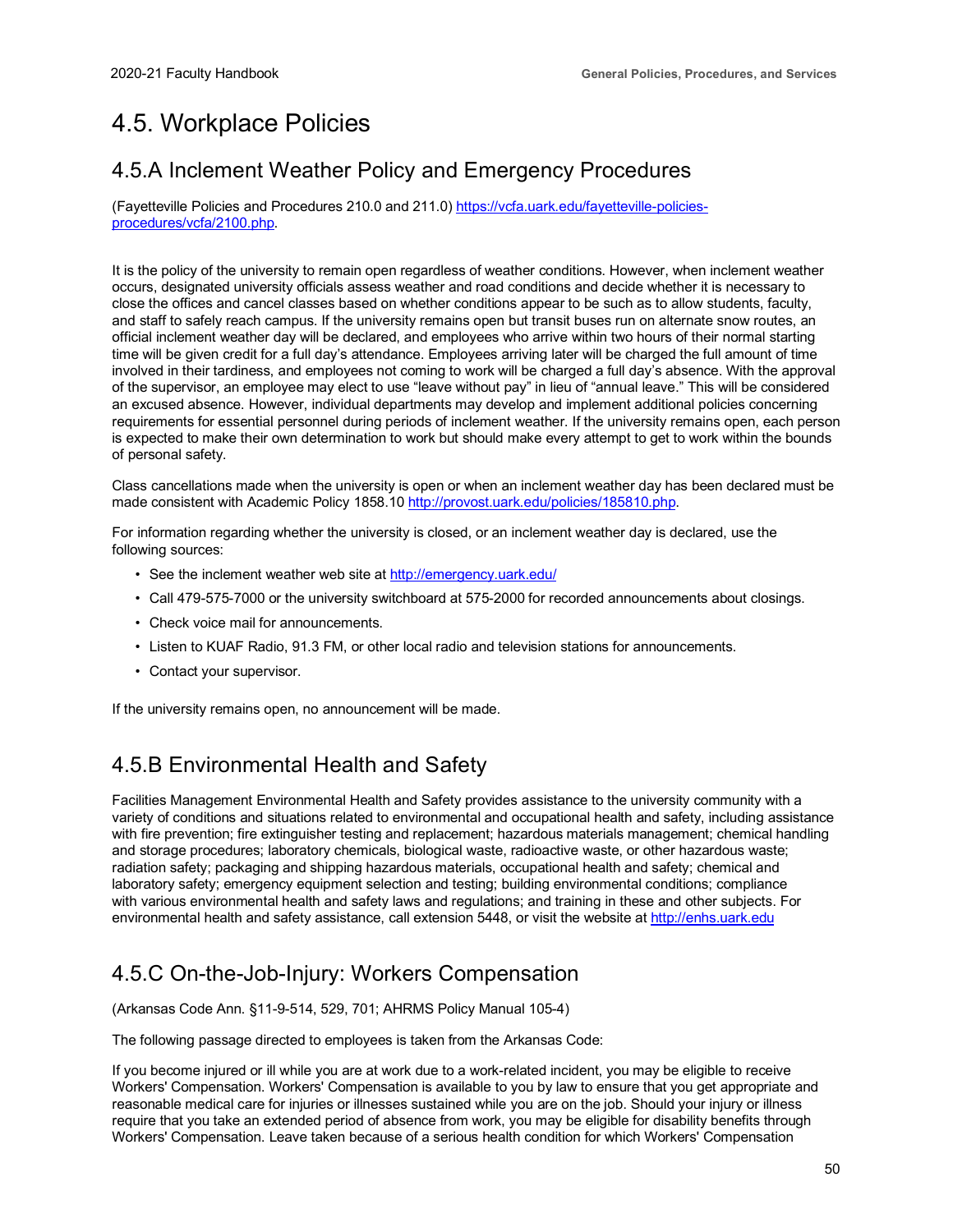benefits are received will be designated as Family and Medical Leave if it meets the definitions in Section 7.6, above. Workers' Compensation claims are submitted to the Office of Risk Management. Determination and payment of claims is made by the Public Employee Claims Division located in Little Rock.

For the Procedure for Reporting and Treatment of an On-the-Job Injury of Illness and information on Medical Providers, please see Section 7.16 a[t http://hr.uark.edu/currentemployees/153.aspx](http://hr.uark.edu/currentemployees/153.aspx)

#### <span id="page-55-0"></span>4.5.D Disturbances and Demonstrations

University regulations prohibit activities which (1) interfere with campus order and access, the normal functioning of the university, or the rights of other members of the university community; (2) result in injury to individuals on campus, damage to individual or university property, or unauthorized attempted or actual entry into university buildings; and (3) present a clear and impending threat to the safety of individuals, to university property, or to the university community in general. See Act 328 of 1967 and Board Policy 220.1.

#### <span id="page-55-1"></span>4.5.E Alcohol Policy

Dispensing and consuming alcoholic beverages on state property is strictly prohibited (except for special consideration provided to students aged 21 years or over, who are allowed to consume alcoholic beverages in the privacy of their rooms, in selected residence halls). The consumption of alcoholic beverages on university property or during working hours is prohibited, as is intoxication while on duty as an employee. See Board Policy 705.2.

### <span id="page-55-2"></span>4.5.F Smoking Policy / Tobacco Use Policy

(Fayetteville Policies and Procedures, 724.0, August 1, 2010)

**I. Purpose**

The purpose of this policy is to prohibit smoking and tobacco use on the University of Arkansas Campus and to implement Act 734, the Clean Air on Campus Act of 2009.1

#### **II. Background**

Each year, approximately 440,000 people die prematurely of diseases caused by smoking, accounting for one out of every five deaths in the United States (CDC 2003). Use of cigarettes, smokeless tobacco, cigars, pipes, and other tobacco products lead to disease and death. Tobacco use and secondhand smoke have been identified by the Surgeon General to be the cause of preventable diseases. In addition to causing direct health hazards, smoking and smokeless tobacco use contribute to institutional costs in other ways, including fire damage, cleaning and maintenance costs, and costs associated with employee and student absenteeism, health care, and medical insurance. Accordingly, the University of Arkansas actively seeks to create a campus environment that is completely free of tobacco use and secondhand smoke. Furthermore, the Arkansas Clean Air on Campus Act prohibits smoking on each campus of state-supported institutions of higher education.

#### **III. Policy**

- A. Smoking and the use of tobacco products (including cigarettes, cigars, pipes, smokeless tobacco, and other tobacco products), as well as the use of electronic cigarettes, by students, faculty, staff, contractors, and visitors, are prohibited on all property owned or operated by the University of Arkansas.
- B. Smoking and the use of tobacco products (including cigarettes, cigars, pipes, smokeless tobacco, and other tobacco products), as well as the use of electronic cigarettes, are prohibited at all times:
	- 1. On and within all property, including buildings, grounds, and athletic facilities, owned or operated by the University of Arkansas;
	- 2. On and within all vehicles on University property, and on and within all University vehicles at any location.
- C. The University prohibits campus-controlled advertising, as well as the sale or free sampling of, tobacco or smoking-related products on campus.
- D. Littering campus with remains of tobacco or smoking-related products is prohibited.
- E. All those attending public events, such as conferences, meetings, public lectures, social events, cultural events, and sporting events using University facilities shall be required to abide by this policy; organizers shall communicate this policy to attendees and shall enforce the policy.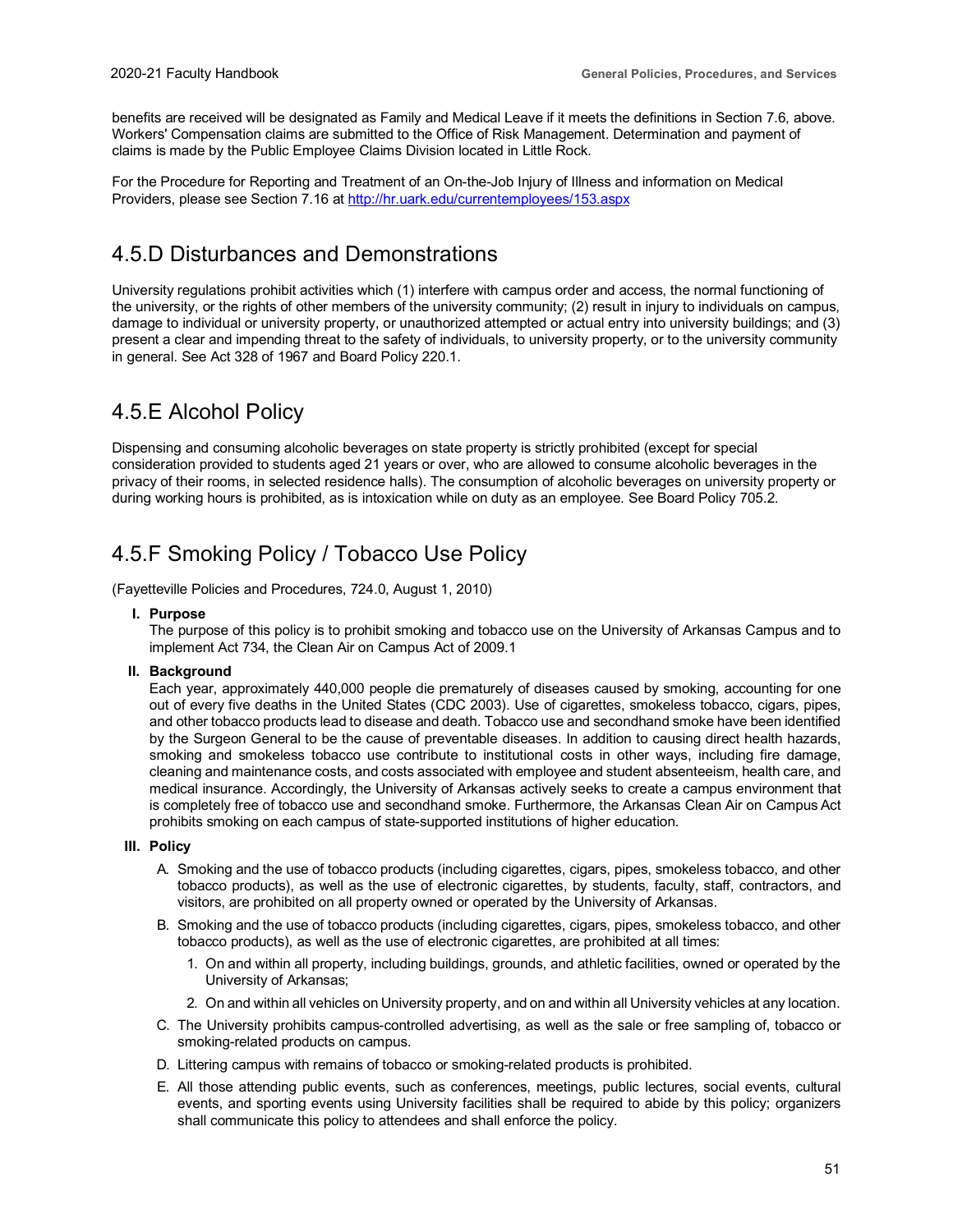F. Campus organizations are discouraged from accepting money or gifts from tobacco companies.

#### **IV. Communication of Policy**

This policy will be communicated to the campus community via the University web site. In addition, references to this policy will be added to the University's faculty handbook, staff handbook, and student handbook or catalog of studies. In addition, information regarding this policy shall be communicated to each guest of the University upon request. Each building will display a decal that states "Tobacco Free Facility." However, tobacco-free zones apply on all property owned or operated by the University, whether or not signs are posted; no ashtrays or smoking shelters will be permitted.

#### **V. Tobacco Use Cessation Programs**

The University of Arkansas is committed to support all University of Arkansas students and employees who wish to stop using tobacco products. Assistance to students, faculty, and staff to overcome addiction to tobacco products, such as referral to cessation services, is available through Human Resources and the Pat Walker Health Center.

#### **VI. Compliance**

- A. All University of Arkansas students, faculty, staff, contractors and visitors to campus are expected to comply with this policy and state law. Members of the campus community are empowered to respectfully inform others about the policy to enhance awareness and encourage compliance and may report violations to the University of Arkansas Police Department (UAPD).
- B. Smoking on University property: pursuant to state law, persons smoking on property owned or operated by the University may be issued a citation by UAPD.
- C. Other violations: persons engaging in other use of tobacco products or electronic cigarettes in violation of this policy will be subject to the following:
	- 1. Students will be referred to the University's student disciplinary process.
	- 2. Employees will be referred to their respective units for progressive discipline.
	- 3. Contractors will be referred to their respective employers for appropriate action.
	- 4. Visitors will be required to leave the campus; failure to cooperate may lead to a citation or arrest.
- D. No person who makes a complaint of a violation of this policy or who furnishes information concerning a violation of this policy shall be discriminated or retaliated against in any manner.

#### **VII. Statutory Penalties**

As of August 1, 2010, pursuant to state law, persons convicted of smoking on campus are subject to a fine of not less than \$100 and not more than \$500.

#### <span id="page-56-0"></span>4.5.G Drug-Free Workplace Policy

(U.S. Drug Free Workplace Act of 1988; Governor's Executive Order 89-2)

State agencies, boards, commissions and institutions are required to certify that they are in compliance with the Drug Free Workplace Act of 1988. All employees are required, on or before the first day of work, to read and sign an acknowledgment of receipt of information about the University's drug-free workplace policy. The text of that policy follows:

#### Drug Free Workplace Policy

In order to promote a healthy, safe, and productive work and learning environment, the unlawful manufacture, distribution, dispensation, possession, or use of a controlled substance (including being under the influence of a controlled substance), in the University's workplace or while on duty is prohibited. Any employees violating this policy will be subject to discipline up to and including termination. The specifics of this policy are as follows:

Any employee who uses, possesses, gives or in any way transfers a controlled substance, or is determined to be under the influence of a controlled substance, while on duty or on University premises will be subject to discipline up to and including termination.

The term "controlled substance" means any drug listed in 21 U.S.C. § 812 as further defined in 21 CFR §§ 1308.11 -1308.15. Generally, these are drugs which have a high potential for abuse. Such drugs include, but are not limited to, heroin, marijuana, cocaine, and PCP. They also include legal drugs, such as opioids, which are not prescribed for the individual using them by a licensed physician.

As a matter of University policy, all employees must report to their supervisor, within 24 hours or at the earliest possible opportunity thereafter, any criminal arrests, criminal charges, criminal convictions, or other dispositions, excluding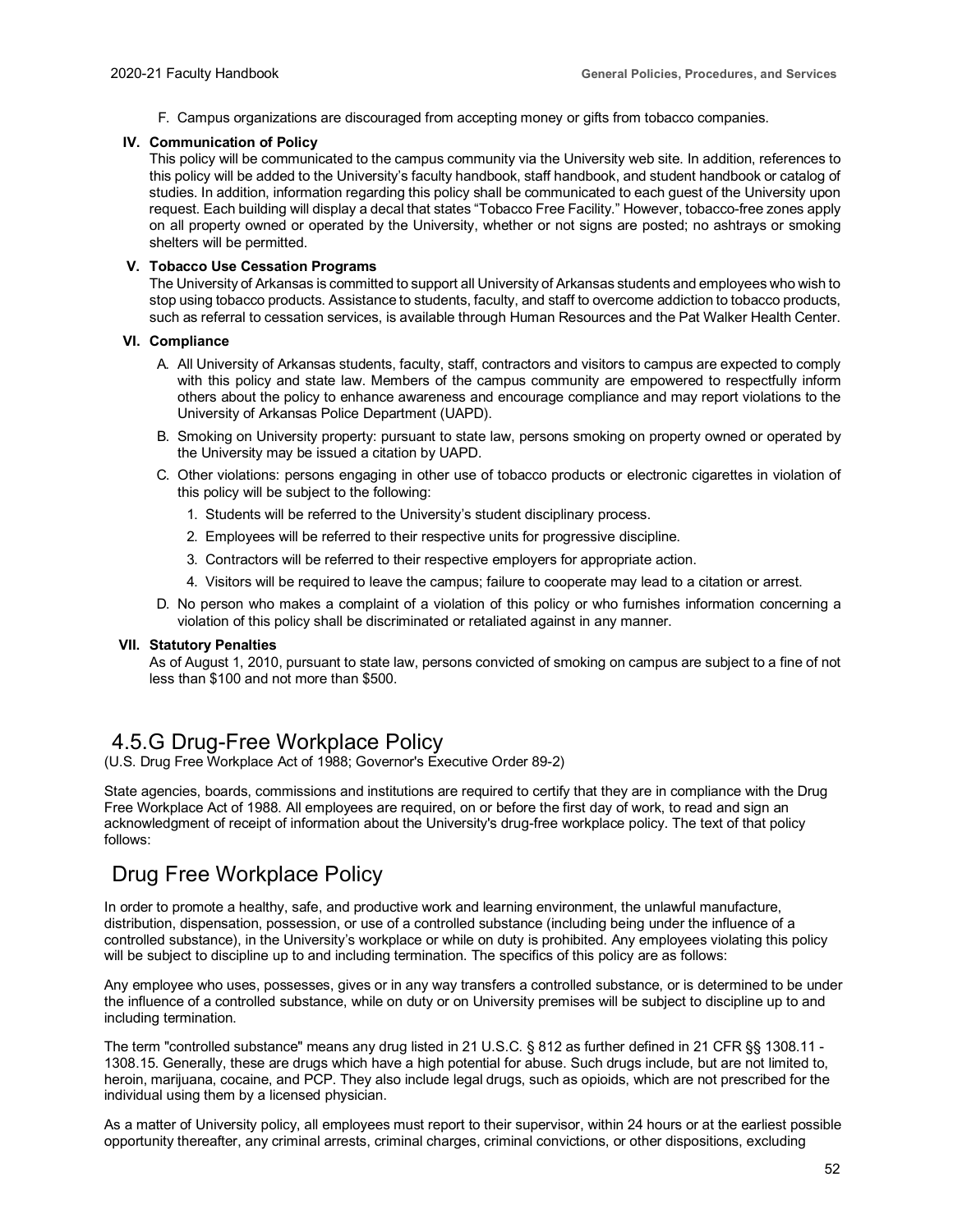misdemeanor traffic offenses punishable only by fine.

Upon receiving notice of an employee's conviction of a criminal drug statute occurring in the workplace, the University must provide written notice within 10 calendar days to the appropriate person or office in the Federal agency from which it receives a contract or grant. For this purpose, a conviction means a finding of guilt, including a plea of nolo contendre (no contest), or imposition of sentence, or both, by any judicial body charged with the responsibility to determine violations of the Federal or state criminal drug statutes. The notice must include the convicted employee's position title and grant or contract identification number. The University must notify the appropriate Federal contact regardless of how it is informed of the employee's conviction (i.e., by the employee, a co-worker, the newspaper, etc.)<sup>[1](#page-57-1)</sup>

In furtherance of its commitment to providing a drug-free workplace, the University has established a drug testing program that consists of (1) pre-employment substance abuse testing for specified positions, (2) suspicion-based substance abuse testing, and (3) periodic substance abuse testing for specified positions. Pre-employment and periodic substance abuse testing will be performed for positions that have been designated under the Fayetteville Policies and Procedures 402.1. Suspicion-based tests will be performed on employees who are suspected of being in an impaired state while on duty. Refusal to submit to drug screening, or screening results that indicate abuse of drugs or alcohol, is cause for termination or withdrawal of an offer for employment. Additional information about the University's commitment to providing a drug-free workplace can be found in Fayetteville Policies and Procedures 402.2 Substance Abuse Testing and Campus Implementation of the Drug-Free Workplace Act and Drug-Free Schools and Communities Act; Medical Marijuana[. https://vcfa.uark.edu/fayetteville-policies-procedures/hmrs/4022.php](https://vcfa.uark.edu/fayetteville-policies-procedures/hmrs/4022.php)

Employees are required to abide by this policy as a condition of employment. If an employee violates this policy, he or she will be subject to discipline up to and including termination. Alternatively, at the University's discretion, the University may require the employee to successfully finish a drug- program sponsored by an approved private or governmental institution.

Further information about controlled substances and about the health risks associated with the use and abuse of alcohol and other drugs is available from Human Resources and the Pat Walker Health Center. Information about locally available sources of substance-abuse counseling is available from the Pat Walker Health Center and from the Employee Assistance Program.

#### <span id="page-57-0"></span>4.5.H Workforce Violence Policy

(Fayetteville Policies and Procedures 416.0, July 1, 2001)

The University of Arkansas is committed to providing a safe, healthful workplace that is free from violence or threats of violence. Reports of threatening or violent incidents are taken seriously and dealt with appropriately. Individuals who engage in violent or threatening behavior may be removed from the premises and may be subject to dismissal or other disciplinary action, arrest and/or criminal prosecution. The university does not tolerate behavior that is violent, threatens violence, harasses or intimidates others, interferes with an individual's legal rights of movement or expression, or disrupts the workplace, the academic environment or the university's ability to provide service to the public. Violent or threatening behavior can include physical acts, oral or written statements, or gestures and expressions. For procedures on reporting and action, see <http://vcfa.uark.edu/policies/fayetteville/uapd/4160.php>

<span id="page-57-1"></span> $^{\text{1}}$  Once notified by the employee, the supervisor will report the conviction immediately to the vice chancellor to whom she or he reports. If applicable, the vice chancellor so notified will convey the information, on behalf of the University, within the required ten-day period, to the U.S. agency with whom the federal contract in question is held.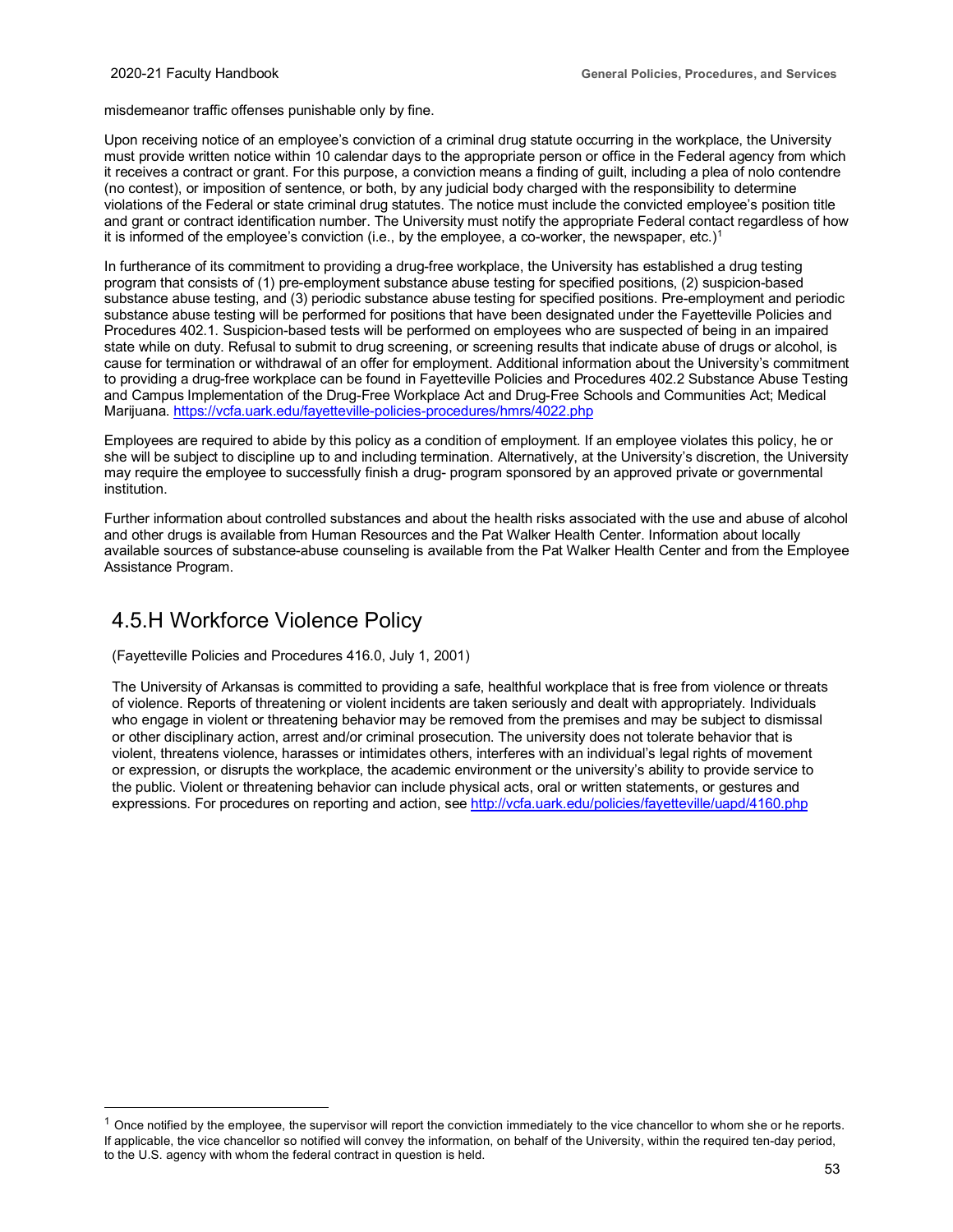### <span id="page-58-0"></span>4.6. Campus Services

#### <span id="page-58-1"></span>4.6.A University Bookstore

The University Bookstore located in the Garland Center offers a large selection of new, used, digital, and rental textbooks, reference books and general reading books, and special orders are welcome. The bookstore also carries art, engineering, architectural and school supplies. The Bookstore also provides a full line of graduation products for sale and rental as well as a full-service coffee bar to our offerings. The departmental supplies area offers items to UA departments at state contract prices and handles special orders. Textbook orders must be turned in for the summer and fall semesters by April 1, and spring semester orders by November 1. For information regarding textbook orders, call 575-3010. The full text of the textbook order policy and a link to Act 175 of 2007 that sets the adoption deadlines are available on the following website[: http://](http://bookstore.uark.edu/adoption/) [bookstore.uark.edu/adoption/](http://bookstore.uark.edu/adoption/)

#### <span id="page-58-2"></span>4.6.B The Tech Store

The Tech Store carries hardware, software, parts and supplies at contractual and academic discounted prices. University of Arkansas Faculty and Staff qualify to purchase Adobe, Microsoft, Apple, Dell, HP and many other brands at prices 2-80% off MSRP. Employee purchases may be made by payroll deduction. To peruse products or learn more about the Tech Store please visi[t https://its.uark.edu/software-equipment/tech](https://its.uark.edu/software-equipment/tech-store/index.php)[store/index.php](https://its.uark.edu/software-equipment/tech-store/index.php) for more information. The Tech Store Service Center provides A+ certified, Apple and Dell authorized technicians who can provide warranty work on Apple and Dell and handle non-warranty services like OS reloads, Data Back-up, logic board replacements, etc., please visit [https://its.uark.edu/software](https://its.uark.edu/software-equipment/tech-store/service-center.php)[equipment/tech-store/service-center.php.](https://its.uark.edu/software-equipment/tech-store/service-center.php)

### <span id="page-58-4"></span><span id="page-58-3"></span>4.6.C The Razorback Shops

The Razorback Shops offer clothing, gifts, memorabilia items, cards and snacks. Special orders are welcome.

For charge account information, call the Bookstore office at 575-2156. For further details on Bookstore services and special opportunities, visit the University Bookstore website at<http://bookstore.uark.edu/>

Discounts - Faculty and staff receive a 10 percent discount on books (new, used, and general reading), supplies, clothing, gifts and sundries. There are no discounts on food, magazines, or on faculty/staff tech store purchases.

### <span id="page-58-5"></span>4.6.D Print, Mail, Copy Solutions (PMC Solutions)

Printing and copying services are available to the campus community through a high-volume printing facility, the Copy & Ship Center located in the Union and departmental copiers located throughout the campus. The high-volume print/copy unit is located at 1580 W. Mitchell Street where there is convenient visitor parking on the south side of the building. Services offered from this facility include high-quality color and black & white digital imaging, silk screen t-shirt printing, large format imaging and dry-mounting of posters, bindery services such as folding, trimming, perforating and numbering plus coil, comb, saddle-stitch and perfect-bound binding. We offer free estimates as well as free pick-up and delivery. For additional information, please call 575-2404 or emai[l pmcs@uark.edu.](mailto:pmcs@uark.edu)

PMC Solutions is also your source for promotional products. If you need giveaways for recruitment, conferences or any other event, give us a call and we will find the items you need. Call Shanda at 479-575-2404 and let us help.

The Student Union Location: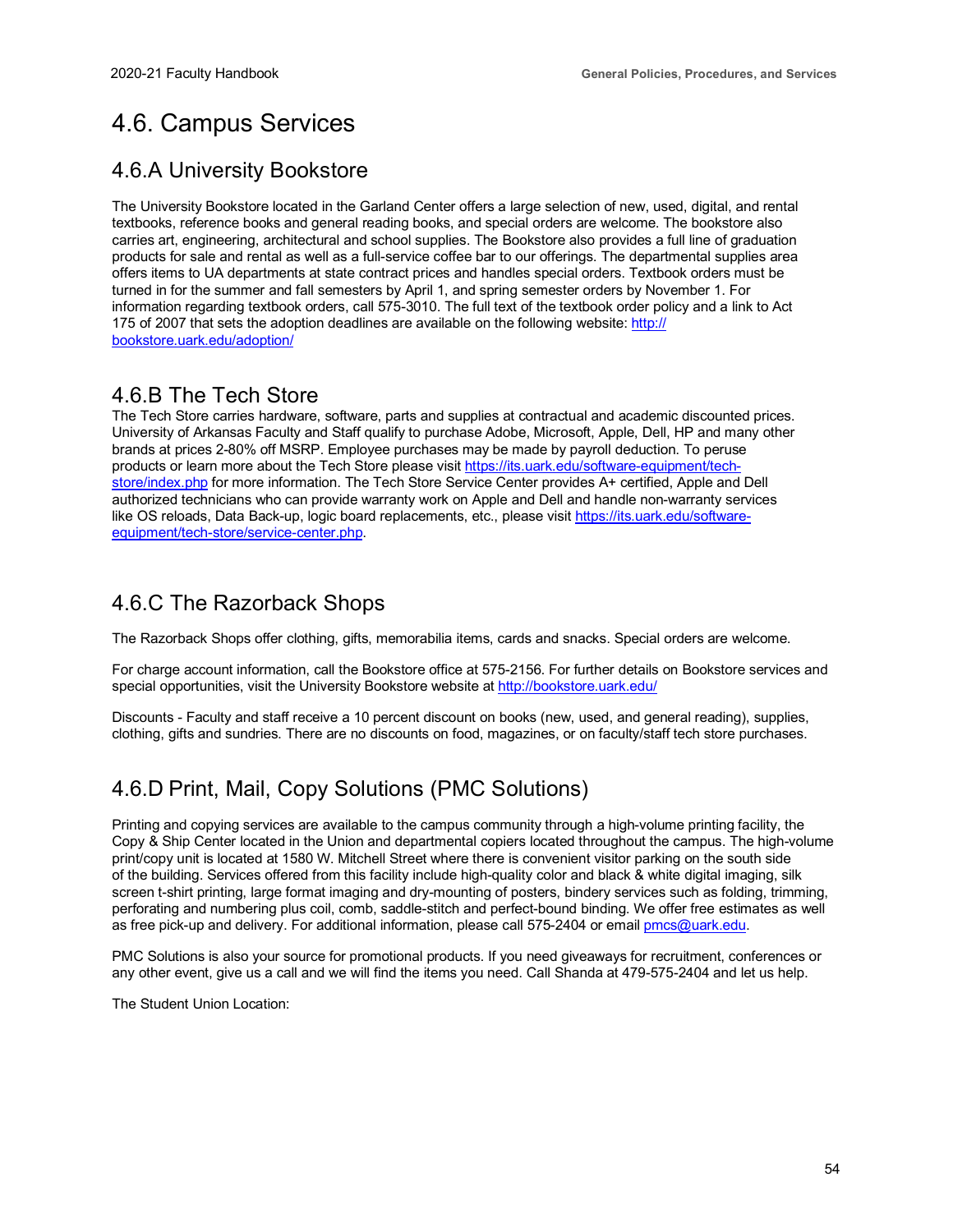Mailing Services is located on the first floor of the Student Union and provides delivery, pick-up, and processing of the university's United States Postal Service or USPS mail. Pick-up, delivery and processing of interdepartmental mail is also included in this service. We process non-profit mailings, maintain prepay accounts and manage university permits through USPS, offer suggestions for the cheapest and most efficient methods for departmental mailings. Anyone can purchase stamps, envelopes or shipping boxes, express mail services, and even money orders at our full-service Post Office at this same location. Customers can send faxes or have documents scanned to e-mail. For more information about our Mailing Services, please call (479) 575-5649 or visit our website at [https://pmcs.uark.edu/](https://pmcs.uark.edu/mail/index.php) [mail/index.php.](https://pmcs.uark.edu/mail/index.php)

Also located on the first floor of the Student Union is our Copy & Ship Center where we offer discounted pricing for departmental and staff shipping needs including FedEx, UPS, and DHL. We also process quick copy jobs either in black and white or full color, or we can perform small, complete binding jobs. Larger binding jobs can be dropped off at our Union location but are processed at our Mitchell Street facility. Once completed, we in turn deliver the finished binding job to the customer, or we can hold it for the customer to pick up at a more convenient time. For more information on our Copy & Ship Center, please call (479) 575-7670 or e-mail [arucopy@uark.edu.](mailto:arucopy@uark.edu)

Our Student Union location also houses our Departmental Copier Program where we store all toner and supplies for our multifunction printers and copiers leased through us. All supplies for our leased multifunctional devices, including paper, are provided and delivered free of charge throughout campus. For help with acquiring a copier through the Departmental Copier Program please call Penny Lee Bellard at (479) 575- 5970 or e-mail her at [bellard@uark.edu.](mailto:bellard@uark.edu)

Finally, our most recent offering in the Student Union is our Passport Services Unit. Here, our certified acceptance agents can help you with questions, assist in completing processing forms, and mail your completed passport documents for processing with the US Department of State. We have collaborated with the Student ID office located on the fourth floor of the Student Union for convenience in taking passport identification photos. For more information on our Passport Services Unit, please call (479) 575-5649 or e-mai[l dwnorwo@uark.edu.](mailto:dwnorwo@uark.edu)

For additional information, please visit our websit[e http://pmcs.uark.edu/.](http://pmcs.uark.edu/) Become a fan at [http://www.facebook.com/](http://www.facebook.com/UAPMCS) [UAPMCS.](http://www.facebook.com/UAPMCS)

#### <span id="page-59-0"></span>4.6.E Transit System

Razorback Transit provides fare-free fixed route bus service to University of Arkansas students, faculty, staff and the general public during all hours of operation. Complimentary Paratransit van service is also available for all certified eligible individuals who cannot ride the fixed route buses. Full transit services are provided, with 17 buses serving eleven routes, Monday through Friday from 7:00 a.m. to 6:00 p.m. on class days throughout the fall and spring semesters, including final exam days (mid-August to mid-May). Full service is also provided during the two move-in days (Thursday and Friday) prior to the start of each fall semester. Bus service is not provided on official university holidays. Night reduced service is provided Monday through Friday 6:00 p.m. to 10:30 p.m. throughout the fall and spring semesters (mid-August to mid-May). The night reduced service combines the eleven regular routes into five reduced routes. All routes, with the exception of the Red Route are on a thirty-minute schedule and depart Union Station Transit Facility on the half hour. The Red route is now served by three buses on a twenty-minute schedule from 7:00 AM until 10:30 AM, then a thirty-minute schedule from 10:30 AM until 3:30 PM, then a twenty minute schedule from 3:30 PM until 6:20 PM, with the last Red bus departing Union Station at 5:20 PM. during the summer season. During the fall and spring semesters additional Red Reduced service operates one bus from 6:00 PM until 10:00 PM with the last bus departing campus at 9:10 p.m. The Red route now serves the newly opened Uptown Campus. The Purple Reduced Route is on a thirty-minute schedule. Saturday reduced service is provided during the fall and spring semesters from 7:00 a.m. to 10:30 p.m. Saturday reduced service routes cover the same areas as the night reduced routes, and the time intervals are the same with the exception of the Red route, which only operates one bus with departures from campus on the hour. All route maps are available online at transit.uark.edu under Transit Operations. They are also available on each bus, the Student Union Information Service Desk, and at the Transit and Parking Department at 155 Razorback Road (ADSB 131). Gold and Silver route service will be available to the general public and students on home football game Saturdays. There will be a special map and directions for these days. Summer Reduced Service is provided from 7:00 a.m. to 6:00 p.m. with the same routes in operation as the Night Reduced Service (mid-May to mid-August). There is no Saturday service during this time. During semester break (mid-December to mid-January) the reduced service schedule is observed. Charter bus services are available to all university departments, at reasonable rates, for field trips. For charter arrangements or information, contact the Transit and Parking Department (479) 575-7913.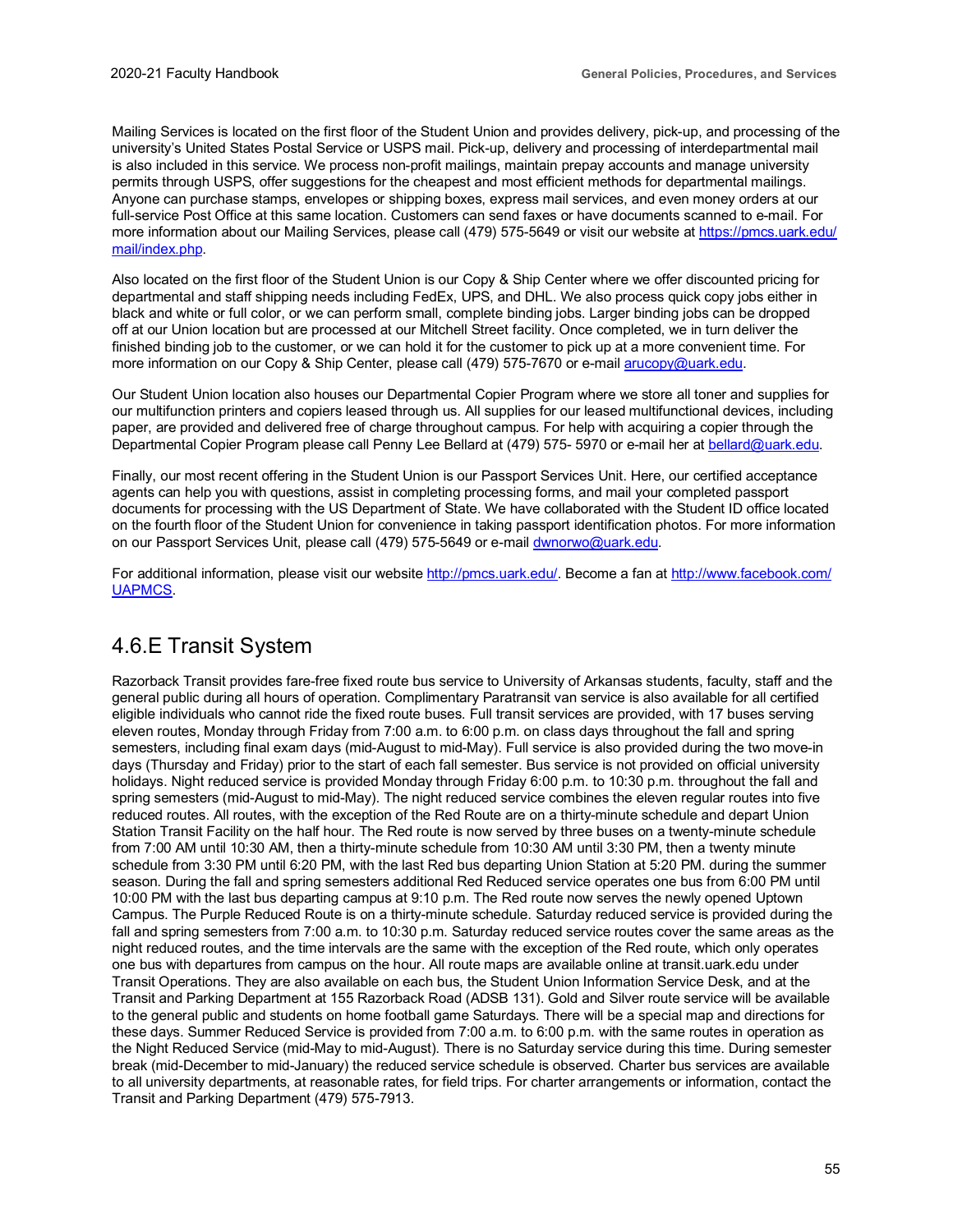### <span id="page-60-0"></span>4.6.F Parking on Campus

Regulations for parking and traffic control, with appropriate penalties for violations, have been approved by the Board of Trustees. Any person who parks a vehicle on campus must register their vehicle with the Transit and Parking Department or park at a parking meter and pay the posted meter fee. Copies of regulations and parking maps indicating authorized parking zones are available on the internet at [http://parking.uark.edu.](http://parking.uark.edu/) Faculty/Staff ePermits and Reserved ePermits should be purchased/renewed using a payroll deduction plan or credit card on the internet at [https://myparkingaccount.uark.edu.](https://myparkingaccount.uark.edu/) Faculty hosting events on or inviting guests to campus are responsible for coordinating parking for their guests through the Transit and Parking Department. Departments can register their guests for parking through the Departmental Portal or the Whoosh! Application. Call 575-PARK (7275) for further information. Parking information is also available on the web at [http://parking.uark.edu/.](http://parking.uark.edu/)

See also A.C.A 25-17-307 and Fayetteville Policies and Procedure[s 320.0](https://vcfa.uark.edu/policies/fayetteville/avcb/3200.php) an[d 320.1.](https://vcfa.uark.edu/policies/fayetteville/avcb/3201.php)

### <span id="page-60-1"></span>4.6.G University Identification Cards

The Campus Card Office is located in the Arkansas Union 427. All U of A ID cards are issued from this office. The office is open Monday through Friday 8am to 5pm. If accommodations are needed outside of these hours, please contact us at 479-575-7563 o[r idcard@uark.edu.](mailto:idcard@uark.edu)

Your first U of A ID card is charged to Human Resources. If your U of A ID card is lost, misplaced, or stolen there is an \$18 fee to replace it.

What do you need to get a U of A ID card?

- Check with your department Human Resources representative to verify a 9 digit University ID number has been generated that will be used for the employees U of A ID card. The employee ID is a 6 digit number used by the University Human Resources Department.
- New faculty and staff members must present government issued identification such as driver's license, passport or military id *and*
- A faculty staff authorization form signed by your supervisor.
- You can find the authorization form online at [http://campuscardoffice.uark.edu.](http://campuscardoffice.uark.edu/) Click on the forms button on the left.

What can I do with a U of A ID card?

- A faculty or staff member who is also a student can use their faculty or staff card as a student card.
- The University Key Office will require the faculty or staff member to present their U of A ID card for checking out keys.
- Many campus buildings use your U of A ID card for security access.

#### What are Razorbuck\$?

Razorbuck\$ is an account tied to your U of A ID card. You may add money to this account and use it purchase items from over 200 locations on and off campus. Chartwells, the dining provider on campus, gives a 5% discount when you pay with Razorbuck\$. A few locations are the Bookstore, vending and most parking machines around campus and many others. A complete list of locations and deposits can be seen at [http://razorbucks.uark.edu.](http://razorbucks.uark.edu/) A deposit can be made to this account at the same website with a Visa, MasterCard, Discover and American Express. Deposits can also be made in the Campus Card Office with cash or check. There is a machine the Arkansas Union Living Room that will accept cash only for deposits to these accounts. For any questions, please call 479-575-7563.

#### <span id="page-60-2"></span>4.6.H Lost and Found Operating Procedures

Facilities Management Central Supply has been designated as the central repository and controlling agency responsible for lost and found property for the University campus. Other departments on campus have a lost and found designation for the department and contact information available at the following link[: http://lostandfound.com/](http://lostandfound.com/universityofarkansas) [universityofarkansas.](http://lostandfound.com/universityofarkansas)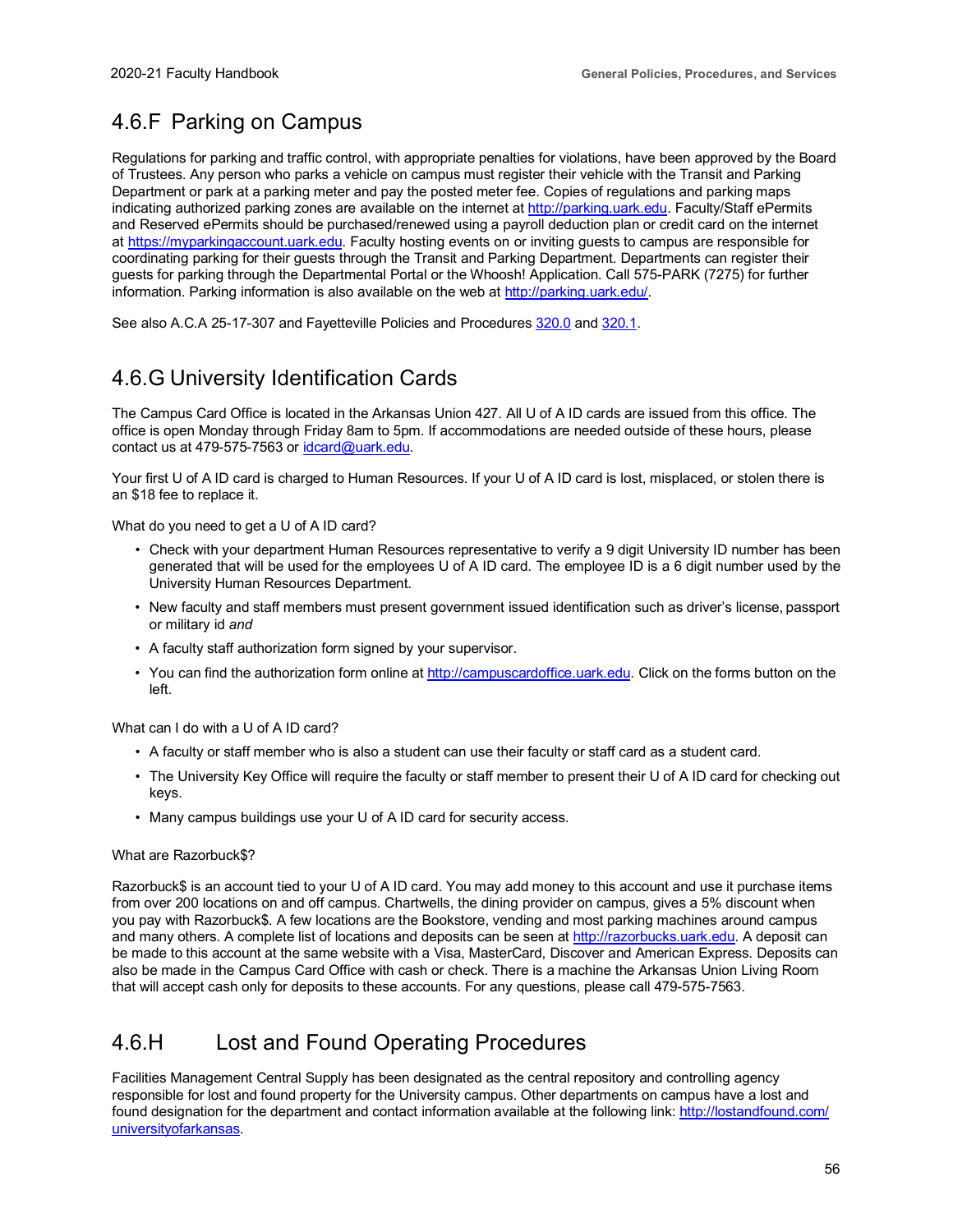All designated Lost & Found locations log found property, as it is delivered, into the online log using Returnity™ Lost & Found software. The public log, which is accessible for viewing by anyone via the Internet, can be accessed on [the home page of the University's web site http://www.uark.edu/by](http://www.uark.edu/by) clicking on the "Current Students" or "Visitors and Fans" buttons at the top of the page. The link is listed as "Lost & Found" which takes the inquirer to the Lost & Found public log of found property.

Designated personnel log found property and provide the following information: Item Type, Where Lost/Found, Make, Color, Description and Location. A "Report Number" is automatically assigned to each new Case Report. The "Reserved Description" field is available only to the designated/registered log users to record information about the property which only the owner would know.

- I. Logging Found Property
	- A. All property delivered to Facilities Management Central Supply will be logged as found in the online log Returnity™. All property delivered to other Lost & Found locations which have Returnity™ software installed will be logged in the online log, and the location will be selected to indicate the location where the property resides. "Location" on the online form becomes "Claim Location" on the public online log and directs the inquirer to the appropriate department. If property is transferred to another department such as Central Supply (Facilities Management), the "Property Case Report" will be edited to select the new location.
	- B. All articles delivered to Central Supply or the other campus locations that are identifiable to a specific individual will be logged with the individual's name, address if shown, and any other information that is known. Such property will have every reasonable effort made to contact the individual to let the person know where to claim the property. Articles of value that have identifying characteristics (model #'s, serial #'s, special markings, etc.) will be screened through UAPD by calling 575-2222. Such contact will be noted in the comments section of the "Property Case Report."
	- C. Each article taken into Lost & Found will be identified with its "Report Number" and will be placed in a secure storage location.
	- D. University ID cards will be logged and delivered by hand, as soon after receipt as is practical, to the Campus Card Office in the Arkansas Union.
	- E. All University of Arkansas keys found and delivered to Central Supply or other Lost & Found locations will be logged and then turned in to the Facilities Management Key Office as soon as practical. Keys will be hand delivered to the Key Office. "Claim Location" will indicate FAMA Key Office.
- II. Disposition of Lost & Found Articles

All unclaimed articles will be held for a minimum of 60 days. After 60 days articles will be assigned a final disposition. Items of value will be donated to a local charity such as The Salvation Army, Seven Hills Homeless Shelter, in the case of books, Ozarks Literacy Council, or other registered not-for-profit organizations that can provide appropriate documentation and agree to all University legal requirements.

Found cash will be deposited in a VCFA holding account via Facilities Management Accounting. Articles of a personal nature such as credit cards or driver's licenses will be destroyed (shredded) and disposed of in a noncompromising manner. Articles such as soap, cosmetics, class notes, etc. will be destroyed. Check Books will be returned to the issuing bank and signed for by a bank representative.

Disposition of each item will be noted in the "Disposition" section of the "Property Case Report" by date and type of disposition. After disposition has been noted, the record will be deleted. All deleted records are available to the administrator(s) as a "View Deleted Records" report.

- III. Return of Property to the Rightful Owner
	- A. When receiving inquiries regarding a lost article, the caller will be referred to the on line public log if they are in a position to access it, or the Lost & Found operator will review the log for them. If the property has not been logged, the caller will be referred to the Campus Lost & Found web site to report a lost item.
	- B. If it appears that the item in question has been logged, the Lost & Found operator will check the log description, use the "Reserve Description" information and try to determine if the item in question is indeed the caller's. If it is a match, the caller will be advised of the "Claim Location." Disposition on the "Property Case Report" will indicate date, return to owner, released to and released by information, the form printed and signed by the owner at the time of pick up. The record will then be deleted from the log.
	- C. The finder of lost property must advise Lost & Found if they desire or intend to claim the property if the rightful owner does not. Each instance of such claim by the finder must be reported in detail to the University's Office of General Counsel for a determination of disposition on a case by case basis.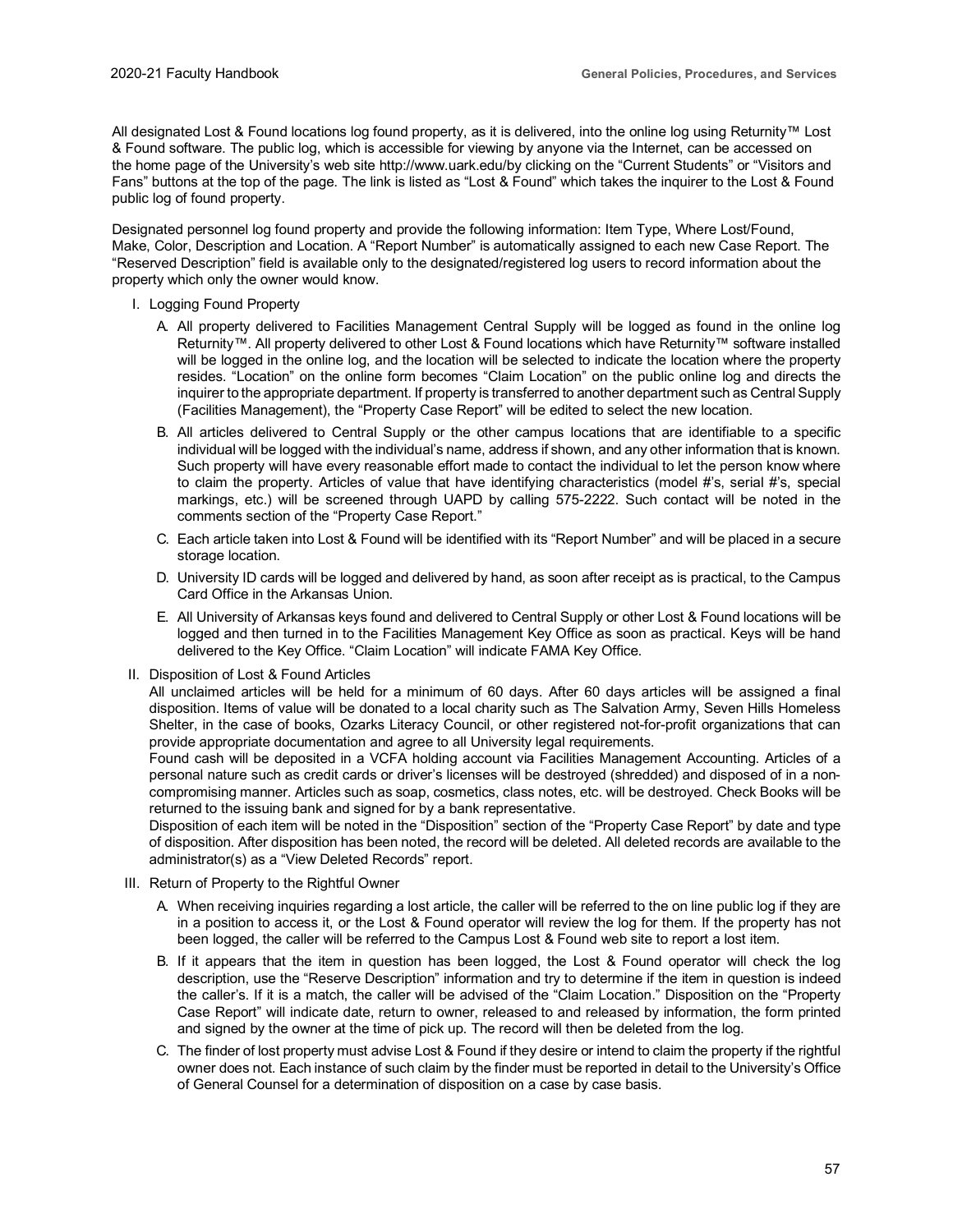#### IV. Custodial Responsibility Of Lost & Found Property

Campus Lost & Found locations assume responsibility for property only after it is delivered to the location. At that time the receiving location has the responsibility of protecting and securing the property until it is returned to the rightful owner or a final disposition pursuant to section B. is made.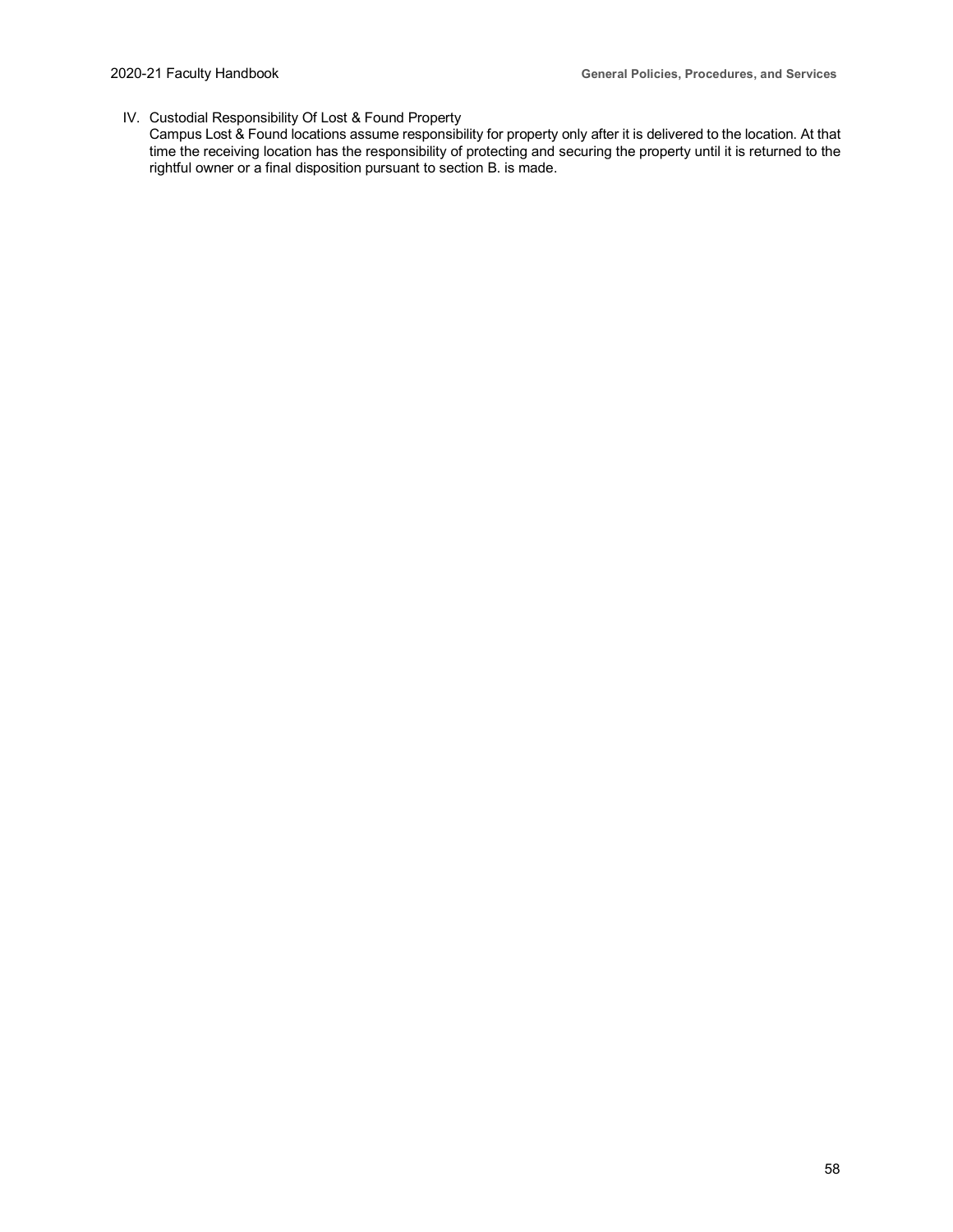### <span id="page-63-0"></span>5. Policies on Employment, Student Records, Sexual Assault and Sexual Harassment

#### <span id="page-63-1"></span>5.1 Federal Laws and Executive Orders

The Following apply to the operation of all units of the university: Title VI of the Civil Rights Act of 1964 prohibits discrimination on the basis of race, color, or national origin by educational programs receiving federal funds.

Title VII of the Civil Rights Act of 1964, as amended by the Equal Employment Opportunity Act of 1972, prohibits discrimination in employment (including hiring, upgrading, salaries, fringe benefits, training, and other conditions of employment) on the basis of race, color, religion, national origin, or sex.

The Civil Rights Act of 1991 amends the provisions of the ADEA, and the ADA, bringing together prohibition of discrimination on the basis of age for persons over 40 and disability.

Executive Order 11246, as amended by Executive Orders 11375 and 12086, prohibits discrimination in employment by federal contractors on the basis of race, color, religion, national origin, or sex.

The Equal Pay Act of 1963 prohibits discrimination in salaries on the basis of sex. Title IX of the Education Amendments of 1972 (Higher Education Act) prohibits discrimination on the basis of sex against students or others in education programs or activities.

Title VII (Section 799A) and Title VIII (Section 845) of the Public Health Service Act, as amended by the Comprehensive Health Manpower Training Act, and the Nurse Training Amendment Act of 1971, prohibit discrimination based on sex in admission of students to federally assisted health personnel training programs and in employment practices in these programs.

The Age Discrimination in Employment Act covers people over the age of 40 and forbids discrimination on the basis of age unless age is a bona fide occupational qualification.

The Rehabilitation Act of 1973 prohibits discrimination in employment of qualified individuals with disabilities. The same act prohibits discrimination against students with disabilities.

The Americans with Disabilities Act of 1990, as amended, also prohibits discrimination against students, employees, and the general public on the basis of disabilities.

The Vietnam Era Veterans Readjustment Assistance Act of 1974, as amended, prohibits discrimination against qualified disabled veterans and veterans of the Vietnam era. If you are a Vietnam-era veteran, a disabled veteran, or if you have a disability that requires accommodation, please notify the Office of Equal Opportunity and Compliance and/or the Center for Educational Access regarding your status.

### <span id="page-63-2"></span>5.2 Non-Discrimination; Equal Opportunity

It is the policy of the University of Arkansas to provide an educational and work environment in which thought, creativity, and growth are stimulated, and in which individuals are free to realize their full potential through equal opportunity. The University should be a place of work and study, which is free of all forms of discrimination and exploitation. Therefore, it is the policy of the University of Arkansas, to prohibit discrimination and to make every effort to eliminate discrimination within the university community.

Therefore, the University of Arkansas is committed to providing equal opportunity for all students and applicants for admission and for all employees and applicants for employment regardless of race/color; national or ethnic origin; age; religion; disability; sex; sexual orientation; gender; gender identity and expression; marital or parental status; military or veteran status; genetic information; and any other characteristic protected under applicable university policy, state or federal law/executive order.

The University's policy prohibiting discrimination is contained in Fayetteville Policies and Procedures 214.1 ("Discrimination (Including Discriminatory Harassment) – Employment, Education, Programs and Services"), which can be found at this link[: https://vcfa.uark.edu/fayetteville-policies-procedures/oeoc/2141.php.](https://vcfa.uark.edu/fayetteville-policies-procedures/oeoc/2141.php)

Except as described below or in specific University policies, the policies and procedures related to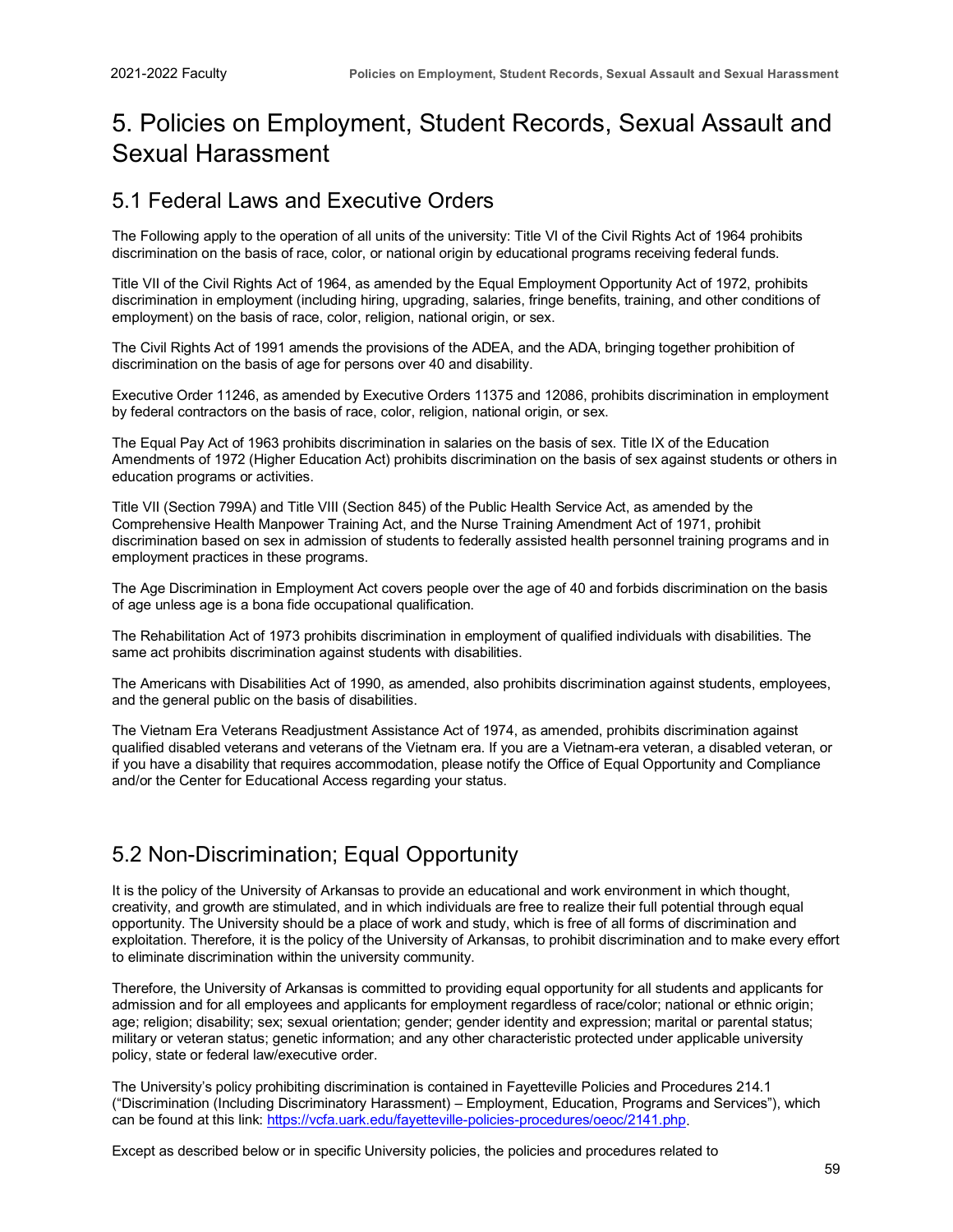discrimination (including discriminatory harassment) for students, employees, affiliates, subcontractors, on-site contractual staff, agency employees, applicants for employment, third parties or community members, visitors to campus and others participating in campus programs or receiving campus services, are coordinated by the Office of Equal Opportunity and Compliance (OEOC). Contact information is as follows:

Office of Equal Opportunity and Compliance (OEOC) Attn: Compliance Officer 4 West Avenue Annex (346 N. West Avenue) University of Arkansas Fayetteville, AR 72701 (479) 575-6208 (office) (479) 575-3646 (tdd) [titlevii@uark.edu](mailto:titlevii@uark.edu)

In addition, the Equal Employment Opportunity Commission may be contacted by phone at: (800) 669-4000 or you may visit their website a[t https://www.eeoc.gov/](https://www.eeoc.gov/)

#### <span id="page-64-0"></span>5.3 Sex Discrimination; Sexual Harassment and Sexual Assault Policy

The University of Arkansas does not discriminate on the basis of sex in the operation of its education programs, including admissions and employment. Further, the University should be a place of work and study for students, faculty, and staff, which is free of all forms of sexual intimidation and exploitation. Therefore, it is the policy of the University of Arkansas to prohibit sexual harassment of its students, faculty, and staff and to make every effort to eliminate sexual harassment in the University.

Sexual harassment is a form of sex discrimination prohibited by Title VII of the Civil Rights Act of 1964 and Title IX of the Education Amendments of 1972. Sexual assault is an extreme form of sexual harassment. Sexual assault is also a crime, defined by the Arkansas criminal code.

The University's policy prohibiting discrimination based on sex or gender, including prohibiting sexual harassment and sexual assault, is contained in Fayetteville Policies and Procedures 418.1 ("Title IX Policy for Complaints of Sexual Assault and Other Forms of Sexual Harassment"), which can be found at this link: https://vcfa.uark.edu/fayettevillepolicies-procedures/oeoc/4181.php. Such discrimination is also prohibited under Fayetteville Policies and Procedures 214.1 ("Discrimination (Including Discriminatory Harassment) – Employment, Education, Programs and Services"), which can be found at this link: https://vcfa.uark.edu/fayetteville-policies-procedures/oeoc/2141.php.

Reports and complaints regarding sex discrimination, including sexual harassment, sexual assault, relationship violence, stalking, and similar conduct should be made to the University's Title IX Coordinator:

Shanita Pettaway, Director of Title IX Compliance and Title IX Coordinator University of Arkansas 1125 W. Maple St. Administration Building 427 Fayetteville, AR 72701 Office: (479) 575-7111 (voice) or (479) 575-3646 (tdd) Cell Phone: (479) 409-9972 (voice or text) [titleix@uark.edu](mailto:titleix@uark.edu)

In addition, the U.S. Department of Education, Office of Civil Rights, may be contacted by phone at 800-421-3481 or by email at [ocr@ed.gov.](mailto:ocr@ed.gov)

In some instances, sexual harassment may constitute both a violation of University policy and criminal activity. The University grievance process is not a substitute for instituting legal action. The University encourages individuals to report alleged sexual misconduct promptly to campus officials AND to law enforcement authorities, where appropriate. Individuals may file a report directly with local law enforcement agencies by dialing 911. Individuals may also contact any of the following for assistance in filing a report with local law enforcement:

155 S. Razorback Road<br>Fayetteville, AR 72701 479-575-2222 479-587-3555

University Police Department<br>155 S. Razorback Road<br>100 W. Rock Street Fayetteville, AR 72701<br>479-587-3555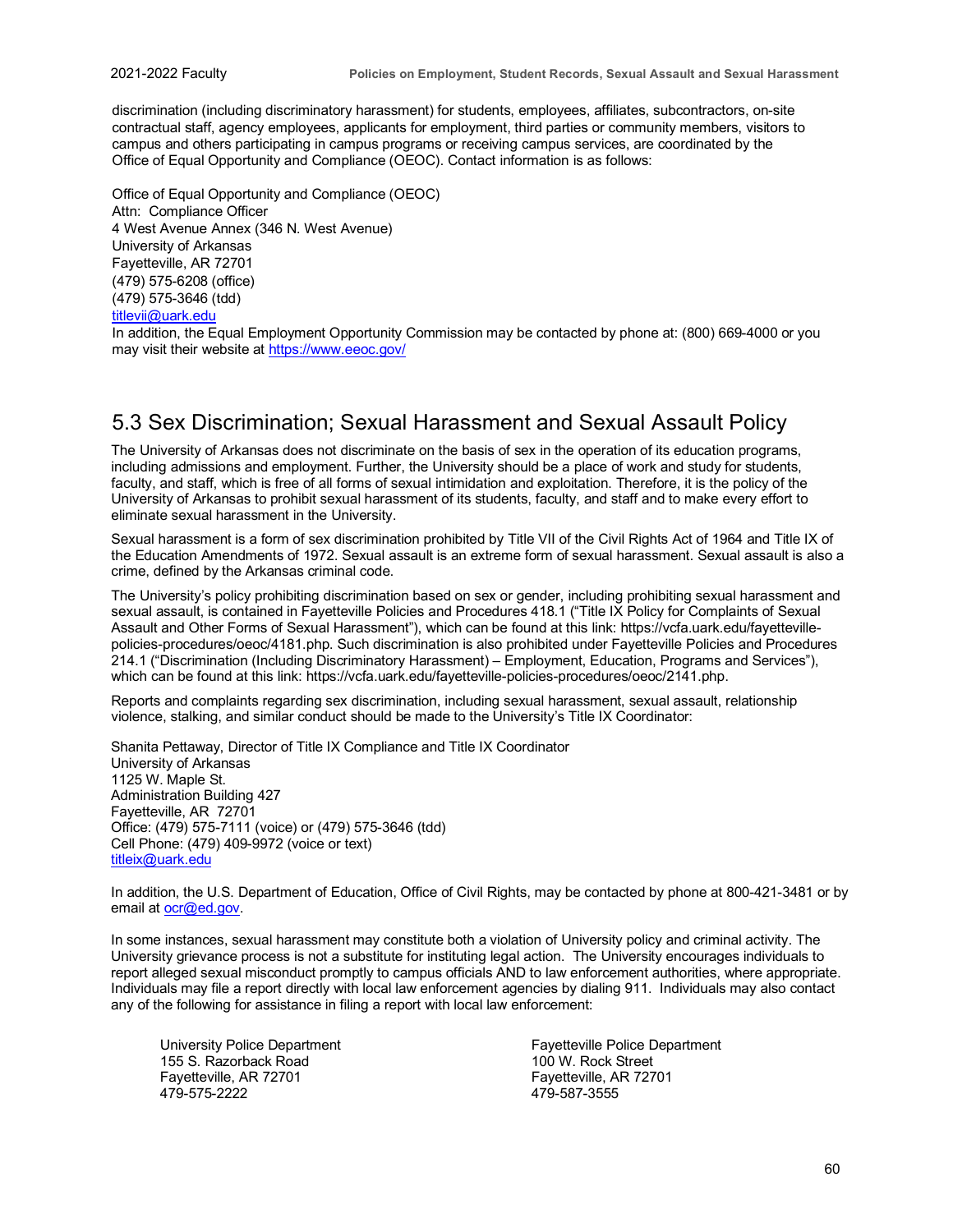#### 5.4 Personally Identifiable Student Records

The university adheres to the requirements of the "Family Educational Rights and Privacy Act of 1974" as amended (FERPA). Under this act, students have a right of access to personal records, may challenge the content of records, and have the assurance that their records will be kept confidential. There are exceptions to these regulations which must be carefully observed and documented. See the Catalog of Studies for additional information: [http://](http://catalog.uark.edu/) [catalog.uark.edu/.](http://catalog.uark.edu/)